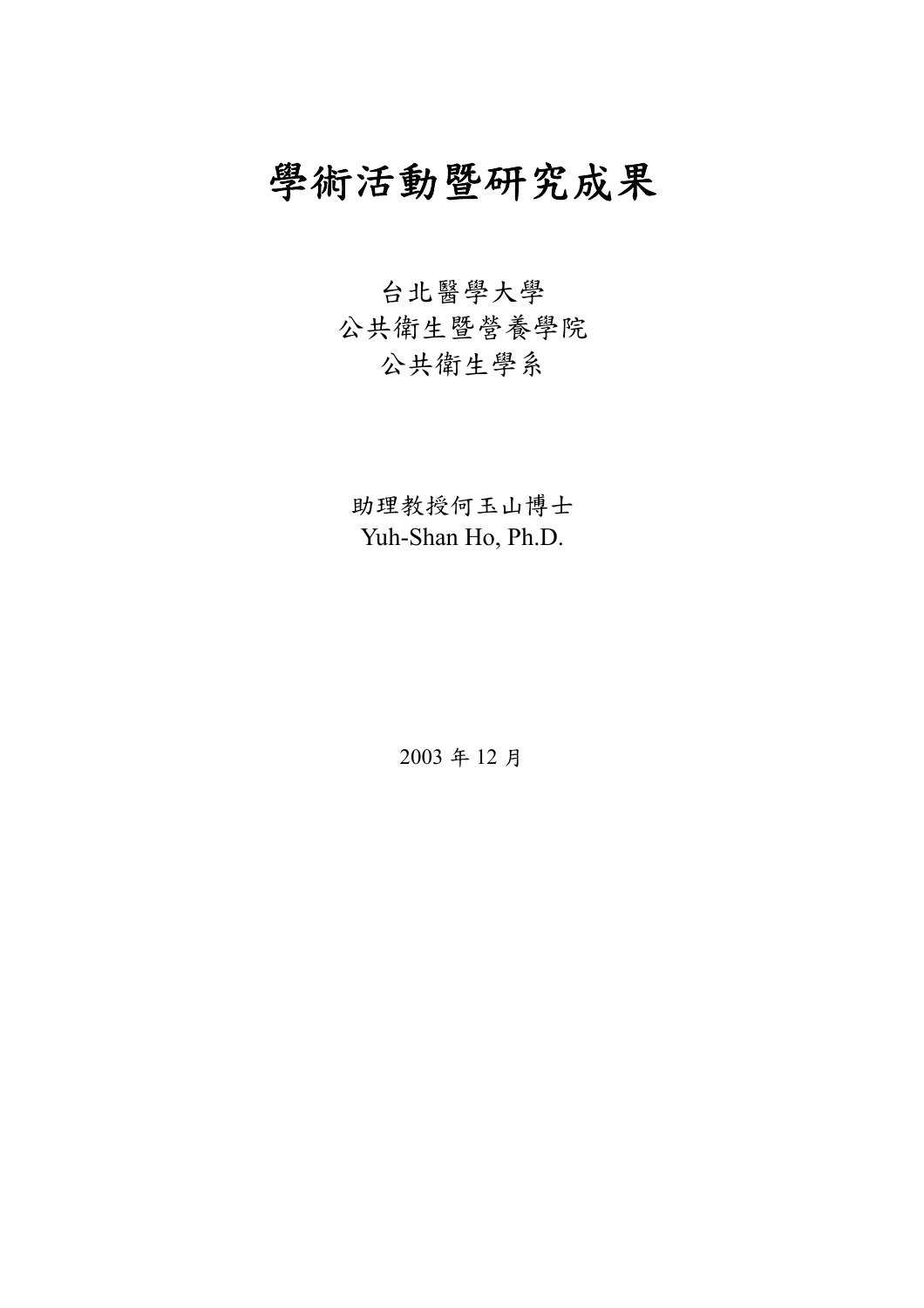# 目錄

| 3   |
|-----|
|     |
|     |
|     |
|     |
| 26  |
| 32  |
|     |
| .41 |
| 44  |
|     |
|     |
| 56  |
| 59  |
|     |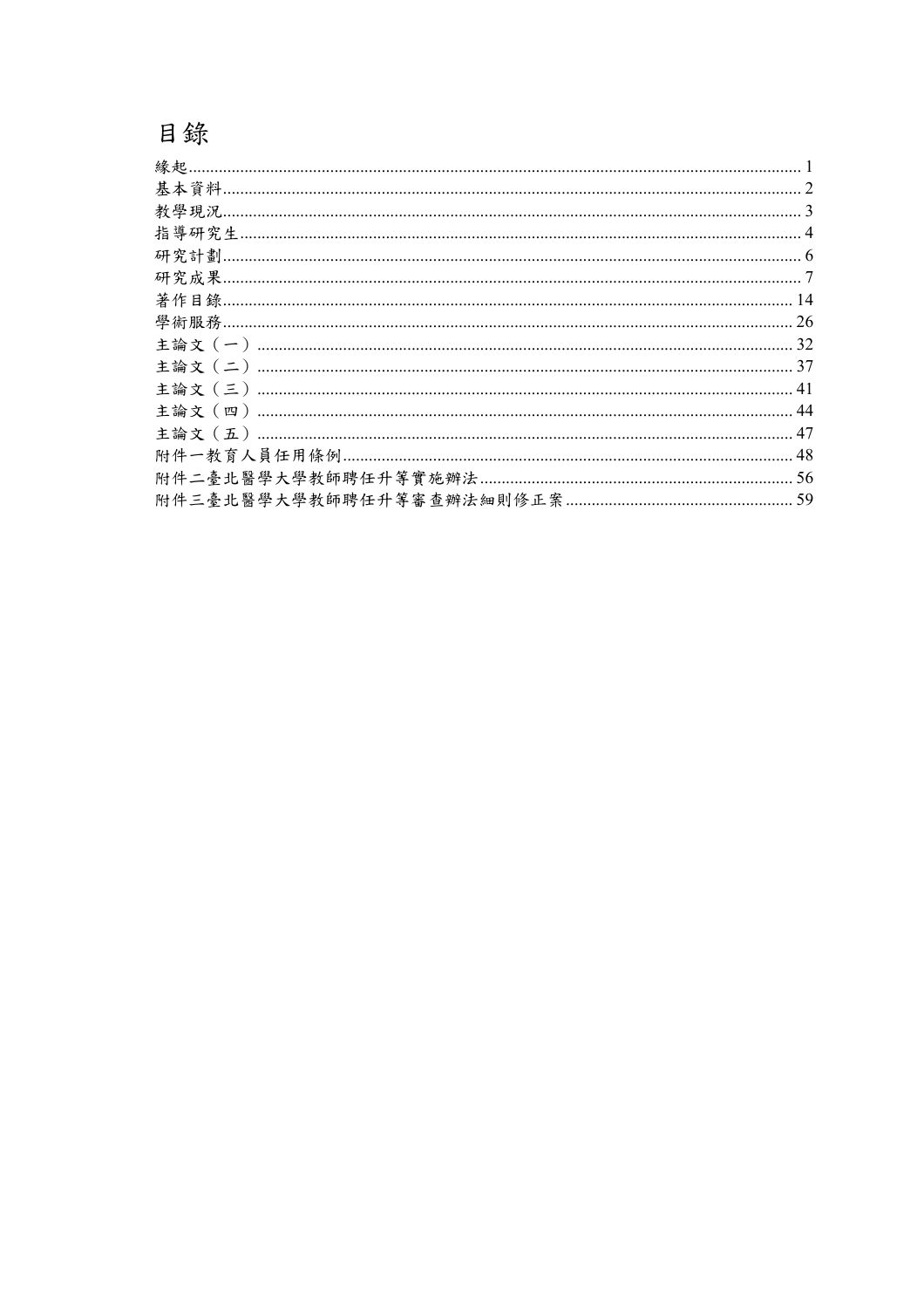### 緣起

根據教育人員任用條例(如附件一)第十八條,教授應具有左列資格之一:具有 博士學位或其同等學歷證書,曾從事與所習學科有關之研究工作、專門職業或職 務八年以上,有創作或發明,在學術上有重要貢獻或重要專門著作者。

臺北醫學大學教師聘任升等實施辦法(如附件二)第五條,教授須具備下列資格 之一:具有博士學位,曾從事與所習學科有關之研究工作、專門職業或職務八年 以上,有創作或發明,在學術上有重要貢獻或著作者。

臺北醫學大學教師聘任升等審查辦法細則修正案(如附件三),公共衛生及營養學 院(二)升等總計分教授為 350 分。

本人已符合各項規定,並以升等總計分 2690 分超過 350 分。因此,提出升等教授 案。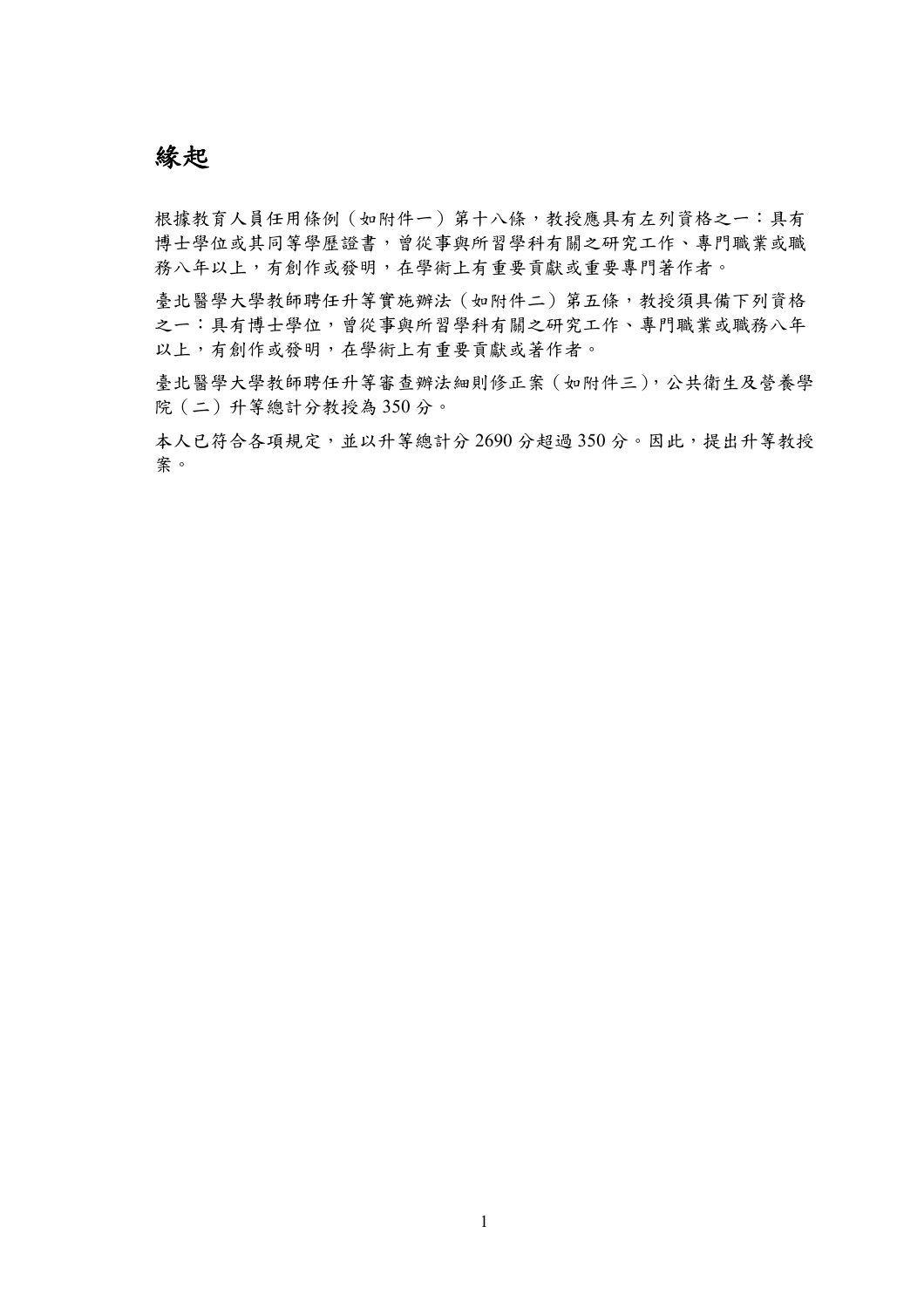## 基本資料

台北醫學大學

公共衛生暨營養學院公共衛生學系

助理教授何玉山博士

主要學歷

| 畢/肄業學校                     | 國別   | 主修學門系所 | 學位        | 起訖年月    |
|----------------------------|------|--------|-----------|---------|
| 伯明罕大學                      | 英國   | 化學工程學系 | 博士        | 1993/05 |
| (University of Birmingham) |      |        | (Ph.D.)   | 1995/12 |
| 雪菲爾大學                      | 英國   | 化學系    | 哲學碩士      | 1991/10 |
| (University of Sheffield)  |      |        | (M.Phil.) | 1993/06 |
| 私立中原大學                     | 中華民國 | 化學工程學系 | 學士        | 1982/09 |
|                            |      |        |           | 1986/06 |

現職

| 服務機關     | 服務部門/系所 | 職稱   | 起訖年月        |
|----------|---------|------|-------------|
| 私立台北醫學大學 | 公共衛生學系  | 助理教授 | $2000/08$ 起 |

與專長相關之經歷

| 服務機關    | 服務部門/系所 | 職稱     | 起訖年月              |
|---------|---------|--------|-------------------|
| 大穎集團    | 研發部,企劃組 | 高級專員   | 1998/1 至 2000/4   |
| 香港科技大學  | 化學工程學系  | 博士後研究員 | 1996/12 至 1997/12 |
| 英國伯明罕大學 | 化學工程學系  | 博士後研究員 | 1995/12 至 1996/12 |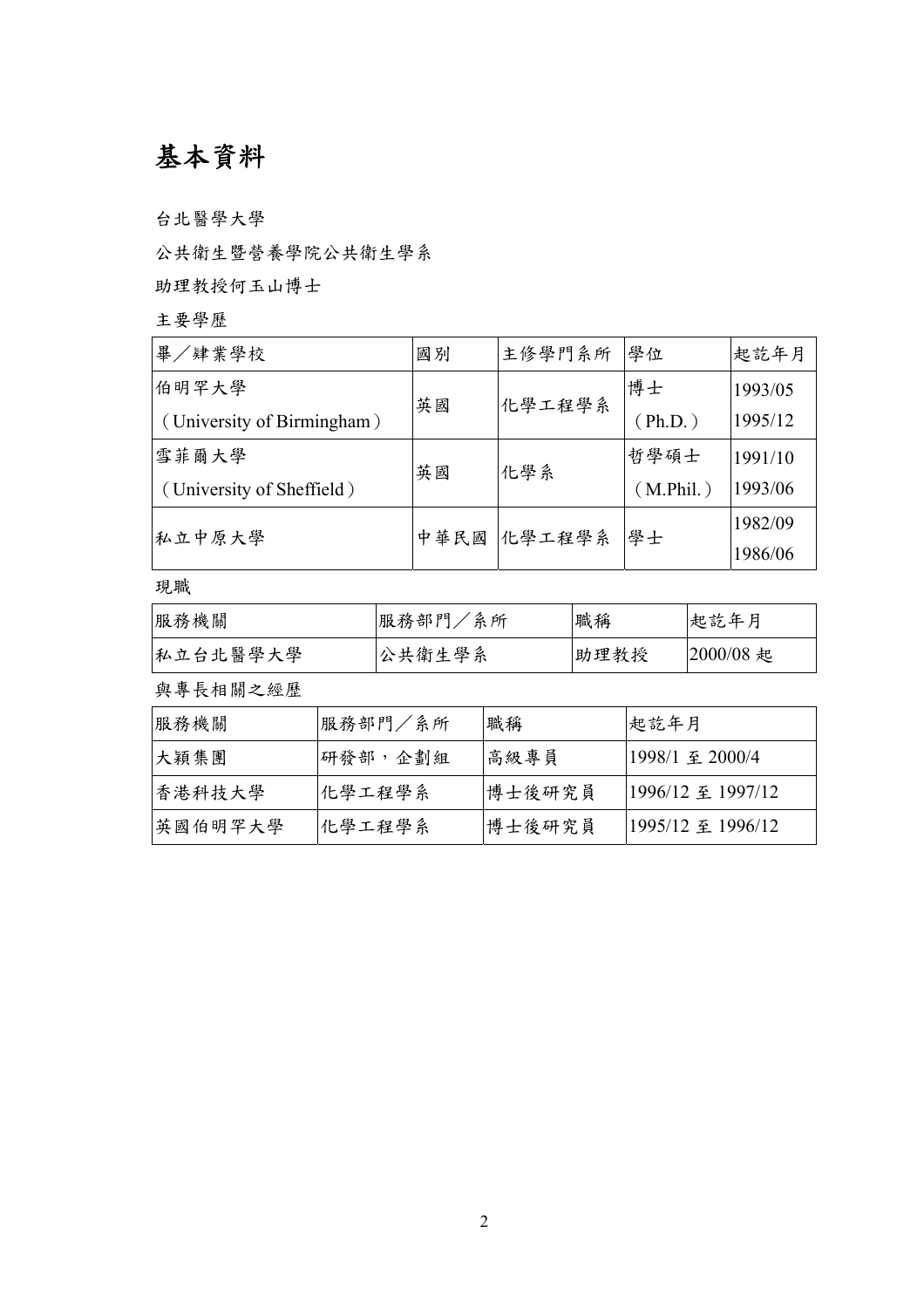# 教學現況

應授學分數:18

91 學年度實授學分數:24.6

授課情形

第一學期

| 系級          | 科目        | 上課時數                        | 總時數 |
|-------------|-----------|-----------------------------|-----|
| 公共衛生學系一年級   | 公共衛生導論    | $\mathcal{D}_{\mathcal{L}}$ | 34  |
| 公共衛生學系三、四年級 | 環境化學      | 34                          | 34  |
| 公共衛生學系四年級   | 公共衛生實習    | 34                          | 34  |
| 公共衛生學研究所碩士班 | 公共衛生學專題討論 | 34                          | 34  |
| 公共衛生學研究所碩士班 | 實驗設計與規畫   | 34                          | 34  |
| 公共衛生學研究所碩士班 | 飲用水       | 34                          | 34  |
| 公共衛生學研究所博士班 | 公共衛生學專題討論 | 34                          | 34  |

第二學期

| 系級          | 科目        | 上課時數 | 總時數 |
|-------------|-----------|------|-----|
| 保健營養學系四年級   | 公共衛生概論    | 14   | 34  |
| 公共衛生學系三、四年級 | 環境工程概論    | 34   | 34  |
| 公共衛生學系四年級   | 公共衛生實習    | 34   | 34  |
| 公共衛生學研究所碩士班 | 吸附技術      | 34   | 34  |
| 公共衛生學研究所碩士班 | 公共衛生學專題討論 | 34   | 34  |
| 傷害防治學研究所碩士班 | 研究論文檢索與分析 | 34   | 34  |
| 傷害防治學研究所碩士班 | 研究設計      | 8    | 34  |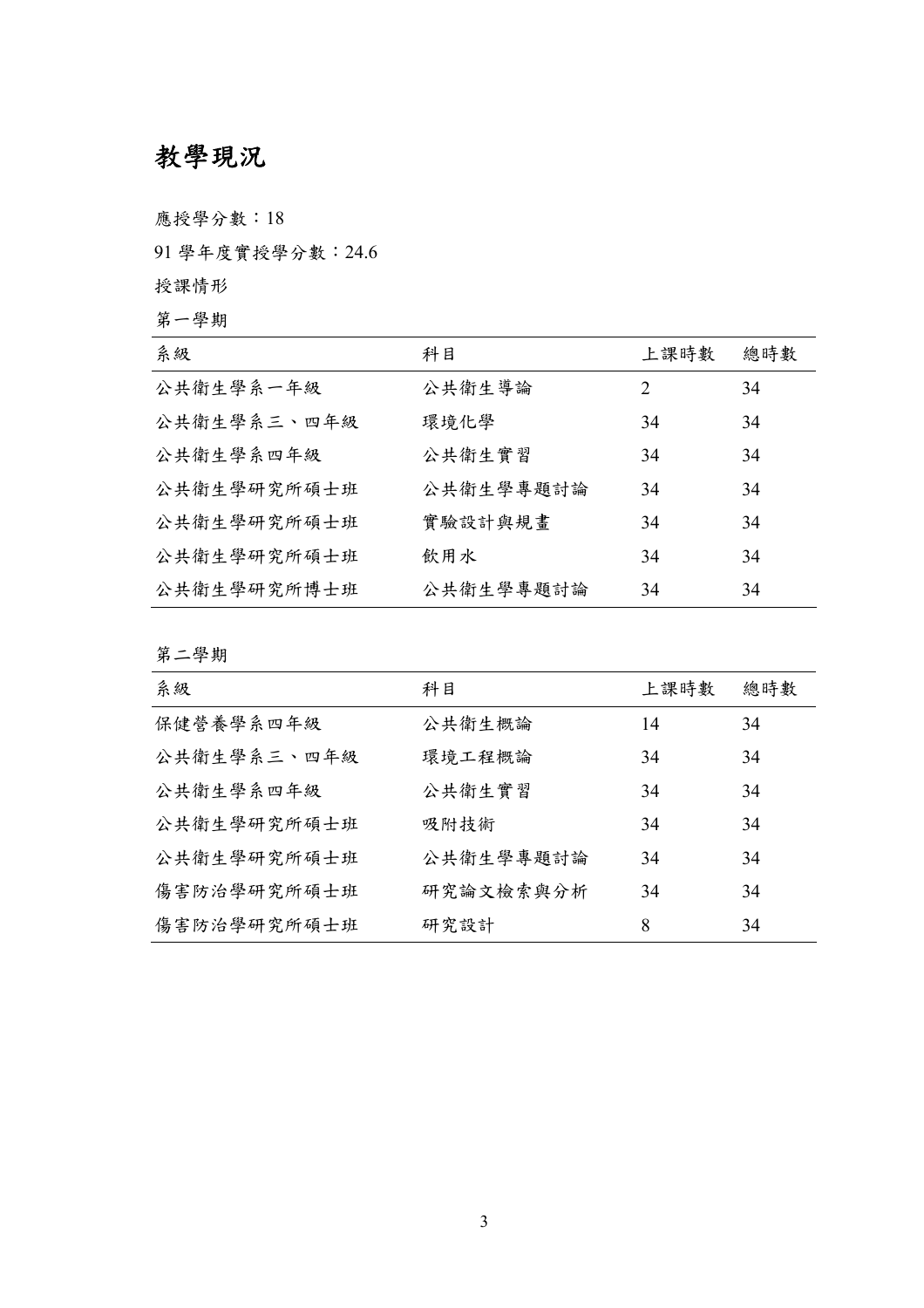### 指導研究生

黃建聰

研究主題: Batch lead(II) removal from wastewater by tree fern: Equilibrium and kinetics.

指導研究成果

**Ho, Y.S.**\*, Huang, C.T. and Huang, H.W. (2002), Equilibrium sorption isotherm for metal ions on tree fern. *Process Biochemistry*, **37** (12), 1421-1430. (SCI)

**Ho, Y.S.**\*, Chiu, W.T., Hsu, C.S. and Huang, C.T., Sorption of lead ions from aqueous solution using tree fern as a sorbent. Accepted by *Hydrometallurgy*. (SCI)

- 1. Huang, H.W., Huang, C.T., Chien, M.Y., Chen, T.Y., Liu, Y.H., Wang, H.C. and **Ho, Y.S.**\* (2001), Isotherm studies for the sorption of metal ions onto tree fern.臺北醫學大學八十 九學年度師生聯合學術研究發表會,D-4. Taiwan
- 2. Huang, C.T., Huang, H.W., Chien, M.Y., Chen, T.Y., Liu, Y.H., Wang, H.C. and **Ho, Y.S.**\* (2001), A kinetic study of lead ions sorption by tree fern as biosorbent.臺北醫學大學八十 九學年度師生聯合學術研究發表會,D-10. Taiwan
- 3. Chang, C.T., Huang, C.T., Huang, H.W. and **Ho, Y.S.**\* (2001), Sorption of As(V) by a low-cost biosorbent: Tree fern.第二十六屆廢水處理技術研討會。Taiwan
- 4. Huang, H.W., Huang, C.T., Chang, C.T. and **Ho, Y.S.**\* (2001), Agricultural by-product as metal sorbent: sorption of copper ions from aqueous solution onto tree fern. 第二十六屆廢 水處理技術研討會。Taiwan
- 5. Huang, C.T., Chang, C.T., Huang, H.W. and **Ho, Y.S.**\* (2001), Sorption of lead ions on an agricultural by-product: Tree fern.第二十六屆廢水處理技術研討會。Taiwan
- 6. Huang, C.T. and **Ho, Y.S.**\* (2002), Sorption of lead ions from aqueous solutions using tree fern as sorbent.臺北醫學大學九十學年度師生聯合學術研究發表會. Taiwan

曾德銘(大學生)

研究主題:Bibliometric studies.

指導研究成果

- 1. **Ho, Y.S.**, Chiu, C.H., Tseng, T.M. and Chiu, W.T. (2003), Assessing stem cell research productivity. *Scientometrics*, **57** (3), 369-376. (SCI, SSCI)
- 2. Tseng, T.M., Chiu, W.T., Chiu, C.H., Lee, Y.S. and **Ho, Y.S.**\* (2003), Evaluate scientific production in stem cell research via a new technique.臺北醫學大學九十 一學年度師生聯合學術研究發表會. Taiwan. Poster Presentation.

王中奇(大學生)

研究主題: Biosorption of cadmium(II) by low-cost material: Equilibrium and kinetics. 指導研究成果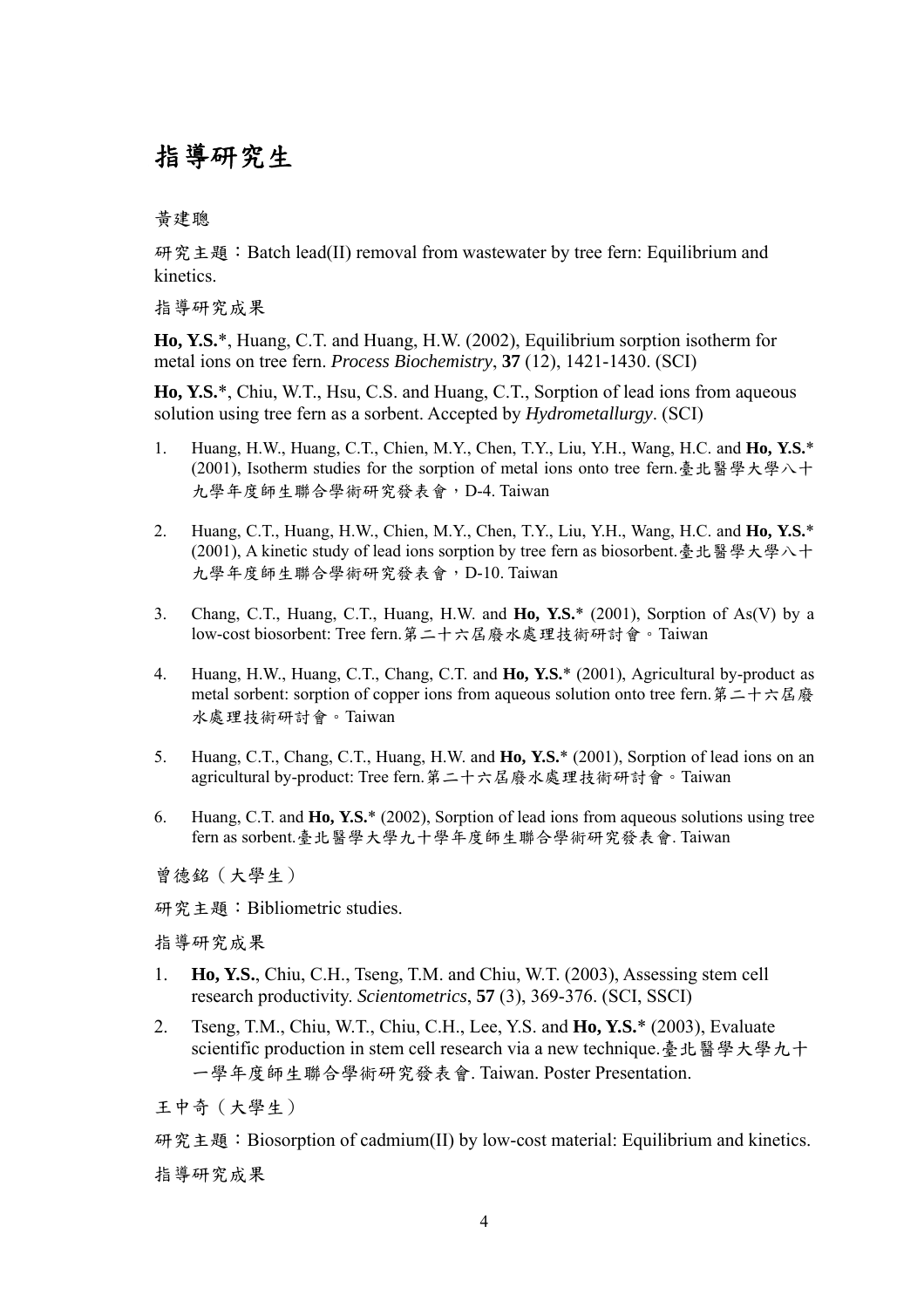- 1. **Ho, Y.S.**\* and Wang, C.C., Pseudo-isotherms for the sorption of cadmium ion onto tree fern. Accepted by *Process Biochemistry*. (SCI)
- 2. **Ho, Y.S.**\*, Chiu, W.T. and Wang, C.C., Equilibrium isotherm studies for the sorption of basic dyes on sugar cane dust. Submitted to *Bioresource Technology*. (SCI)
- 3. Hua, C.H., Wang, C.C. and **Ho, Y.S.**\* (2003), Chi-square test evaluation on sorption isotherms.臺北醫學大學九十一學年度師生聯合學術研究發表會. Taiwan.
- 4. Lee, Y.S., Wang, C.C. and **Ho, Y.S.**\* (2003), Bibliometric analysis of *Water Research*.臺北 醫學大學九十一學年度師生聯合學術研究發表會. Taiwan.
- 5. Wang, C.C. and **Ho, Y.S.**\* (2003), Isotherm study of metal ion adsorption onto tree fern.臺 北醫學大學九十一學年度師生聯合學術研究發表會. Taiwan.
- 6. Wang, C.C. and **Ho, Y.S.**\* (2003), Kinetics of cadmium ions adsorption on tree fern from aqueous solutions.臺北醫學大學九十一學年度師生聯合學術研究發表會. Taiwan.
- 7. Wang, C.C., Fu, A.S., Cheng, W.Y., Wang, W.C. and **Ho, Y.S.**\* (2002), Effect of pH on the removal of dyes from aqueous solution by tree fern.臺北醫學大學九十學年度師生聯合 學術研究發表會. Taiwan.
- 8. Fu, A.S., Wang, C.C., Wang, W.C., Cheng, W.Y. and **Ho, Y.S.**\* (2002), Equilibrium modeling of biosorption of basic dyes by tree fern in a batch system: Effect of sorbent particle size.臺北醫學大學九十學年度師生聯合學術研究發表會. Taiwan.

黃浩瑋(大學生)

研究主題: Biosorption of copper(II) by tree fern: Equilibrium and kinetics.

指導研究成果

- 1. **Ho, Y.S.**\*, Huang, C.T. and Huang, H.W. (2002), Equilibrium sorption isotherm for metal ions on tree fern. *Process Biochemistry*, **37** (12), 1421-1430. (SCI)
- 2. Huang, H.W., Huang, C.T., Chien, M.Y., Chen, T.Y., Liu, Y.H., Wang, H.C. and **Ho, Y.S.**\* (2001), Isotherm studies for the sorption of metal ions onto tree fern.臺北醫學大學八十 九學年度師生聯合學術研究發表會,D-4. Taiwan
- 3. Huang, C.T., Huang, H.W., Chien, M.Y., Chen, T.Y., Liu, Y.H., Wang, H.C. and **Ho, Y.S.**\* (2001), A kinetic study of lead ions sorption by tree fern as biosorbent.臺北醫學大學八十 九學年度師生聯合學術研究發表會,D-10. Taiwan
- 4. Chang, C.T., Huang, C.T., Huang, H.W. and **Ho, Y.S.**\* (2001), Sorption of As(V) by a low-cost biosorbent: Tree fern.第二十六屆廢水處理技術研討會。Taiwan
- 5. Huang, H.W., Huang, C.T., Chang, C.T. and **Ho, Y.S.**\* (2001), Agricultural by-product as metal sorbent: sorption of copper ions from aqueous solution onto tree fern. 第二十六屆廢 水處理技術研討會。Taiwan
- 6. Huang, C.T., Chang, C.T., Huang, H.W. and **Ho, Y.S.**\* (2001), Sorption of lead ions on an agricultural by-product: Tree fern.第二十六屆廢水處理技術研討會。Taiwan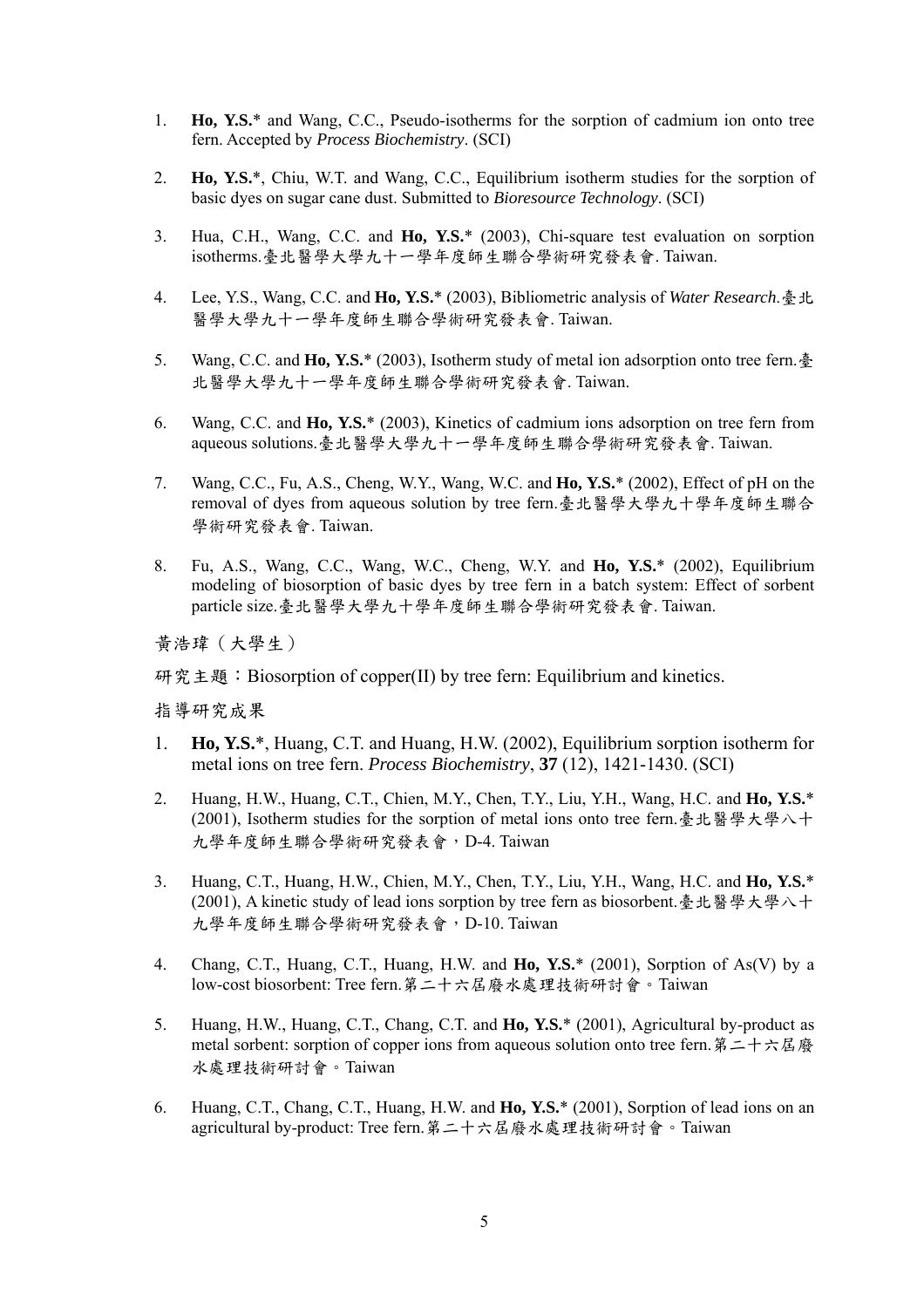## 研究計劃

臺北醫學院種子基金專題研究計畫

時間:89 年 8 月 1 日至 90 年 7 月 31 日

計畫名稱中文:Study on a low-cost biosorbent for the removal of heavy metals from water

計畫名稱英文:利用自然-廉價吸附物去除水中重金屬之研究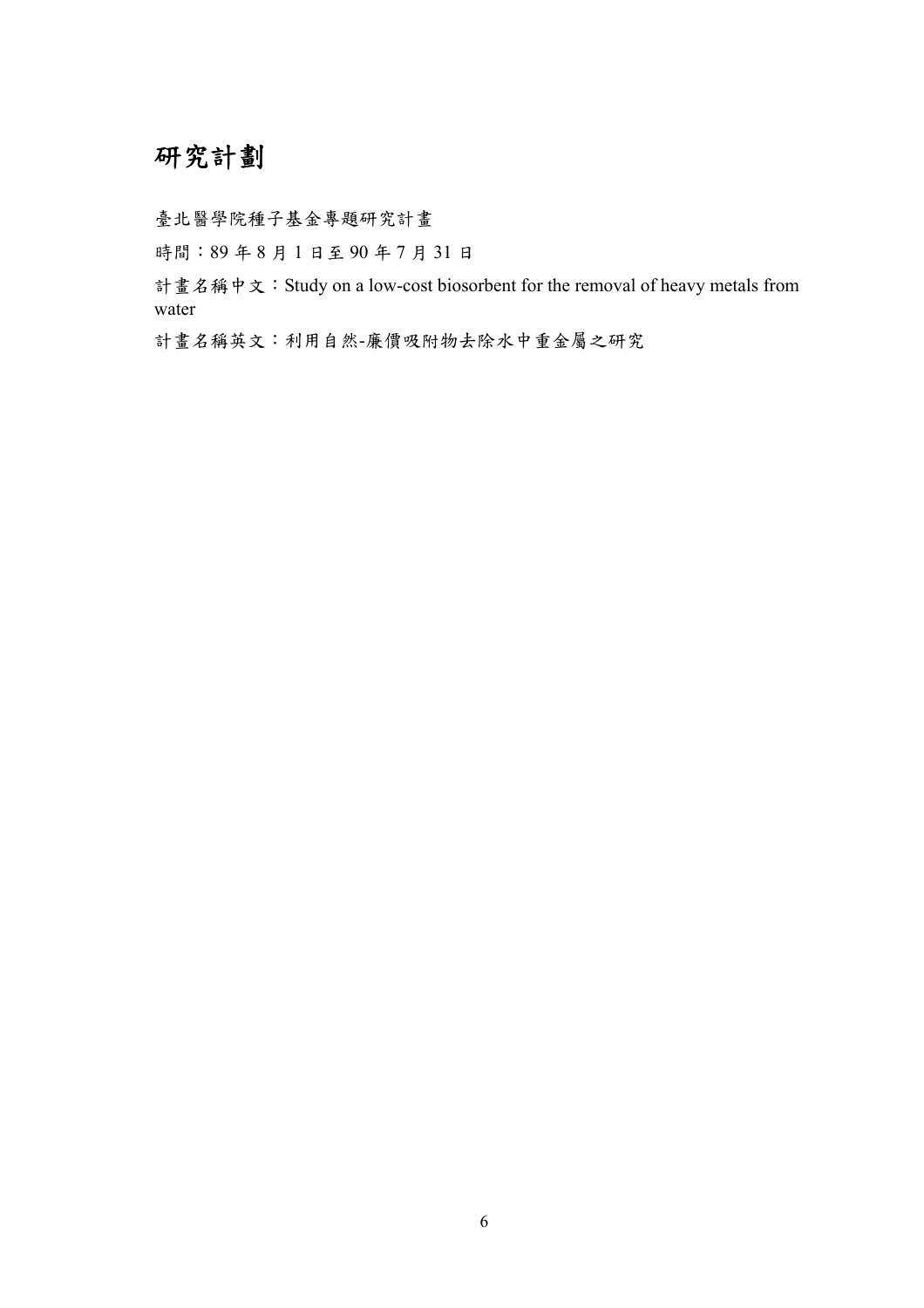## 研究成果

Last data updates: 05 December 2003 SCI Paper submitted: 13 SCI Paper accepted: 6 SCI Paper published: 43 SCI First author: 37 SCI Corresponding author: 10 Times cited: 453 Times self cited: 110 Citation per publication (CPP): 10.5 CPPex: 7.98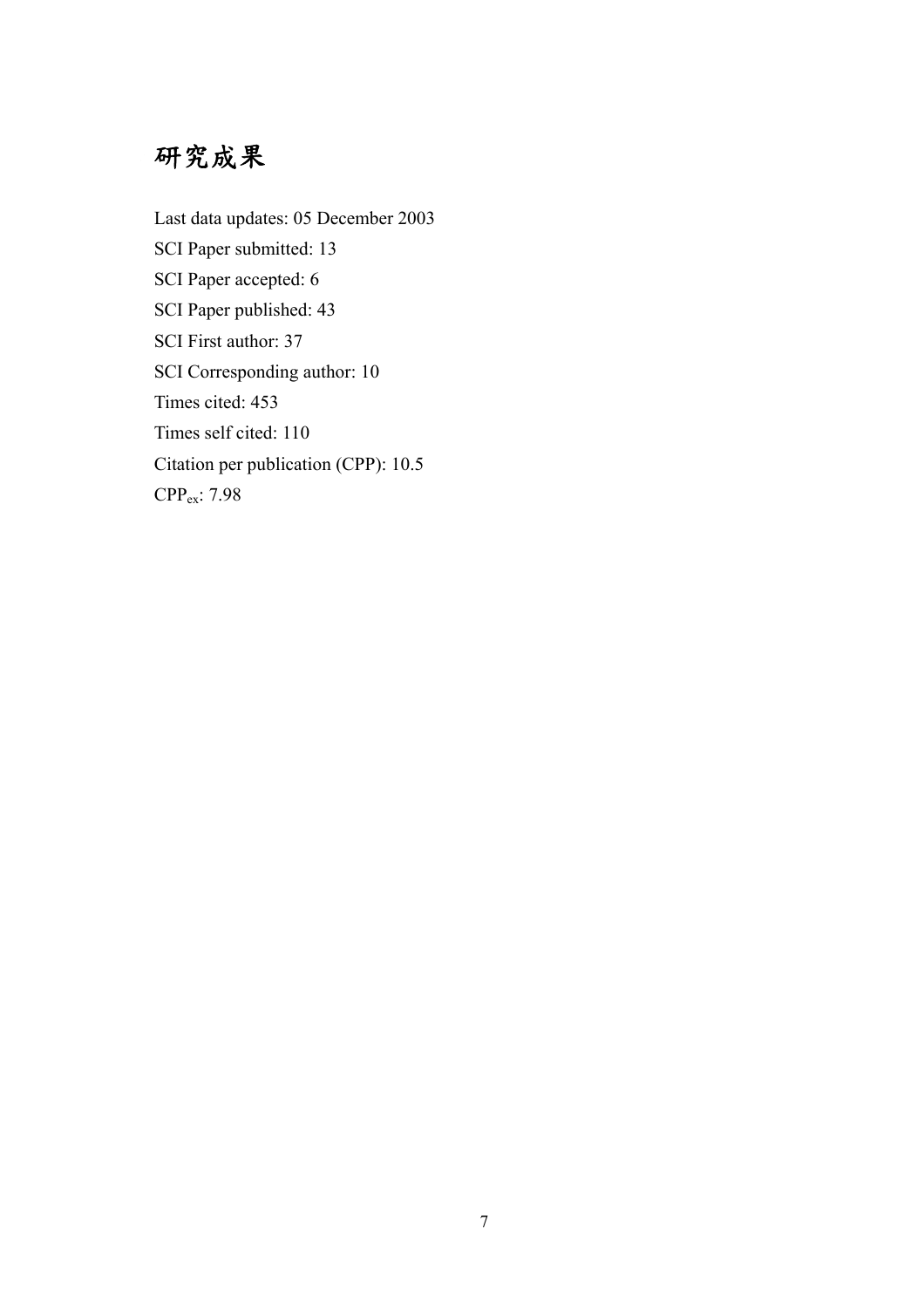五年內(1999/1/1 – 2003/12/31)之研究成果

| 序<br>號         | 研究<br>成果<br>分類           | 五年內研究成果名稱及相關發表資料<br>(期刊名稱及發表年代;卷數:起迄頁數)                                                                                                                                                                                                                                              | 論文歸屬學門領域                     | 最佳<br>排名<br>$($ %) | 論文性<br>質分類<br>(C) | 刊登雜<br>誌分類<br>排名<br>(J) | 作者排<br>名加權<br>分數<br>(A) | 分數<br>$C\times J\times A$ |
|----------------|--------------------------|--------------------------------------------------------------------------------------------------------------------------------------------------------------------------------------------------------------------------------------------------------------------------------------|------------------------------|--------------------|-------------------|-------------------------|-------------------------|---------------------------|
|                |                          | $\underline{\textbf{Ho}, \textbf{Y.S.}}^*$ and McKay, G., The sorption of lead(II) ions on peat. Water<br><b>Research 1999</b> ; 33 (2): 578-584. (SCI)                                                                                                                              | <b>Water Resources</b>       | 5.7                | 3                 | $\overline{7}$          | 5                       | 105                       |
| $\overline{2}$ | $\overline{\phantom{a}}$ | Ho, Y.S. and McKay, G., A kinetic study of dye sorption by biosorbent<br>waste product pith. Resources Conservation and Recycling 1999; 25<br>$(3): 171-193. (SCI)$                                                                                                                  | Environmental<br>Engineering | 68                 | 3                 | $\overline{4}$          | 5                       | 60                        |
| 3              | -1                       | Ho, Y.S. and McKay, G., Comparative sorption kinetic studies of dye<br>and aromatic compounds onto fly ash. <b>Journal of Environmental</b><br><b>Science and Health Part A-Toxic/Hazardous Substances &amp;</b><br><b>Environmental Engineering 1999</b> ; 34 (5): 1179-1204. (SCI) | Environmental<br>Engineering | 59                 | 3                 | $\overline{4}$          | 5                       | 60                        |
| 4              | $\overline{4}$           | McKay, G., Ho, Y.S. and Ng, J.C.P., Biosorption of copper from waste<br>waters: A review. Separation and Purification Methods 1999; 28 (1):<br>$87-125. (SCI)$                                                                                                                       | Chemical<br>Engineering      | 24                 | $\overline{2}$    | 6                       | 4                       | 48                        |
| 5              |                          | Ho, Y.S. and McKay, G., Batch lead(II) removal from aqueous solution<br>by peat: Equilibrium and kinetics. Process Safety and Environmental<br><b>Protection 1999</b> ; 77 (B3), 165-173. (SCI)                                                                                      | Chemical<br>Engineering      | 56                 | 3                 | $\overline{4}$          | 5                       | 60                        |
| 6              | -1                       | Ho, Y.S. and McKay, G., A multi-stage batch sorption design with<br>experimental data. <b>Adsorption Science &amp; Technology 1999</b> ; 17(4):<br>$233-243. (SCI)$                                                                                                                  | Chemical<br>Engineering      | 38                 | 3                 | 5                       | 5                       | 75                        |
| $\overline{7}$ |                          | Ho, Y.S. and McKay, G., Pseudo-second order model for sorption<br>processes. <b>Process Biochemistry 1999</b> ; 34 (5): 451-465. (SCI)                                                                                                                                               | Chemical<br>Engineering      | 13                 | 3                 | 6                       | 5                       | 90                        |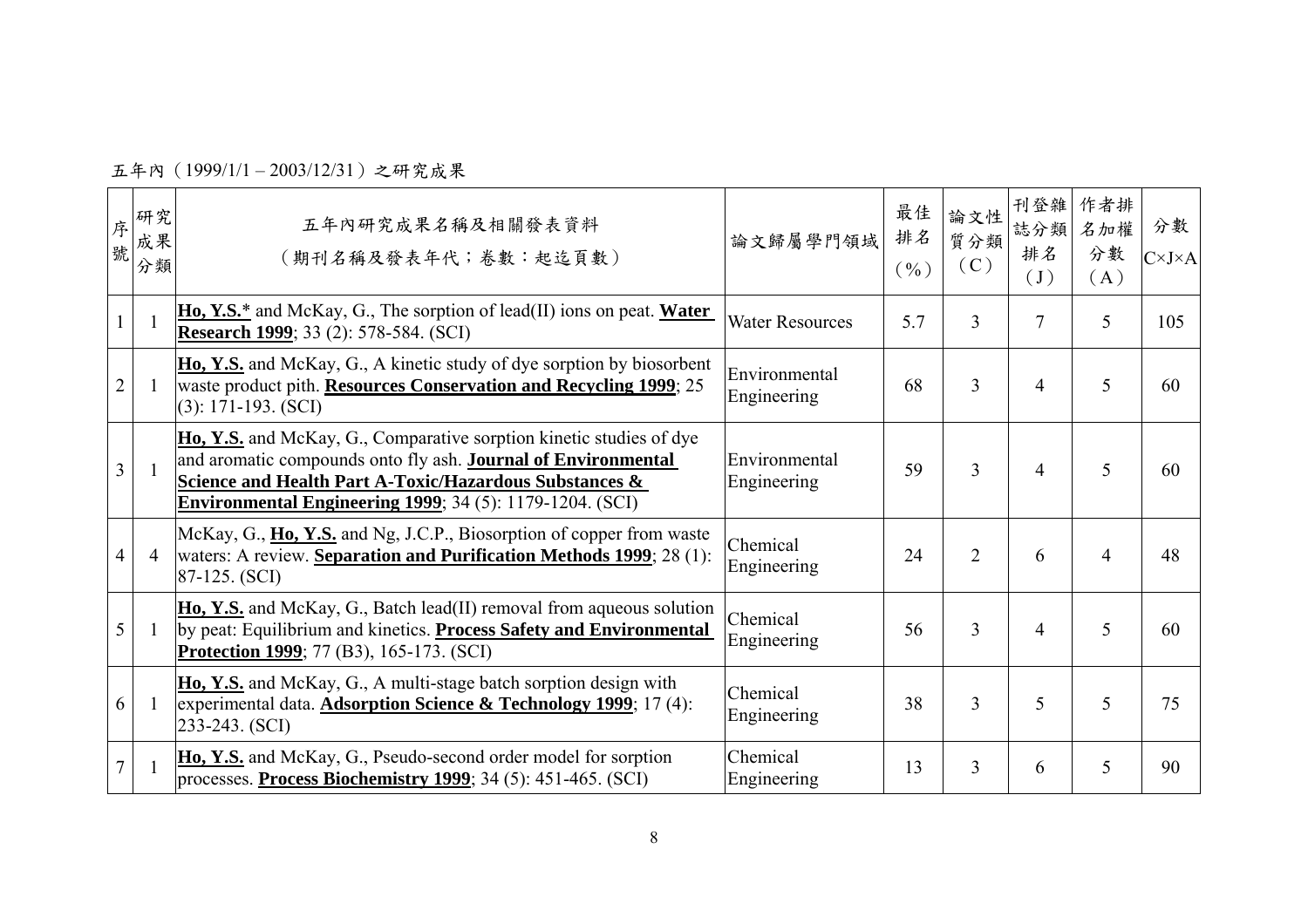| 序<br>號 | 研究<br>成果<br>分類 | 五年內研究成果名稱及相關發表資料<br>(期刊名稱及發表年代;卷數:起迄頁數)                                                                                                                                                                                  | 論文歸屬學門領域                | 最佳<br>排名<br>$(\%)$ | 論文性<br>質分類<br>(C) | 刊登雜<br>誌分類<br>排名<br>(J) | 作者排<br>名加權<br>分數<br>(A) | 分數<br>$C\times J\times A$ |
|--------|----------------|--------------------------------------------------------------------------------------------------------------------------------------------------------------------------------------------------------------------------|-------------------------|--------------------|-------------------|-------------------------|-------------------------|---------------------------|
| 8      | $\overline{2}$ | <b>Ho, Y.S.</b> and McKay, G., Comment on 'The sorption of lead(II) ions on<br>peat' by Y. S. Ho and G. McKay, Water Research 33 $(2)$ , 578-584 $(1999)$<br>- Authors' reply. Water Research 1999, 33 (16): 3544. (SCI) | <b>Water Resources</b>  | 5.7                | $\overline{2}$    | $\overline{7}$          | 5                       | 70                        |
| 9      |                | Ho, Y.S. and McKay, G., Competitive sorption of copper and nickel<br>ions from aqueous solution using peat. <b>Adsorption-Journal of the</b><br><b>International Adsorption Society 1999</b> ; 5 (4): 409-417. (SCI)     | Chemical<br>Engineering | 15                 | 3                 | 6                       | 5                       | 90                        |
| 10     | -1             | Ho, Y.S. and McKay, G., Correlative biosorption equilibria model for a<br>binary batch system. Chemical Engineering Science 2000; 55 (4):<br>817-825. (SCI)                                                              | Chemical<br>Engineering | 11                 | $\overline{3}$    | 6                       | 5                       | 90                        |
| 11     |                | Ho, Y.S. and McKay, G., The kinetics of sorption of divalent metal ions<br>onto sphagnum moss peat. Water Research 2000; 34 (3): 735-742.<br>(SCI)                                                                       | <b>Water Resources</b>  | 5.7                | 3                 | $\overline{7}$          | 5                       | 105                       |
| 12     | $\overline{4}$ | Ho, Y.S., Ng, J.C.Y. and McKay, G. (2000), Kinetics of pollutant<br>sorption by biosorbents: Review. Separation and Purification<br>Methods 2000; 29 (2): 189-232. (SCI)                                                 | Chemical<br>Engineering | 24                 | $\overline{2}$    | 6                       | $\overline{4}$          | 48                        |
| 13     | -1             | Ho, Y.S., McKay, G., Wase, D.A.J. and Forster, C.F., Study of the<br>sorption of divalent metal ions on to peat. Adsorption Science &<br><b>Technology 2000</b> ; 18 (7): 639-650. (SCI)                                 | Chemical<br>Engineering | 38                 | 3                 | 5                       | 5                       | 75                        |
| 14     | -1             | Ho, Y.S. and McKay, G., Batch sorber design using equilibrium and<br>contact time data for the removal of lead. Water Air and Soil Pollution Water Resources<br>$2000$ ; 124 (1-2): 141-153. (SCI)                       |                         | 53                 | $\overline{3}$    | $\overline{4}$          | 5                       | 60                        |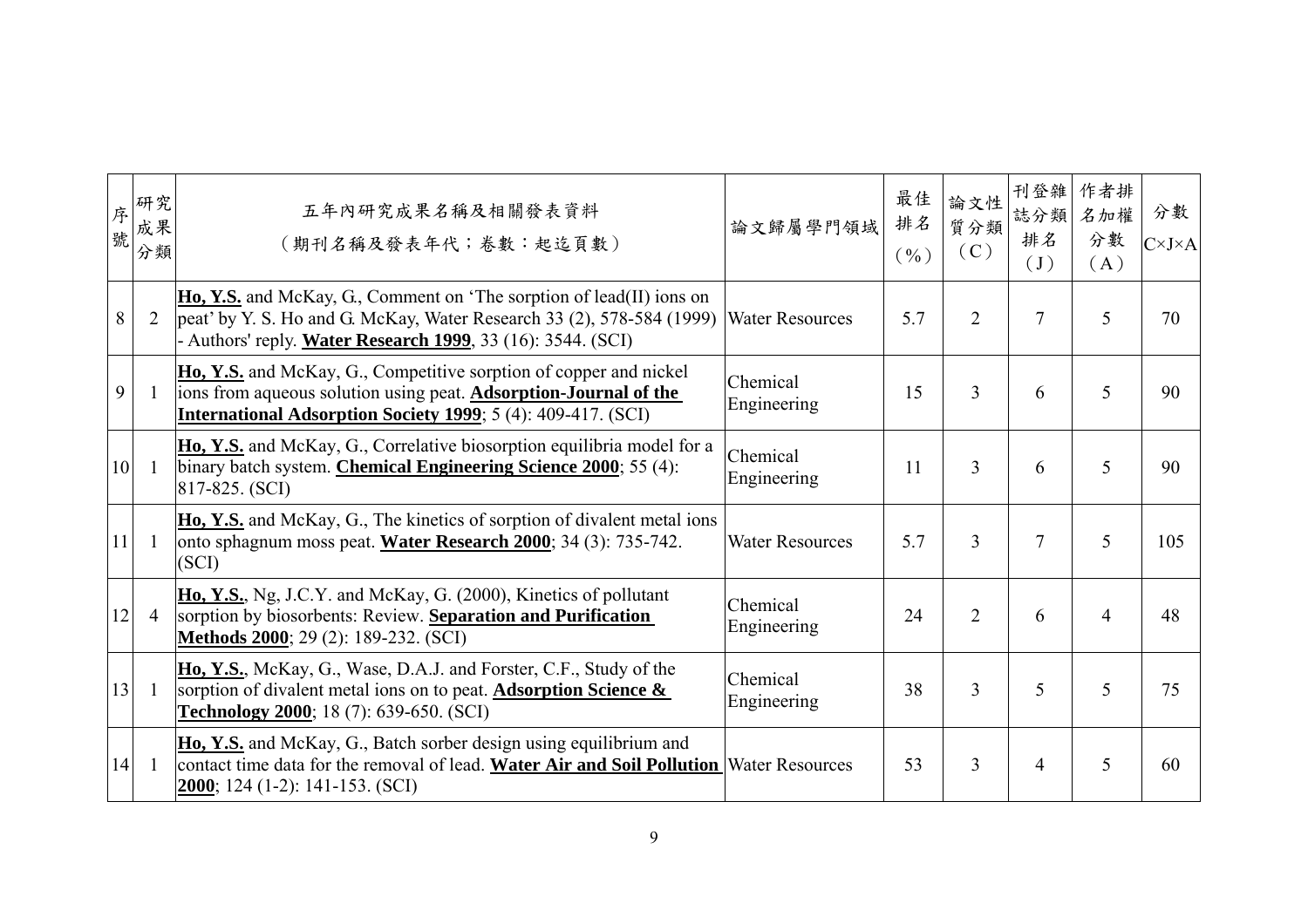| 序<br>號 | 研究<br>成果<br>分類 | 五年內研究成果名稱及相關發表資料<br>(期刊名稱及發表年代;卷數:起迄頁數)                                                                                                                                                                                                      | 論文歸屬學門領域                | 最佳<br>排名<br>$($ %) | 論文性<br>質分類<br>(C) | 刊登雜<br>誌分類<br>排名<br>$\begin{pmatrix} 1 \end{pmatrix}$ | 作者排<br>名加權<br>分數<br>(A) | 分數<br>$C\times J\times A$ |
|--------|----------------|----------------------------------------------------------------------------------------------------------------------------------------------------------------------------------------------------------------------------------------------|-------------------------|--------------------|-------------------|-------------------------------------------------------|-------------------------|---------------------------|
| 15     | -1             | $\overline{H_0, Y.S.^*}$ , Ng, J.C.Y. and McKay, G., Removal of lead(II) from<br>effluents by sorption on peat using second-order kinetics. Separation<br><b>Science and Technology 2001</b> ; 36 (2): 241-261. (SCI)                        | Chemical<br>Engineering | 35                 | $\overline{3}$    | 5                                                     | 5                       | 75                        |
| 16     | $\mathbf{1}$   | Ho, Y.S.*, Chiang, C.C. and Hsu, Y.C., Sorption kinetics for dye<br>removal from aqueous solution using activated clay. Separation Science<br>and Technology 2001; 36 (11): 2473-2488. (SCI)                                                 | Chemical<br>Engineering | 35                 | 3                 | 5                                                     | 5                       | 75                        |
| 17     |                | Ho, Y.S. <sup>*</sup> and Chiang, C.C., Sorption studies of acid dye by mixed<br>sorbents. Adsorption-Journal of the International Adsorption<br><b>Society 2001</b> ; $7(2)$ : 139-147. (SCI)                                               | Chemical<br>Engineering | 14                 | 3                 | 6                                                     | 5                       | 90                        |
| 18     | -1             | <b>Ho, Y.S.*</b> , Huang, C.T. and Huang, H.W., Equilibrium sorption isotherm<br>for metal ions on tree fern. <b>Process Biochemistry 2002</b> ; 37 (12):<br>1421-1430. (SCI)                                                                | Chemical<br>Engineering | 13                 | 3                 | 6                                                     | 5                       | 90                        |
| 19     | 2              | <b>Ho, Y.S.</b> *, Comment on 'Removal of $Ni^{2+}$ and $Cu^{2+}$ ions from aqueous<br>solutions on to lignite-based carbon', by S.E. Samra. <b>Adsorption</b><br><b>Science &amp; Technology 2002</b> ; 20 (2): 199-201. (SCI)              | Chemical<br>Engineering | 38                 | $\overline{2}$    | 5                                                     | 6                       | 60                        |
| 20     |                | Ho, Y.S., Porter, J.F. and McKay, G., Equilibrium isotherm studies for<br>the sorption of divalent metal ions onto peat: Copper, nickel and lead<br>single component systems. Water Air and Soil Pollution 2002; 141<br>$(1-4): 1-33. (SCI)$ | <b>Water Resources</b>  | 53                 | $\overline{3}$    | 4                                                     | 5                       | 60                        |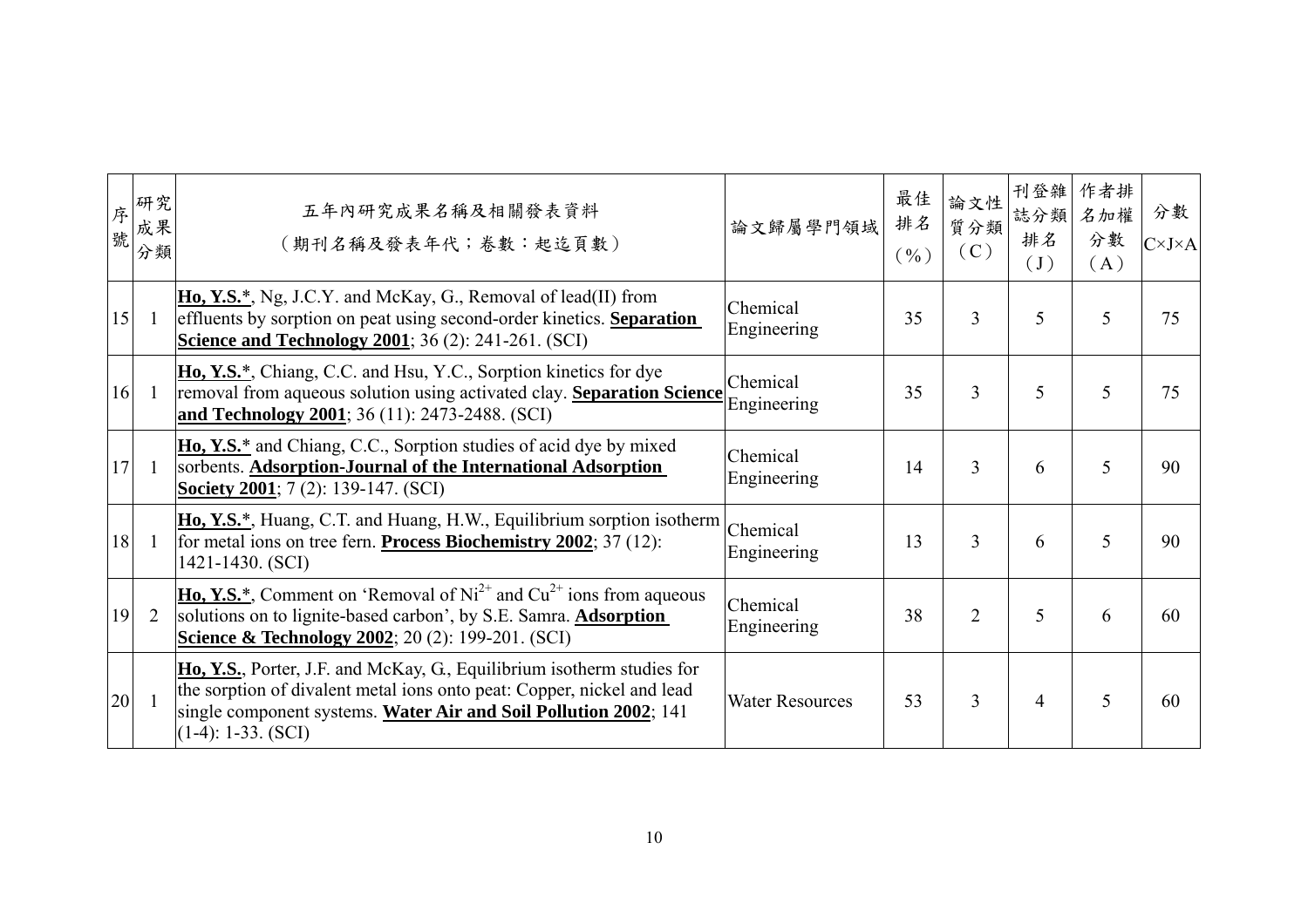| 序<br>號 | 研究<br>成果<br>分類 | 五年內研究成果名稱及相關發表資料<br>(期刊名稱及發表年代;卷數:起迄頁數)                                                                                                                                                                                                                            | 論文歸屬學門領域                                               | 最佳<br>排名<br>$($ %) | 論文性<br>質分類<br>(C) | 刊登雜<br>誌分類<br>排名<br>$\left( \mathrm{J}\right)$ | 作者排<br>名加權<br>分數<br>(A) | 分數<br>$C\times J\times A$ |
|--------|----------------|--------------------------------------------------------------------------------------------------------------------------------------------------------------------------------------------------------------------------------------------------------------------|--------------------------------------------------------|--------------------|-------------------|------------------------------------------------|-------------------------|---------------------------|
| 21     |                | Ho, Y.S. and McKay, G. (2002), Application of kinetic models to the<br>sorption of copper(II) on to peat. Adsorption Science & Technology<br>$2002$ ; 20 (8): 797-815. (SCI)                                                                                       | Chemical<br>Engineering                                | 38                 | 3                 | 5                                              | 5                       | 75                        |
| 22     |                | Ho, Y.S. <sup>*</sup> , Removal of copper ions from aqueous solution by tree fern.<br>Water Research 2003; 37 (10): 2323-2330. (SCI)                                                                                                                               | <b>Water Resources</b>                                 | 5.7                | 3                 | $\overline{7}$                                 | 6                       | 105                       |
| 23     | $\overline{2}$ | Ho, Y.S.*, Affinity dye-ligand poly(hydroxyethyl methacrylate)/chitosan<br>composite membrane for adsorption lysozyme and kinetic properties G.<br>Bayramoğlu, M. Yilmaz, M.Y. Arica. Biochemical Engineering<br><b>Journal 2003</b> ; <b>15</b> (1): 77-78. (SCI) | Chemical<br>Engineering                                | 24                 | $\overline{2}$    | 6                                              | 6                       | 72                        |
| 24     | $\overline{2}$ | Ho, Y.S. <sup>*</sup> , Comment on 'Adsorption of fluoride, phosphate, and arsenate<br>ions on a new type of ion exchange fiber' by R.X. Liu, J.L. Guo, and<br>H.X. Tang. Journal of Colloid and Interface Science 2003; 262 (1):<br>307-308. (SCI)                | Physical Chemistry                                     | 48                 | $\overline{2}$    | 5                                              | 6                       | 60                        |
| 25     |                | Ho, Y.S. <sup>*</sup> and McKay, G., Sorption of dyes and copper ions onto<br>biosorbents. Process Biochemistry 2003; 38 (7): 1047-1061. (SCI)                                                                                                                     | Chemical<br>Engineering                                | 13                 | 3                 | 6                                              | 5                       | 90                        |
| 26     | -1             | Ho, Y.S., Chiu, C.H., Tseng, T.M. and Chiu, W.T., Assessing stem cell<br>research productivity. <b>Scientometrics 2003</b> ; 57 (3): 369-376. (SCI,<br>SSCI)                                                                                                       | Computer Science,<br>Interdisciplinary<br>Applications | 24                 | 3                 | 6                                              | 5                       | 90                        |
| 27     | $\overline{2}$ | <b>Ho, Y.S.</b> *, Letter to the editor. Journal of Chemical Technology and<br>Biotechnology 2003; 78 (6): 724. (SCI)                                                                                                                                              | Chemical<br>Engineering                                | 22                 | 2                 | 6                                              | 6                       | 72                        |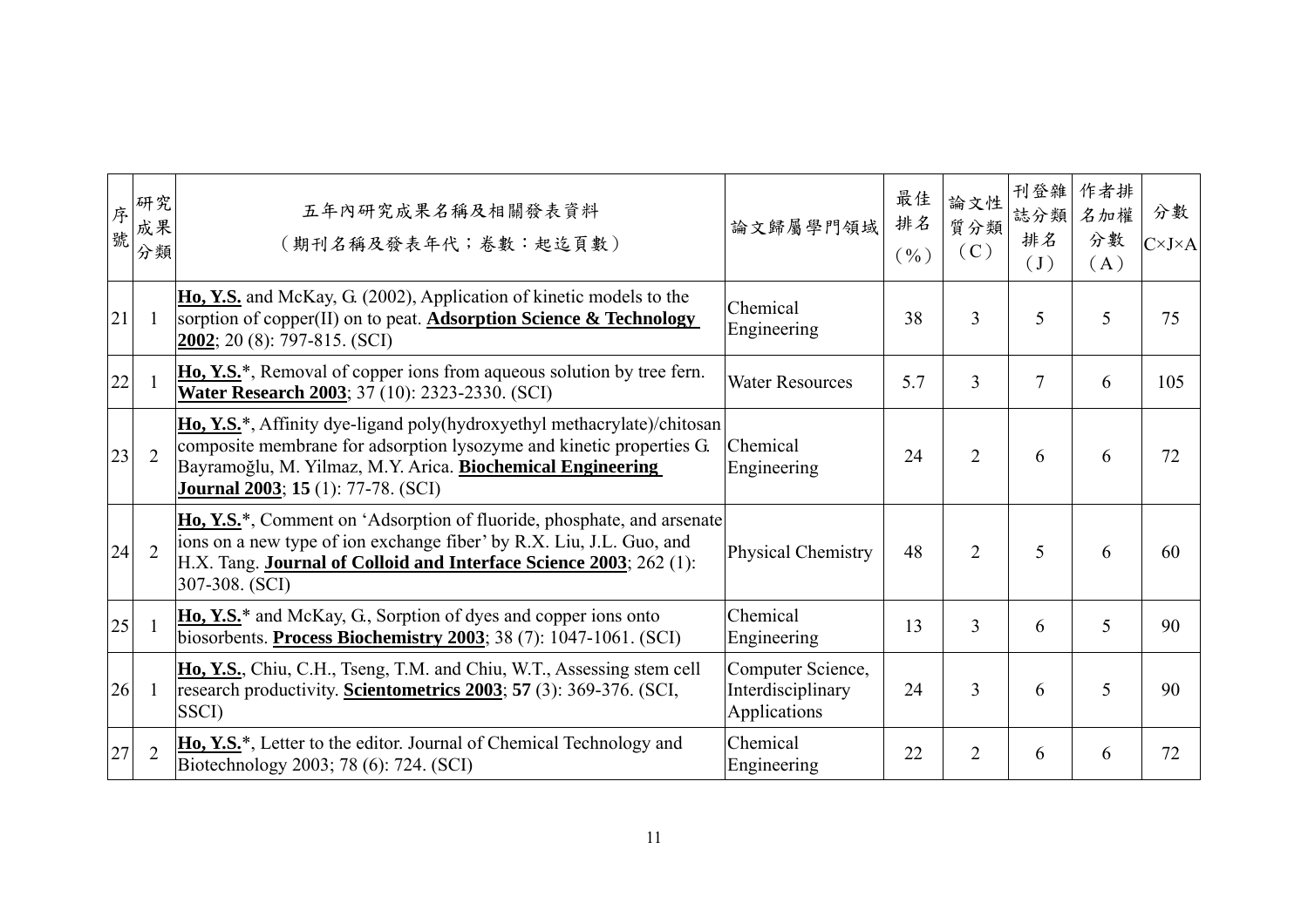| 序<br>號 | 研究<br>成果<br>分類 | 五年內研究成果名稱及相關發表資料<br>(期刊名稱及發表年代;卷數:起迄頁數)                                                                                                                                                             | 論文歸屬學門領域                                               | 最佳<br>排名<br>(9/0) | 論文性<br>質分類<br>(C) | 刊登雜<br>誌分類<br>排名<br>$\begin{pmatrix} 1 \end{pmatrix}$ | 作者排<br>名加權<br>分數<br>(A) | 分數<br>$C\times J\times A$ |
|--------|----------------|-----------------------------------------------------------------------------------------------------------------------------------------------------------------------------------------------------|--------------------------------------------------------|-------------------|-------------------|-------------------------------------------------------|-------------------------|---------------------------|
| 28     | $\overline{2}$ | Chiu, W.T., Ho, Y.S. and Lee, Y.S., Sharp decline of injury mortality rate<br>in a developing country. Journal of Trauma-Injury Infection and<br><b>Critical Care 2003</b> ; 55 (2): 391-392. (SCI) | Surgery                                                | 28                | $\overline{2}$    | 6                                                     | 5                       | 60                        |
| 29     | -1             | Ho, Y.S. <sup>*</sup> , Removal of metal ions from sodium arsenate solution using<br>tree fern. Process Safety and Environmental Protection 2003; 81<br>$(B5): 352-356. (SCI)$                      | Chemical<br>Engineering                                | 56                | 3                 | 4                                                     | 6                       | 48                        |
| 30     |                | Ho, Y.S.* (2004), Citation review of Lagergren kinetic rate equation on<br>adsorption reactions. Scientometrics 2004; 59 (1): 171-177. (SCI, SSCI)                                                  | Computer Science,<br>Interdisciplinary<br>Applications | 24                | 3                 | 6                                                     | 6                       | 108                       |
| 31     | 2              | Ho, Y.S. <sup>*</sup> , Comment on 'Cadmium removal from aqueous solutions by<br>chitin: Kinetic and equilibrium studies'. Accepted by Water Research.<br>(SCI)                                     | <b>Water Resources</b>                                 | 5.7               | $\overline{2}$    | $\overline{7}$                                        | 5                       | 70                        |
| 32     |                | Ho, Y.S. <sup>*</sup> and Wang, C.C., Pseudo-isotherms for the sorption of<br>cadmium ion onto tree fern. Accepted by <b>Process Biochemistry</b> . (SCI)                                           | Chemical<br>Engineering                                | 13                | 3                 | 6                                                     | 5                       | 90                        |
| 33     | -1             | Ho, Y.S. <sup>*</sup> , Chiu, W.T., Hsu, C.S. and Huang, C.T., Sorption of lead ions<br>from aqueous solution using tree fern as a sorbent. Accepted by<br><b>Hydrometallurgy.</b> (SCI)            | Metallurgy $\&$<br>Metallurgical<br>Engineering        | 16                | 3                 | 6                                                     | 5                       | 90                        |
| 34     |                | Ho, Y.S. <sup>*</sup> , Chiang, T.H. and Hsueh, Y.M. Removal of basic dye from<br>aqueous solution by tree fern as a biosorbent. Accepted by <b>Process</b><br><b>Biochemistry.</b> (SCI)           | Chemical<br>Engineering                                | 13                | 3                 | 6                                                     | 5                       | 90                        |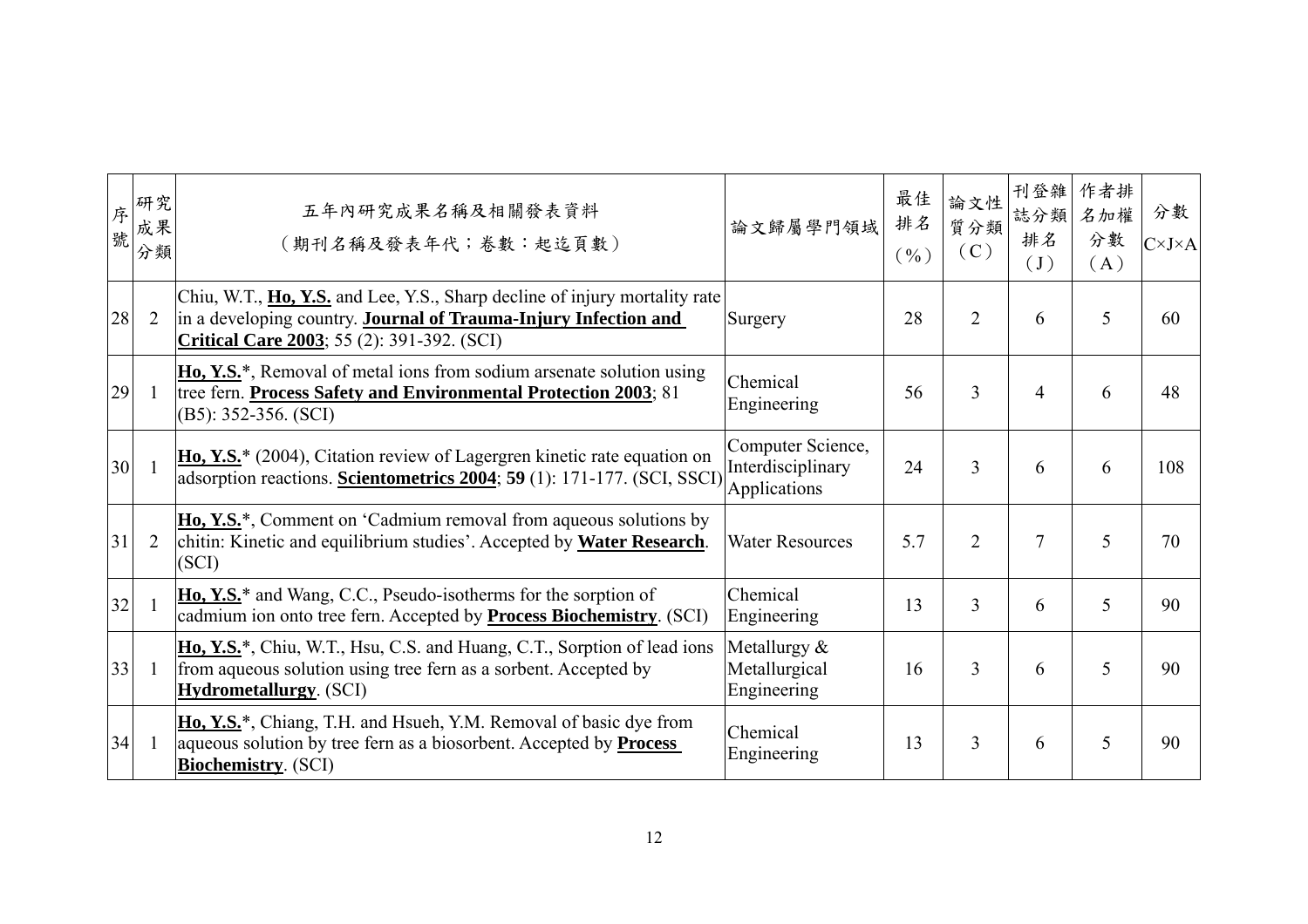| 序號 | 研究<br>成果<br>分類 | 五年內研究成果名稱及相關發表資料<br>(期刊名稱及發表年代;卷數:起迄頁數)                                                                                                                                                                                                                                                                                               | 論文歸屬學門領域                    | 最佳<br>排名<br>$(\% )$ | 論文性<br>質分類<br>(C) | 刊登雜<br>誌分類<br>排名<br>$\left( \int \right)$ | 作者排<br>名加權<br>分數<br>(A) | 分數<br>$C\times J\times A$ |
|----|----------------|---------------------------------------------------------------------------------------------------------------------------------------------------------------------------------------------------------------------------------------------------------------------------------------------------------------------------------------|-----------------------------|---------------------|-------------------|-------------------------------------------|-------------------------|---------------------------|
| 35 | 2              | <b>Ho, Y.S.</b> *, Letter to the editor: 'Kinetic modeling and equilibrium<br>studies during cadmium biosorption by dead Sargassum sp. biomass.' by<br>Cruz, C.C.V., da Costa, A.C.A., Henriques, C.A. and Luna, A.S.,<br><i>Bioresource Technology</i> , 91 (3), 249-257 (2003). Accepted by<br><b>Bioresource Technology. (SCI)</b> | Agricultural<br>Engineering | 10 <sup>1</sup>     | $\overline{2}$    | $\overline{7}$                            | 6                       | 84                        |
|    |                |                                                                                                                                                                                                                                                                                                                                       |                             |                     |                   |                                           |                         |                           |
|    |                |                                                                                                                                                                                                                                                                                                                                       |                             |                     |                   |                                           |                         |                           |
|    |                |                                                                                                                                                                                                                                                                                                                                       |                             |                     |                   |                                           |                         |                           |
|    |                |                                                                                                                                                                                                                                                                                                                                       |                             |                     |                   |                                           |                         |                           |
|    |                |                                                                                                                                                                                                                                                                                                                                       |                             |                     |                   |                                           |                         |                           |
|    |                |                                                                                                                                                                                                                                                                                                                                       |                             |                     |                   |                                           |                         |                           |
|    |                |                                                                                                                                                                                                                                                                                                                                       |                             |                     |                   |                                           |                         |                           |
|    |                |                                                                                                                                                                                                                                                                                                                                       |                             |                     |                   |                                           |                         |                           |
|    |                |                                                                                                                                                                                                                                                                                                                                       |                             |                     |                   |                                           |                         |                           |
|    |                |                                                                                                                                                                                                                                                                                                                                       |                             |                     |                   |                                           |                         |                           |
|    |                |                                                                                                                                                                                                                                                                                                                                       |                             |                     |                   |                                           |                         |                           |
|    |                |                                                                                                                                                                                                                                                                                                                                       |                             |                     |                   |                                           |                         |                           |
|    |                | 總積分                                                                                                                                                                                                                                                                                                                                   |                             |                     |                   |                                           |                         | 2690                      |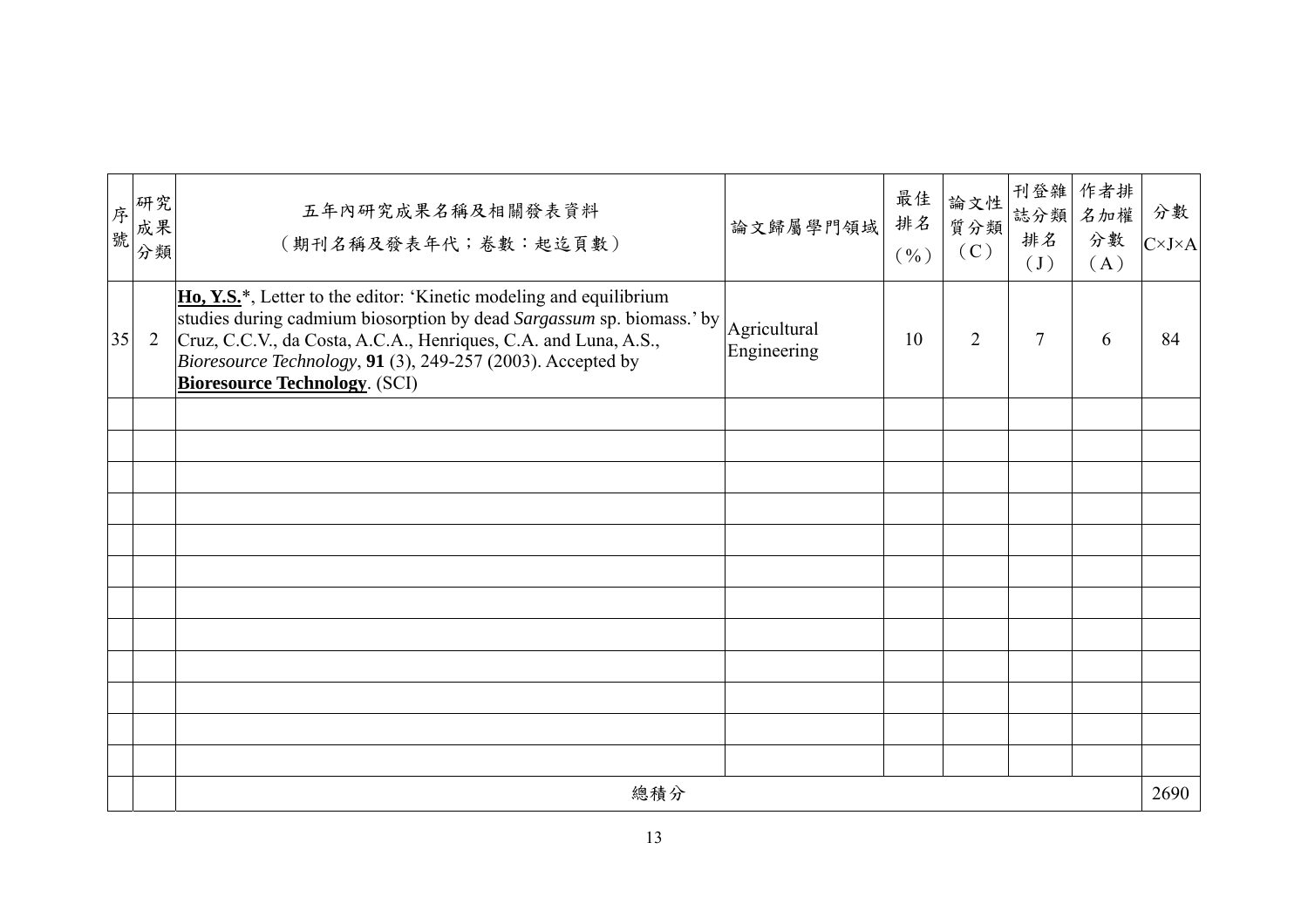### 著作目錄

學術論著

- 1. **Ho, Y.S.** (1993), Studies on Oxa-axamacrocycles. M.Phil. Thesis, The University of Sheffield, Sheffield, U.K.
- 2. **Ho, Y.S.** (1995), Adsorption of heavy metals from waste streams by peat. Ph.D. Thesis, The University of Birmingham, Birmingham, U.K.
- 3. Wase, D.A.J., Forster, C.F. and **Ho, Y.S.** (1997), Low-cost biosorbents: Batch processes. in Biosorbents for Metal Ions, (Edited by Wase, D.A.J. and Forster, C.F.), Taylor and Francis, London and New York, 141-163.

期刊論文

- 1. Adams, H., Bailey, N.A., Bastida, R., Fenton, D.E., **Ho, Y.S.** and Hempstead, P.D. (1992), The reaction of 2,6-bis(2-formylphenoxymethyl)pyridine and bis(2-aminoethyl) ether in the presence and absence of metal cations: The crystal structure of a [1+1] macrocyclic product. *Journal of Chemical Research-S*, 6, 190-191. **(SCI)**
- 2. Adams, H., Bailey, N.A., Bastida, R., Fenton, D.E., **Ho, Y.S.** and Hempstead, P.D. (1992), The reaction of 2,6-bis(2-formylphenoxymethyl)pyridine and bis(2-aminoethyl) ether in the presence and absence of metal cations: The crystal structure of a [1+1] macrocyclic product. *Journal of Chemical Research. Miniprint.*, 1501-1516.
- 3. Adams, H., Bailey, N.A., Fenton, D.E. and **Ho, Y.S.** (1993), A polymetric tetraimine Schiff-base macrocyclic complex of silver(I). *Inorganica Chimica Acta*, **212** (1-2), 65-68. **(SCI)**
- 4. **Ho, Y.S.**, Wase, D.A.J. and Forster, C.F. (1994), The adsorption of divalent copper ions from aqueous solution by sphagnum moss peat. *Process Safety and Environmental Protection*, **72** (B3), 185-194. **(SCI)**
- 5. Bailey, N.A., Debarbarin, C.O.R., Fenton, D.E., **Ho, Y.S.** and Humber, G.J. (1995), The synthesis and crystal-structure of a cerium(III) complex of 2,6-bis (2-formylphenoxymethyl)pyridine. *Inorganica Chimica Acta*, **232**, 227-230. **(SCI)**
- 6. **Ho, Y.S.**, Wase, D.A.J. and Forster, C.F. (1995), Batch nickel removal from aqueous solution by sphagnum moss peat. *Water Research*, **29** (5), 1327-1332. **(SCI)**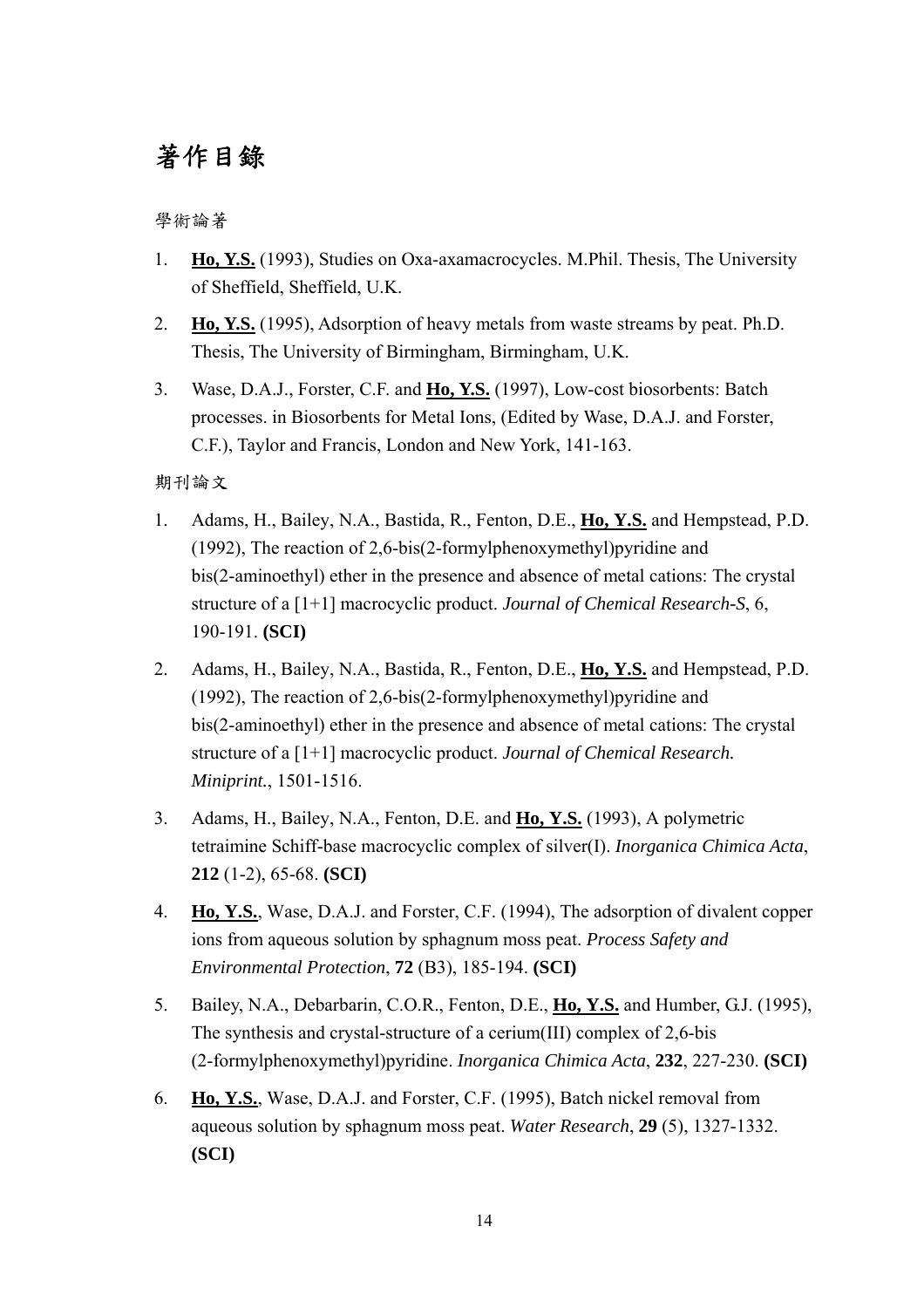- 7. **Ho, Y.S.** (1995), Batch nickel removal from aqueous solution by sphagnum moss peat. *Fuel and Energy Abstracts*, **36** (6), 457.
- 8. **Ho, Y.S.**, Wase, D.A.J. and Forster, C.F. (1996), Kinetic studies of competitive heavy metal adsorption by sphagnum moss peat. *Environmental Technology*, **17** (1), 71-77. **(SCI)**
- 9. **Ho, Y.S.**, Wase, D.A.J. and Forster, C.F. (1996), Removal of lead ions from aqueous-solution using sphagnum moss peat as adsorbent. *Water SA*, **22** (3), 219-224. **(SCI)**
- 10. Adams, H., Fenton, D.E., **Ho, Y.S.**, Najera, B.A. and Rodriguez de Barbarin, C.O. (1997), The X-ray crystal structures of two derivatives of 2,6-bis{[2-(dimethoxymethyl)phenoxy]methyl}pyridine. *Journal of Chemical Research-S*, **6**, 188-189. **(SCI)**
- 11. Adams, H., Fenton, D.E., **Ho, Y.S.**, Najera, B.A. and Rodriguez de Barbarin, C.O. (1997), The X-ray crystal structures of two derivatives of 2,6-bis{[2-(dimethoxymethyl)phenoxy]methyl}pyridine. *Journal of Chemical Research. Miniprint.*, 1237-1251.
- 12. **Ho, Y.S.** and McKay, G. (1998), Kinetic models for the sorption of dye from aqueous solution by wood. *Process Safety and Environmental Protection*, **76** (B2), 183-191. **(SCI)**
- 13. **Ho, Y.S.** and McKay, G. (1998), Sorption of dye from aqueous solution by peat. *Chemical Engineering Journal*, **70** (2), 115-124. **(SCI)**
- 14. **Ho, Y.S.** and McKay, G. (1998), Kinetic model for lead(II) sorption on to peat. *Adsorption Science & Technology*, **16** (4), 243-255. **(SCI)**
- 15. **Ho, Y.S.** and McKay, G. (1998), The kinetics of sorption of basic dyes from aqueous solution by sphagnum moss peat. *Canadian Journal of Chemical Engineering*, **76** (4), 822-827. **(SCI)**
- 16. **Ho, Y.S.** and McKay, G. (1998), A two-stage batch sorption optimized design for dye removal to minimum contact time. *Process Safety and Environmental Protection*, **76** (B4), 313-318. **(SCI)**
- 17. **Ho, Y.S.** and McKay, G. (1998), A comparison of chemisorption kinetic models applied to pollutant removal on various sorbents. *Process Safety and Environmental Protection*, **76** (B4), 332-340. **(SCI)**
- 18. **Ho, Y.S.** and McKay, G. (1999), The sorption of lead(II) ions on peat. *Water Research*, **33** (2), 578-584. **(SCI)**
- 19. **Ho, Y.S.** and McKay, G. (1999), A kinetic study of dye sorption by biosorbent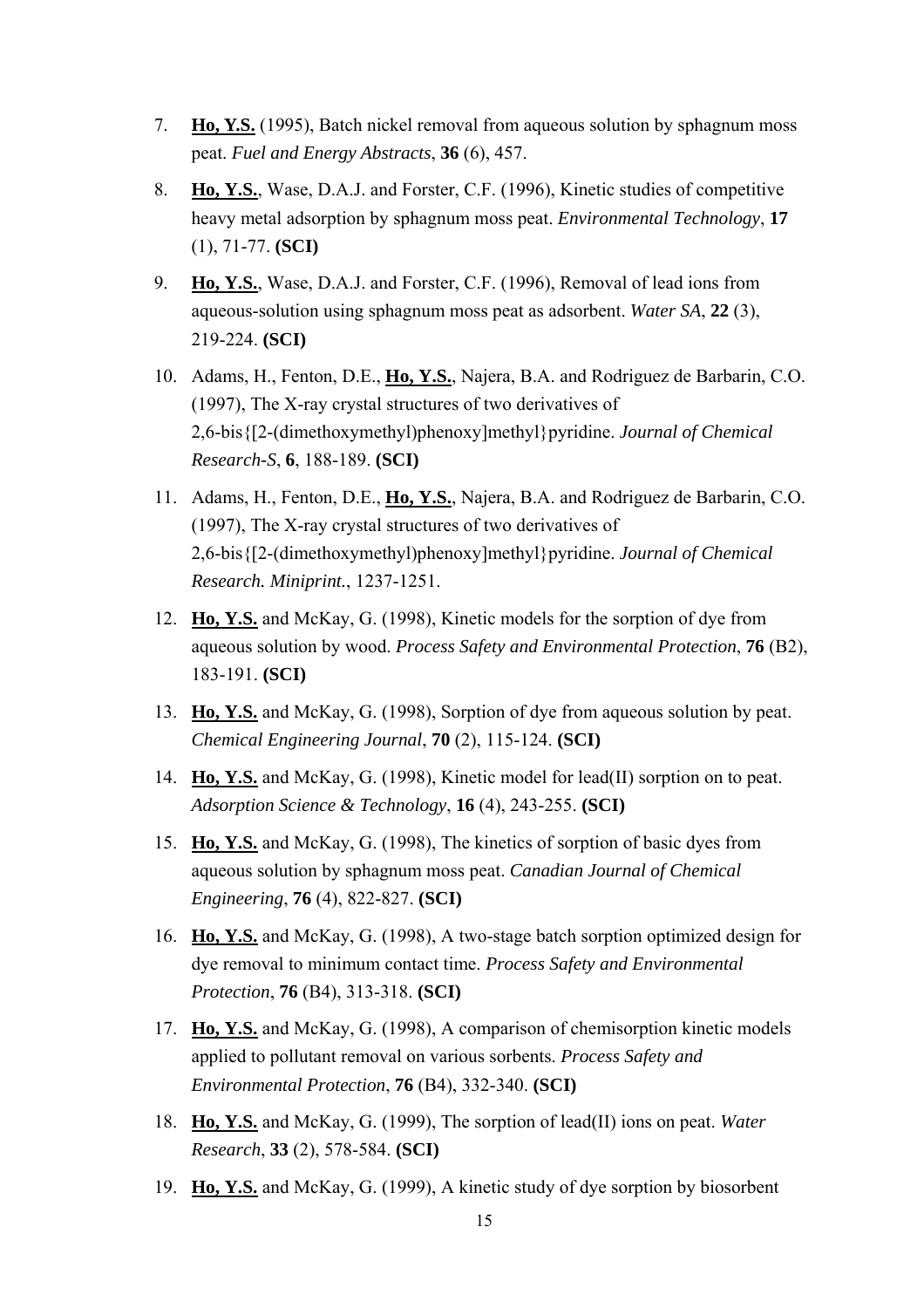waste product pith. *Resources Conservation and Recycling*, **25** (3), 171-193. **(SCI)**

- 20. **Ho, Y.S.** and McKay, G. (1999), Comparative sorption kinetic studies of dye and aromatic compounds onto fly ash. *Journal of Environmental Science and Health Part A-Toxic/Hazardous Substances & Environmental Engineering*, **34** (5), 1179-1204. **(SCI)**
- 21. McKay, G., **Ho, Y.S.** and Ng, J.C.P. (1999), Biosorption of copper from waste waters: A review. *Separation and Purification Methods*, **28** (1), 87-125. **(SCI)**
- 22. **Ho, Y.S.** and McKay, G. (1999), Batch lead(II) removal from aqueous solution by peat: Equilibrium and kinetics. *Process Safety and Environmental Protection*, **77** (B3), 165-173. **(SCI)**
- 23. **Ho, Y.S.** and McKay, G. (1999), A multi-stage batch sorption design with experimental data. *Adsorption Science & Technology*, **17** (4), 233-243. **(SCI)**
- 24. **Ho, Y.S.** and McKay, G. (1999), Pseudo-second order model for sorption processes. *Process Biochemistry*, **34** (5), 451-465. **(SCI)**
- 25. **Ho, Y.S.** and McKay, G. (1999), Comment on ''The sorption of lead(II) ions on peat'' by Y.S. Ho and G. McKay, Water Research 33 (2), 578-584 (1999) - Authors' reply. *Water Research*, **33** (16), 3544. **(SCI)**
- 26. **Ho, Y.S.** and McKay, G. (1999), Competitive sorption of copper and nickel ions from aqueous solution using peat. *Adsorption-Journal of the International Adsorption Society*, **5** (4), 409-417. **(SCI)**
- 27. **Ho, Y.S.** and McKay, G. (2000), Correlative biosorption equilibria model for a binary batch system. *Chemical Engineering Science*, **55** (4), 817-825. **(SCI)**
- 28. **Ho, Y.S.** and McKay, G. (2000), The kinetics of sorption of divalent metal ions onto sphagnum moss peat. *Water Research*, **34** (3), 735-742. **(SCI)**
- 29. **Ho, Y.S.**, Ng, J.C.Y. and McKay, G. (2000), Kinetics of pollutant sorption by biosorbents: Review. *Separation and Purification Methods*, **29** (2), 189-232. **(SCI)**
- 30. **Ho, Y.S.**, McKay, G., Wase, D.A.J. and Forster, C.F. (2000), Study of the sorption of divalent metal ions on to peat. *Adsorption Science & Technology*, **18** (7), 639-650. **(SCI)**
- 31. **Ho, Y.S.** and McKay, G. (2000), Batch sorber design using equilibrium and contact time data for the removal of lead. *Water Air and Soil Pollution*, **124** (1-2), 141-153. **(SCI)**
- 32. **Ho, Y.S.**, Ng, J.C.Y. and McKay, G. (2001), Removal of lead(II) from effluents by sorption on peat using second-order kinetics. *Separation Science and Technology*,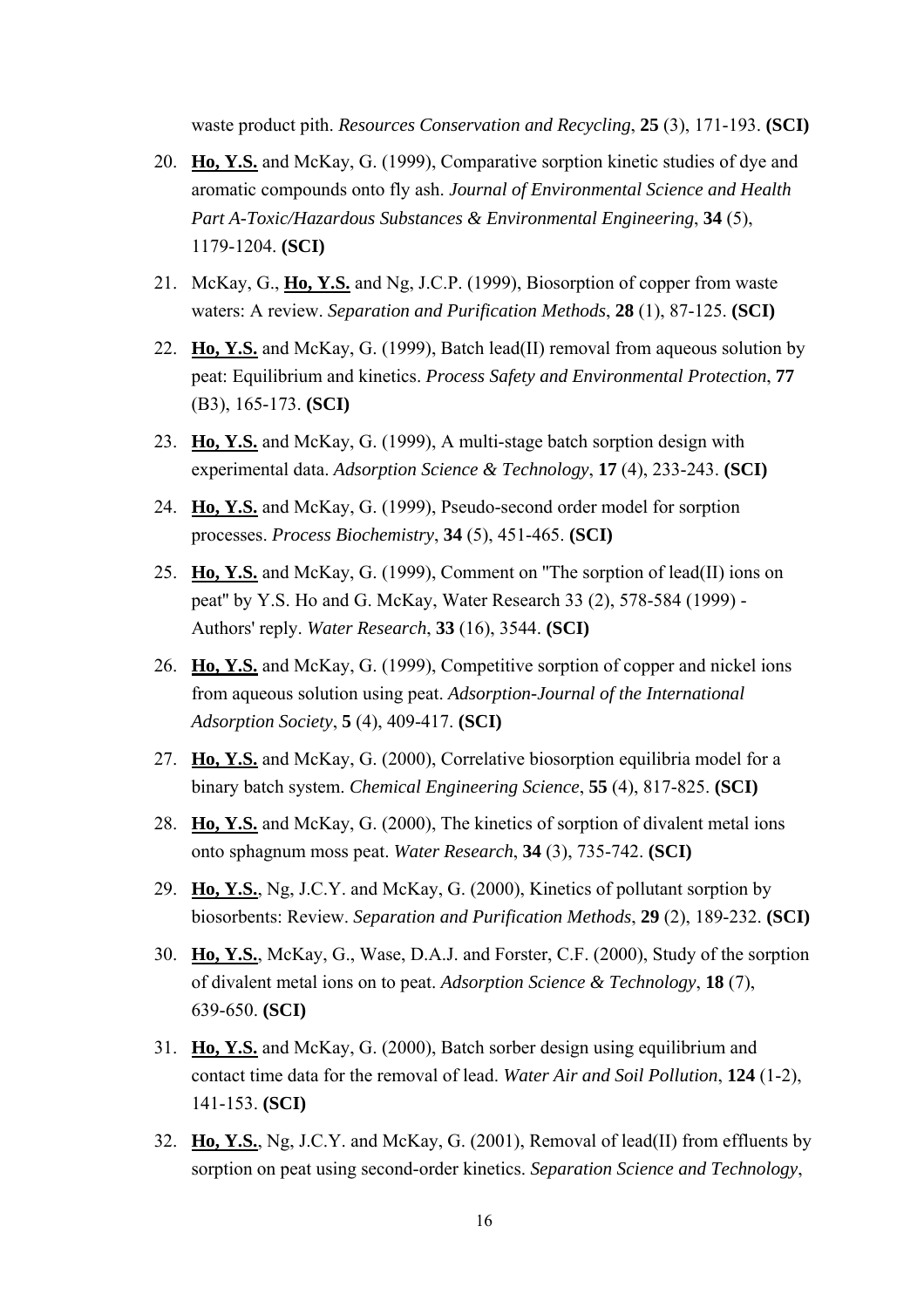**36** (2), 241-261. **(SCI)**

- 33. **Ho, Y.S.**, Chiang, C.C. and Hsu, Y.C. (2001), Sorption kinetics for dye removal from aqueous solution using activated clay. *Separation Science and Technology*, **36** (11), 2473-2488. **(SCI)**
- 34. **Ho, Y.S.** and Chiang, C.C. (2001), Sorption studies of acid dye by mixed sorbents. *Adsorption-Journal of the International Adsorption Society*, **7** (2), 139-147. **(SCI)**
- 35. **Ho, Y.S.**\*, Huang, C.T. and Huang, H.W. (2002), Equilibrium sorption isotherm for metal ions on tree fern. *Process Biochemistry*, **37** (12), 1421-1430. (SCI)
- 36. **Ho, Y.S.**\* (2002), Comment on 'Removal of  $Ni^{2+}$  and  $Cu^{2+}$  ions from aqueous solutions on to lignite-based carbon', by S.E. Samra. *Adsorption Science & Technology*, **20** (2), 199-201. (SCI)
- 37. **Ho, Y.S.**, Porter, J.F. and McKay, G. (2002), Equilibrium isotherm studies for the sorption of divalent metal ions onto peat: Copper, nickel and lead single component systems. *Water Air and Soil Pollution*, **141** (1-4), 1-33. (SCI)
- 38. **Ho, Y.S.** and McKay, G. (2002), Application of kinetic models to the sorption of copper(II) on to peat. *Adsorption Science & Technology*, **20** (8), 797-815. (SCI)
- 39. **Ho, Y.S.**\* (2003), Removal of copper ions from aqueous solution by tree fern. *Water Research*, **37** (10), 2323-2330. (SCI)
- 40. **Ho, Y.S.**\* (2003), Affinity dye-ligand poly(hydroxyethyl methacrylate)/chitosan composite membrane for adsorption lysozyme and kinetic properties G. Bayramoğlu, M. Yilmaz, M.Y. Arica. *Biochemical Engineering Journal*, **15** (1), 77-78. (SCI)
- 41. **Ho, Y.S.**\* (2003), Comment on 'Adsorption of fluoride, phosphate, and arsenate ions on a new type of ion exchange fiber' by R.X. Liu, J.L. Guo, and H.X. Tang. *Journal of Colloid and Interface Science*, **262** (1), 307-308. (SCI)
- 42. **Ho, Y.S.**\* and McKay, G. (2003), Sorption of dyes and copper ions onto biosorbents. *Process Biochemistry*, **38** (7), 1047-1061. (SCI)
- 43. **Ho, Y.S.**, Chiu, C.H., Tseng, T.M. and Chiu, W.T. (2003), Assessing stem cell research productivity. *Scientometrics*, **57** (3), 369-376. (SCI, SSCI)
- 44. **Ho, Y.S.**\* (2003), Letter to the editor. *Journal of Chemical Technology and Biotechnology*, **78** (6), 724. (SCI)
- 45. Chiu, W.T., **Ho, Y.S.** and Lee, Y.S. (2003), Sharp decline of injury mortality rate in a developing country. *Journal of Trauma-Injury Infection and Critical Care*, **55** (2), 391-392. (SCI)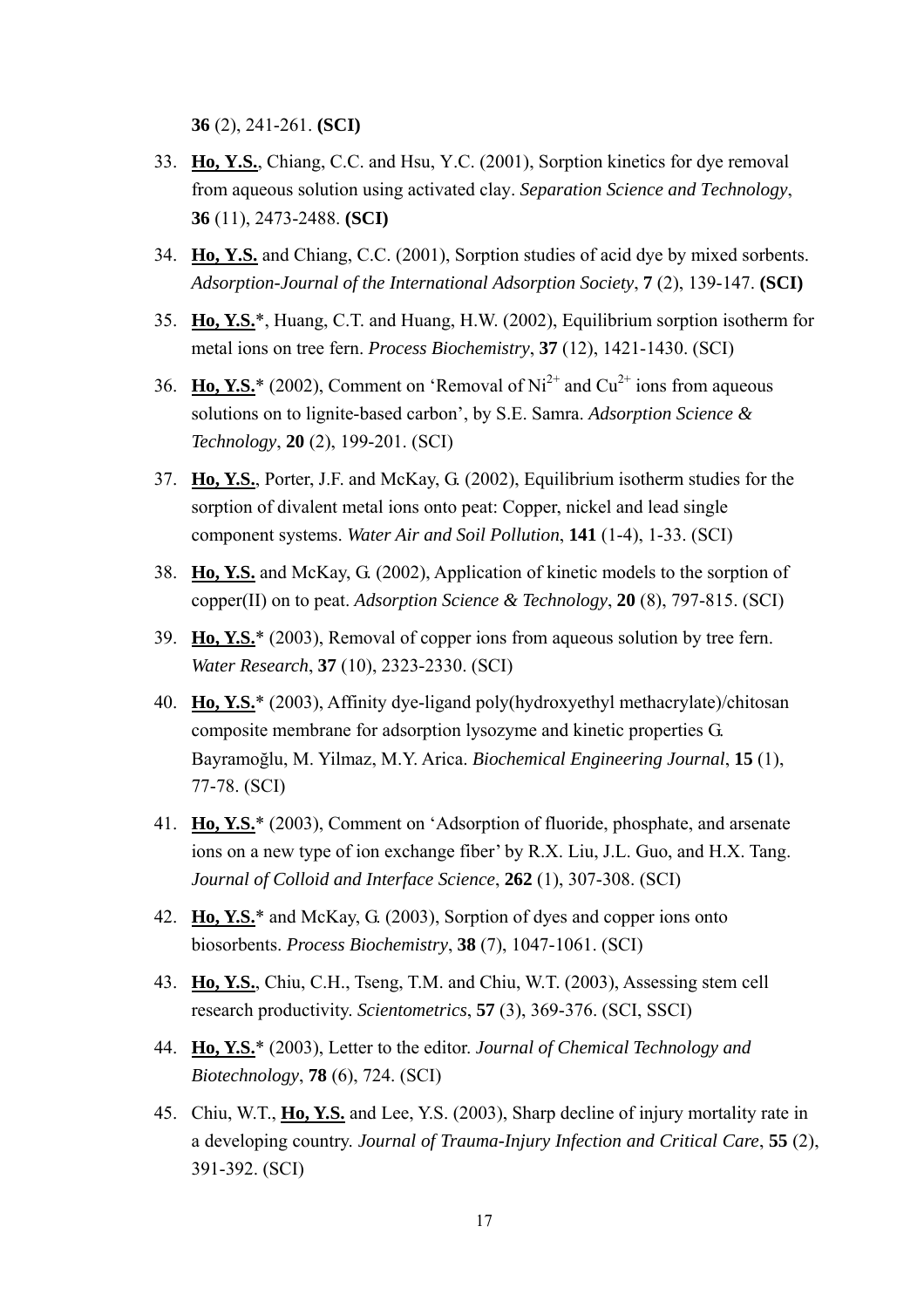- 46. **Ho, Y.S.**\* (2003), Removal of metal ions from sodium arsenate solution using tree fern. *Process Safety and Environmental Protection*, **81** (B5), 352-356. (SCI)
- 47. **Ho, Y.S.**\* (2004), Citation review of Lagergren kinetic rate equation on adsorption reactions. *Scientometrics*, **59** (1), 171-177. (SCI, SSCI)
- 48. **Ho, Y.S.**\*, Comment on 'Cadmium removal from aqueous solutions by chitin: Kinetic and equilibrium studies'. Accepted by *Water Research*. (SCI)
- 49. **Ho, Y.S.**\* and Wang, C.C., Pseudo-isotherms for the sorption of cadmium ion onto tree fern. Accepted by *Process Biochemistry*. (SCI)
- 50. **Ho, Y.S.**\*, Chiu, W.T., Hsu, C.S. and Huang, C.T., Sorption of lead ions from aqueous solution using tree fern as a sorbent. Accepted by *Hydrometallurgy*. (SCI)
- 51. **Ho, Y.S.**\*, Chiang, T.H. and Hsueh, Y.M. Removal of basic dye from aqueous solution by tree fern as a biosorbent. Accepted by *Process Biochemistry*. (SCI)
- 52. **Ho, Y.S.**\*, Letter to the editor: 'Kinetic modeling and equilibrium studies during cadmium biosorption by dead *Sargassum* sp. biomass.' by Cruz, C.C.V., da Costa, A.C.A., Henriques, C.A. and Luna, A.S., *Bioresource Technology*, **91** (3), 249-257 (2003). Accepted by *Bioresource Technology*. (SCI)

研討會論文

- 1. **Ho, Y.S.**, Wase, D.A.J. and Forster, C.F. (1995), Peat as a biosorbent for the removal of heavy metals from wastewaters. in *Challenges and Opportunities in Science and Technology*, (Edited by Shih, W.C., Chan, S.L.I. and Heng, Y.C.), The First Symposium of the Chinese Institute of Engineers in the U.K., Cambridge, U.K., 166-169.
- 2. **Ho, Y.S.** and McKay, G. (1997), Pseudo kinetic model for sorption processes. in *Advances in Adsorption Separation Science and Technology*, (Edited by Zhong, L. and Zhenhua, Y.), The Proceedings of the Fourth China-Japan-USA Symposium on Advanced Adsorption Separation Science and Technology, May 13~16, 1997, Guangzhou, China, South China University of Technology Press, Guangzhou, 257-263.
- 3. **Ho, Y.S.** and McKay, G. (1998), Removal of pollutants from wastewaters by low cost sorbents: kinetic and equilibrium studies. in *Proceedings of the 2nd Asia Pacific Conference Sustainable Energy and Environmental Technologies - Challenges and Opportunities*, (Edited by Lu, G.Q., Rudolph, V. and Greenfield, P.F.), The University of Queensland Brisbane, Australia, 237-244.
- 4. Chiang, C.C. and **Ho, Y.S.** (1999), Equilibrium sorption isotherm for basic dye onto Sphaeropteris lipifera (Hook.) Tryon. in *Proceedings of the Chinese Institute*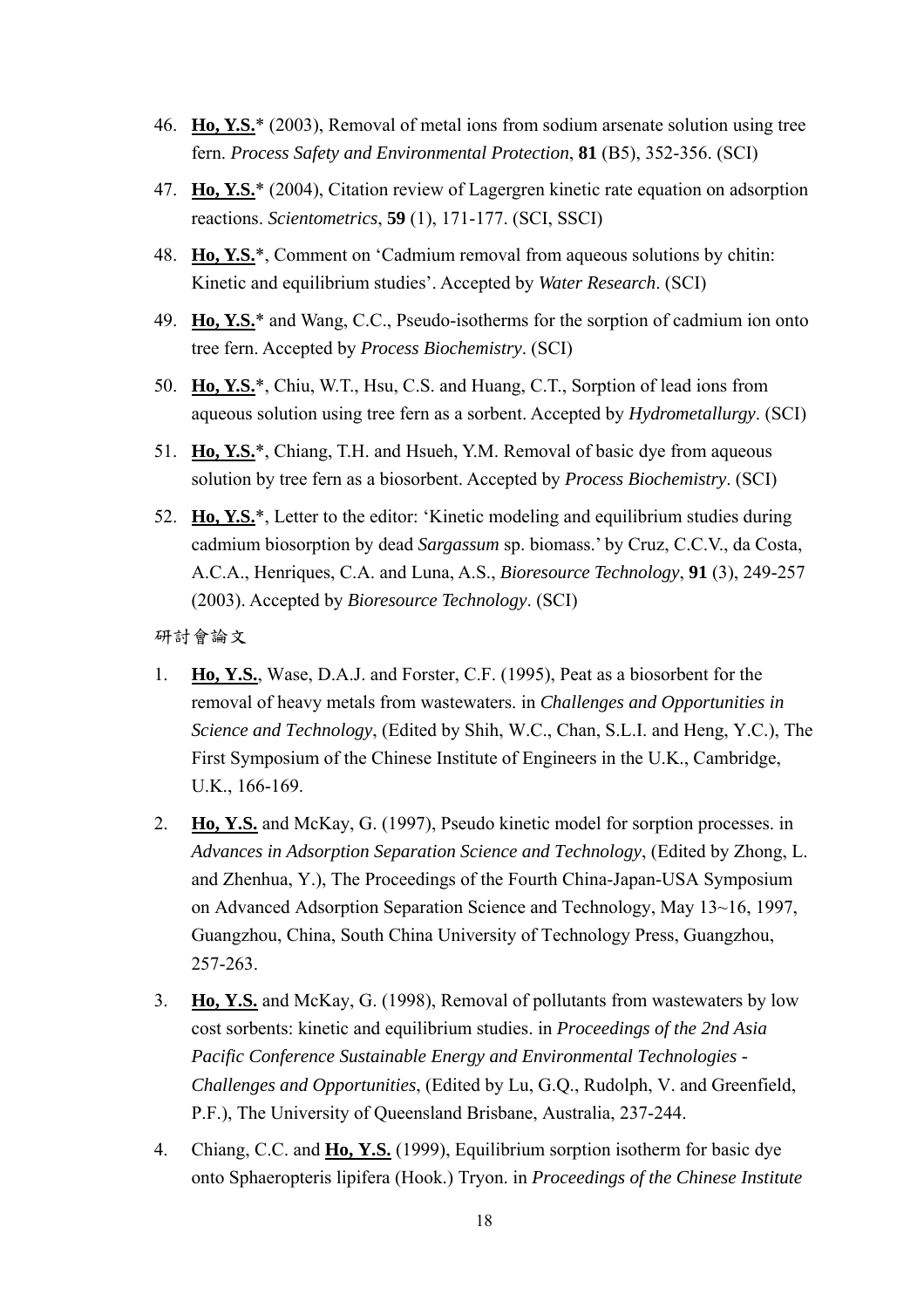*of Environmental Engineering Conference*, National Chiao Tung University, Hsinchu, Taiwan, 593-598.

- 5. **Ho, Y.S.** (1999), Lead ion removal from aqueous solution using peat. in *Proceedings of the Sixth Mainland-Taiwan Environmental Protection Conference*, (Edited by Yang, C.C., Yuan, C.H. and Kao, C.M.), National Sun Yat-sen University, Kaohsiung, Taiwan, 431-436.
- 6. Chang, C.T., Huang, C.T., Huang, H.W. and **Ho, Y.S.**\* (2001), Sorption of metal ions from arsenic solution by a low-cost biosorbent: Tree fern.第二十六屆廢水處 理技術研討會。
- 7. 李友專、林蔚宇、蔡宛真、何玉山、邱文達(2003),台灣事故傷害文獻計量 學研究,頭部外傷與神經重症研討會,台北市。
- 8. 李友專、林蔚宇、蔡宛真、何玉山、邱文達(2003),生活品質文獻計量學分 析研究,頭部外傷與神經重症研討會,台北市。

研討會壁報

- 1. **Ho, Y.S.**, Wase, D.A.J. and Forster, C.F. (1995), Peat as a biosorbent for the removal of heavy metals from wastewaters. *Challenges and Opportunities in Science and Technology*, Poster Presentation.
- 2. Ng, J.C.P., **Ho, Y.S.** and McKay, G. (1998), Adsorption kinetics for the removal of lead by peat from effluent. *6th Pacific Rim Biotechnology Conference and BioExpo'98 HKUST Hong Kong*, Poster Presentation.
- 3. Ng, J.C.P., **Ho, Y.S.** and McKay, G. (1999), The kinetics of sorption of dye and metal ions on low cost biosorbents. *Asia Pacific Chemical Reaction Engineering Symposium '99*: Inter-Institutional Meeting on Chemical Reaction Engineering, Department of Chemical Engineering, The Hong Kong University of Science and Technology, Hong Kong (June), Poster Presentation.
- 4. Huang, H.W., Huang, C.T., Chien, M.Y., Chen, T.Y., Liu, Y.H., Wang, H.C. and **Ho,**  Y.S.<sup>\*</sup> (2001), Isotherm studies for the sorption of metal ions onto tree-fern.臺北醫 學大學八十九學年度師生聯合學術研究發表會.Taiwan. Poster Presentation.
- 5. Huang, C.T., Huang, H.W., Chien, M.Y., Chen, T.Y., Liu, Y.H., Wang, H.C. and **Ho,**  Y.S.<sup>\*</sup> (2001), A kinetic study of lead ions sorption by tree-fern as biosorbent. 臺北 醫學大學八十九學年度師生聯合學術研究發表會.Taiwan. Poster Presentation.
- 6. Huang, H.W., Huang, C.T., Chang, C.T. and **Ho, Y.S.**\* (2001), Agricultural by-product as a metal sorbent: Sorption of copper ions from aqueous solution onto tree fern.第二十六屆廢水處理技術研討會。
- 7. Huang, C.T., Chang, C.T., Huang, H.W. and **Ho, Y.S.**\* (2001), Sorption of lead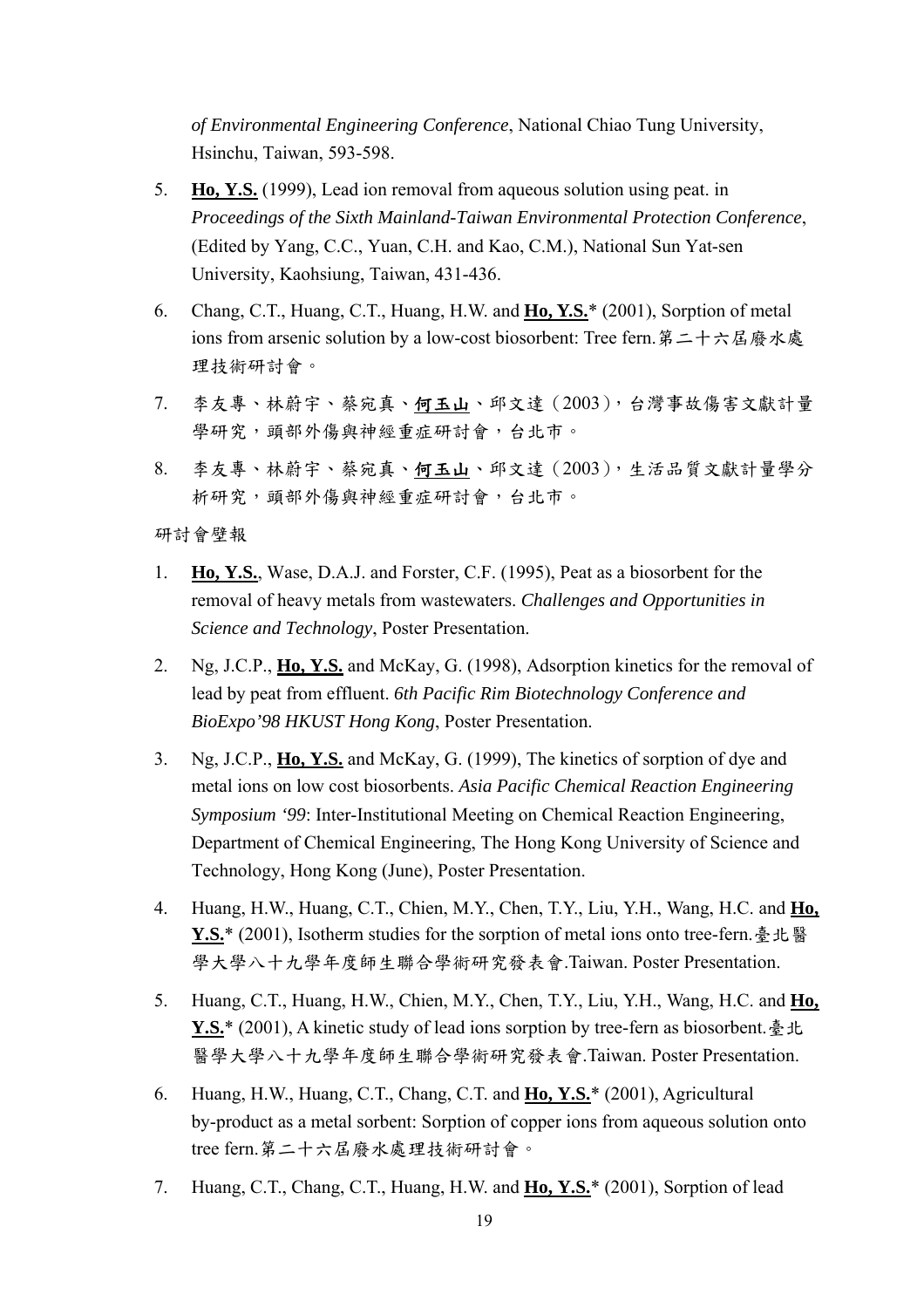ions on an agricultural by-product: Tree fern.第二十六屆廢水處理技術研討會。

- 8. Kuo, W.C., Lin, Y.H. and **Ho, Y.S.**\* (2002), Effect of pH and sorbent particle size on acid dye removal by tree fern.臺北醫學大學九十學年度師生聯合學術研究發 表會.Taiwan. Poster Presentation.
- 9. Chang, C.T. and **Ho, Y.S.**\* (2002), Removal of reactive dye from aqueous solution by agriculture by-product.臺北醫學大學九十學年度師生聯合學術研究發表 會.Taiwan. Poster Presentation.
- 10. Fu, A.S. Wang, C.C., Wang, W.C., Cheng, W.Y. and **Ho, Y.S.**\* (2002), Equilibrium modeling of biosorption of basic dyes by tree fern in a batch system: effect of sorbent particle size.臺北醫學大學九十學年度師生聯合學術研究發表會.Taiwan. Poster Presentation.
- 11. Huang, C.T. and **Ho, Y.S.**\* (2002), Sorption of lead ions from aqueous solution using tree fern as sorbent.臺北醫學大學九十學年度師生聯合學術研究發表 會.Taiwan. Poster Presentation.
- 12. Wang, C.C. Fu, A.S., Cheng, W.Y., Wang, W.C. and **Ho, Y.S.**\* (2002), Effect of pH on the removal of dyes from aqueous solution by tree fern.臺北醫學大學九十學 年度師生聯合學術研究發表會.Taiwan. Poster Presentation.
- 13. Wu, T.H., Huang, C.L., Huang, Y.C., Wang, M.H., Liao, W.Y. and **Ho, Y.S.**\* (2002), Effect of temperature on removal of dyes from aqueous solutions by sorption onto tree fern.臺北醫學大學九十學年度師生聯合學術研究發表 會.Taiwan. Poster Presentation.
- 14. Lee, Y.S. and **Ho, Y.S.**\* (2003), Impact of salary bonus in environmental engineering.臺北醫學大學九十一學年度師生聯合學術研究發表會. Taiwan. Poster Presentation.
- 15. Wei, L.M. M.C., Hsieh, Chiu, W.T., Lee Y.S. and **Ho, Y.S.**\* (2003), Bibliometric analysis of *Process Safety and Environmental Protection*.臺北醫學大學九十一學 年度師生聯合學術研究發表會. Taiwan. Poster Presentation.
- 16. Hua, C.H., Wang, C.C. and **Ho, Y.S.**\* (2003), Chi-square test evaluation on sorption isotherms.臺北醫學大學九十一學年度師生聯合學術研究發表會. Taiwan. Poster Presentation.
- 17. Wang, C.C. and **Ho, Y.S.**\* (2003), Isotherm study of metal ion adsorption onto tree fern.臺北醫學大學九十一學年度師生聯合學術研究發表會. Taiwan. Poster Presentation.
- 18. Wang, C.C. and **Ho, Y.S.**\* (2003), Kinetics of cadmium ions adsorption on tree fern from aqueous solutions.臺北醫學大學九十一學年度師生聯合學術研究發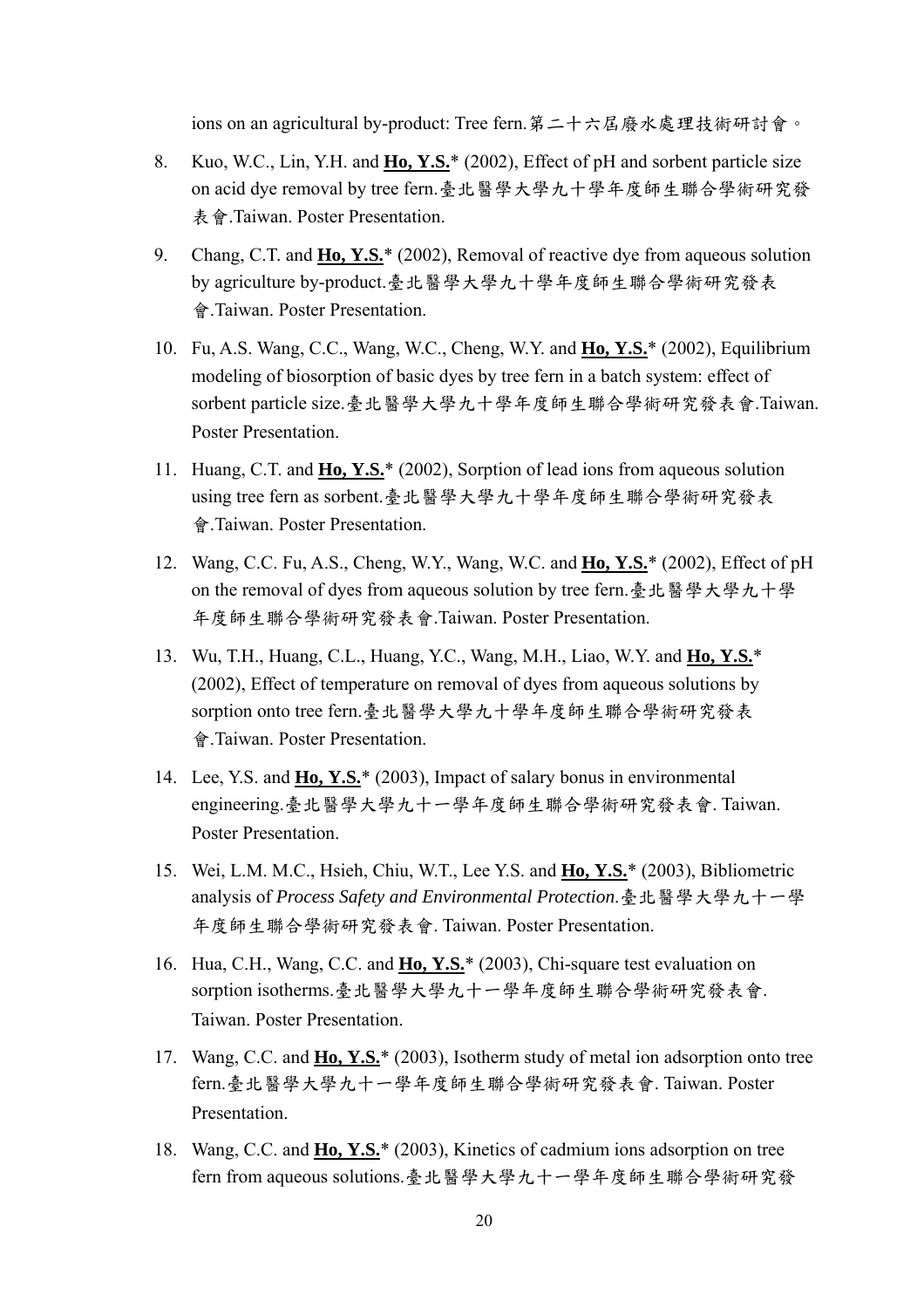表會. Taiwan. Poster Presentation.

- 19. Yang, Y.S., Ho, M.Y., Chiu, W.T., Lee, Y.S. and **Ho, Y.S.**\* (2003), Quantitative view of *Endocrine Reviews*.臺北醫學大學九十一學年度師生聯合學術研究發表 會. Taiwan. Poster Presentation.
- 20. Chow, P.K., Hsu, C.S., Chiu, W.T., Lee, Y.S. and **Ho, Y.S.**\* (2003), Quantitative assessment of *Pharmacological Reviews*.臺北醫學大學九十一學年度師生聯合 學術研究發表會. Taiwan. Poster Presentation.
- 21. Chan, T.S., Liang, T.H., Chiu, W.T., Lee, Y.S. and **Ho, Y.S.**\* (2003), Scientometric analysis of *Annual Review of Immunology*.臺北醫學大學九十一學年度師生聯合 學術研究發表會. Taiwan. Poster Presentation.
- 22. Hsieh, W.H., Ho, M.Y., Chiu, W.T., Lee, Y.S. and **Ho, Y.S.**\* (2003), Quantitative assessment of patent ductus arteriosus treatment research.臺北醫學大學九十一學 年度師生聯合學術研究發表會. Taiwan. Poster Presentation.
- 23. Chang, C.Y., Chiu, H.C., Chiu, W.T., Lee, Y.S., **Ho, Y.S.** and C.S. Hsu (2003), Cesarean sections research trend.臺北醫學大學九十一學年度師生聯合學術研究 發表會. Taiwan. Poster Presentation.
- 24. Liao, H.S., Lin, J.W., Lin, H.L., Chiu, W.T., Lee, Y.S. and **Ho, Y.S.**\* (2003), Bibliometric analysis of stroke research in Taiwan.臺北醫學大學九十一學年度師 生聯合學術研究發表會. Taiwan. Poster Presentation.
- 25. Chai, H.C., Lee, Y.S. and **Ho, Y.S.**\* (2003), Indication of publication pattern of *Issues & Studies*.臺北醫學大學九十一學年度師生聯合學術研究發表會. Taiwan. Poster Presentation.
- 26. Yeh, S.W., Hung, S.T., Chang, Y.H., Lee, Y.S. and **Ho, Y.S.**\* (2003), Assessing hyperthermia and cancer research productivity.臺北醫學大學九十一學年度師生 聯合學術研究發表會. Taiwan. Poster Presentation.
- 27. Wang, A.M., Lin, S.K., Liu, H.C., Lee, Y.S. and **Ho, Y.S.**\* (2003), Assessing homeopathy research productivity.臺北醫學大學九十一學年度師生聯合學術研 究發表會. Taiwan. Poster Presentation.
- 28. Cheah, K.P., Chiu, W.T., Lee, Y.S. and **Ho, Y.S.**\* (2003), Research pattern of disaster planning.臺北醫學大學九十一學年度師生聯合學術研究發表會. Taiwan. Poster Presentation.
- 29. Kao, J.L., Chiu, W.T., Lee, Y.S. and **Ho, Y.S.**\* (2003), Bibliometric analysis of trauma registry related publications.臺北醫學大學九十一學年度師生聯合學術 研究發表會. Taiwan. Poster Presentation.
- 30. Wu, C.Y., Lee, Y.S. and **Ho, Y.S.**\* (2003), Assessing herbal medicine research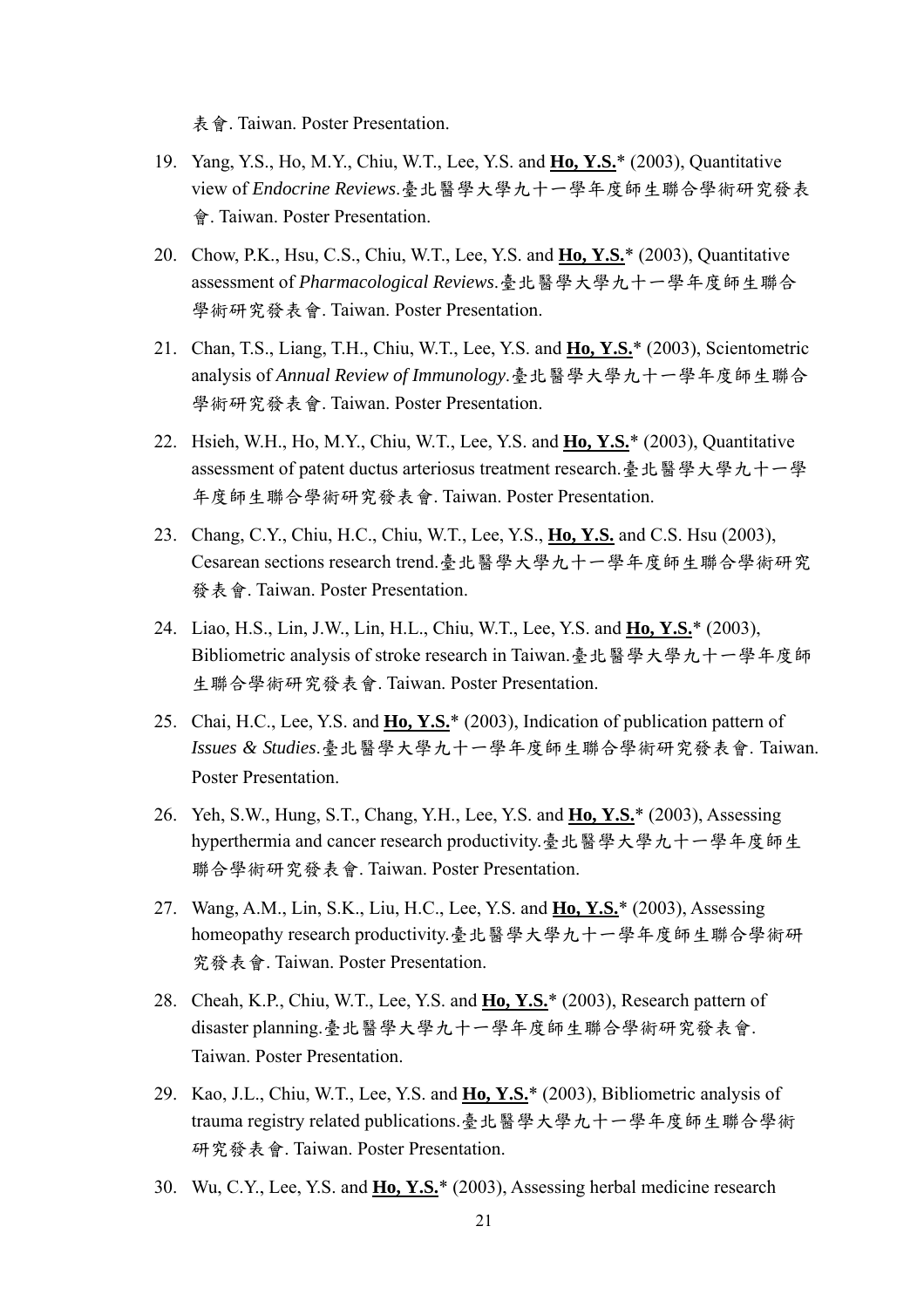productivity.臺北醫學大學九十一學年度師生聯合學術研究發表會. Taiwan. Poster Presentation.

- 31. Teng, S.K., Shih, P.W., Lee, Y.S. and **Ho, Y.S.**\* (2003), Quantitative trends of Chinese medicine research.臺北醫學大學九十一學年度師生聯合學術研究發表 會. Taiwan. Poster Presentation.
- 32. Chu, H.C., Lee, Y.S. and **Ho, Y.S.**\* (2003), Current bibliometric association between soy and cancer research.臺北醫學大學九十一學年度師生聯合學術研究 發表會. Taiwan. Poster Presentation.
- 33. Tsai, W.C., Chiu, W.T., Lee, Y.S. and **Ho, Y.S.**\* (2003), Quantitative evaluation of Taiwanese injury research.臺北醫學大學九十一學年度師生聯合學術研究發表 會. Taiwan. Poster Presentation.
- 34. Huang, C.H., Chiu, W.T., Lee, Y.S. and **Ho, Y.S.**\* (2003), Bibliometric analysis of bicycle-related injury literature.臺北醫學大學九十一學年度師生聯合學術研究 發表會. Taiwan. Poster Presentation.
- 35. Lee, Y.S., Wang, C.C. and **Ho, Y.S.**\* (2003), Bibliometric analysis of *Water Research*.臺北醫學大學九十一學年度師生聯合學術研究發表會. Taiwan. Poster Presentation.
- 36. Yu, T.C., Wang, C.Y., Kuo, W.C., Lee, Y.S. and **Ho, Y.S.**\* (2003), Scientometric analysis of *Journal of Biomedical Science*.臺北醫學大學九十一學年度師生聯合 學術研究發表會. Taiwan. Poster Presentation.
- 37. Chen, H., Lee, Y.S. and **Ho, Y.S.**\* (2003), Publication pattern of *CA-A Cancer Journal for Clinician*.臺北醫學大學九十一學年度師生聯合學術研究發表會. Taiwan. Poster Presentation.
- 38. Chiu, C.Y., Wu, L.C., Lee, Y.S. and **Ho, Y.S.**\* (2003), Assessing RU-486 research productivity.臺北醫學大學九十一學年度師生聯合學術研究發表會. Taiwan. Poster Presentation.
- 39. Wu, H.C., Chen, Y.R., Tseng, H.I. Chou, Y.A., Lee, Y.S. and **Ho, Y.S.**\* (2003), Drinking water and cancer research assessment.臺北醫學大學九十一學年度師生 聯合學術研究發表會. Taiwan. Poster Presentation.
- 40. Tseng, L.Y., Lee, Y.S. and **Ho, Y.S.**\* (2003), Influence of UK academic research in biochemistry.臺北醫學大學九十一學年度師生聯合學術研究發表會. Taiwan. Poster Presentation.
- 41. Huang, Y.K., Hsueh, Y.M. and **Ho, Y.S.**\* (2003), Assessing arsenic methylation research productivity.臺北醫學大學九十一學年度師生聯合學術研究發表會. Taiwan. Poster Presentation.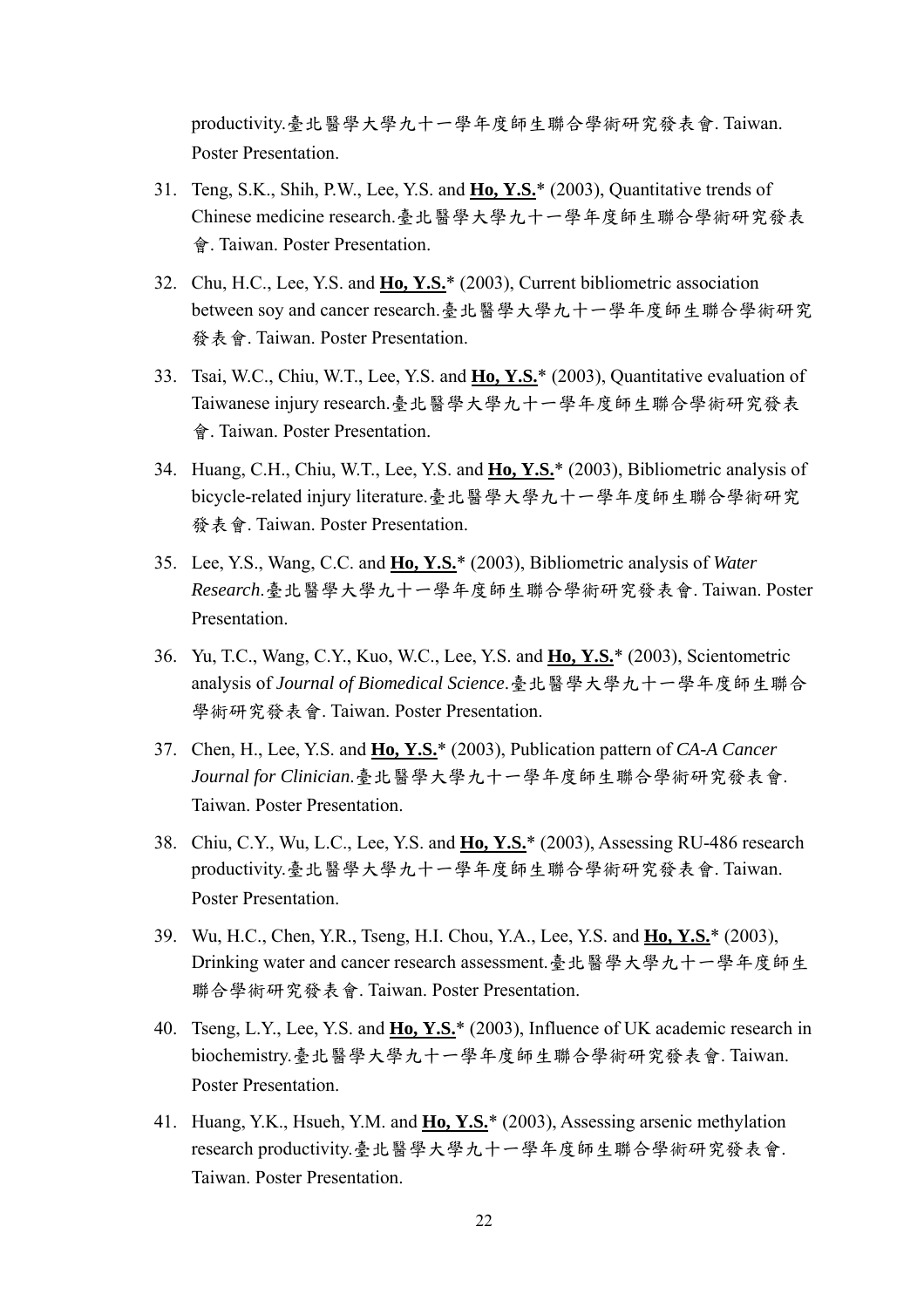- 42. Sen, W.C., Liang, S.M., Lee, Y.S. and **Ho, Y.S.**\* (2003), Assessing green tea and cancer research productivity.臺北醫學大學九十一學年度師生聯合學術研究發 表會. Taiwan. Poster Presentation.
- 43. Shih, P.W., Teng, S.K., Chen, H.H., Lee, Y.S. and **Ho, Y.S.**\* (2003), Assessing occupational epidemiology research productivity.臺北醫學大學九十一學年度師 生聯合學術研究發表會. Taiwan. Poster Presentation.
- 44. Lin, S.J., Lin, H.I, Kuo, Y.L., Lee, Y.S. and **Ho, Y.S.**\* (2003), Bibliometric analysis of alternative therapy research.臺北醫學大學九十一學年度師生聯合學 術研究發表會. Taiwan. Poster Presentation.
- 45. Yang, Y.C., Liao, C.J., Lee, Y.S. and **Ho, Y.S.**\* (2003), Bibliometric analysis of estrogen replacement therapy and cancer research.臺北醫學大學九十一學年度師 生聯合學術研究發表會. Taiwan. Poster Presentation.
- 46. Chang, C.W., Lin, H.L., Chiu, W.T., Lee, Y.S. and **Ho, Y.S.**\* (2003), Overview of recent medical center research production.臺北醫學大學九十一學年度師生聯合 學術研究發表會. Taiwan. Poster Presentation.
- 47. Lee, T.Y., Chiu, W.T., Lee, Y.S. and **Ho, Y.S.**\* (2003), Bibliometric analysis of quality of life publication.臺北醫學大學九十一學年度師生聯合學術研究發表 會. Taiwan. Poster Presentation.
- 48. Tseng, T.M., Chiu, W.T., Chiu, C.H., Lee, Y.S. and **Ho, Y.S.**\* (2003), Evaluate scientific production in stem cell research via a new technique.臺北醫學大學九十 一學年度師生聯合學術研究發表會. Taiwan. Poster Presentation.

審稿中之(SCI & SSCI)論文

- 1. **Ho, Y.S.**\*, Comment on 'Binary biosorption of iron(III) and iron(III)-cyanide complex ions on *Rhizopus arrhizus*: Modelling of synergistic interaction' by Z. Aksu and H. Gülen, 38(2), 161-173 (2002). Submitted to *Process Biochemistry*. (SCI)
- 2. **Ho, Y.S.**\*, Comment on 'Biosorption of nickel(II) ions on Baker's yeast' by Padmavathy, V., Vasudevan, P. and Dhingra, S.C., **38** (10), 1389-1395 (2003). Submitted to *Process Biochemistry*. (SCI)
- 3. **Ho, Y.S.**\*, A bibliometric evaluation comparison of the research performance of environmental engineering department in Taiwan. Submitted to *Research Policy*. (SSCI)
- 4. **Ho, Y.S.**\*, Does money enhance performances? Assessing the impacts of salary bonus. Submitted to *Research Policy*. (SSCI)
- 5. **Ho, Y.S.**\*, Pseudo-isotherms using a second order kinetic expression constant.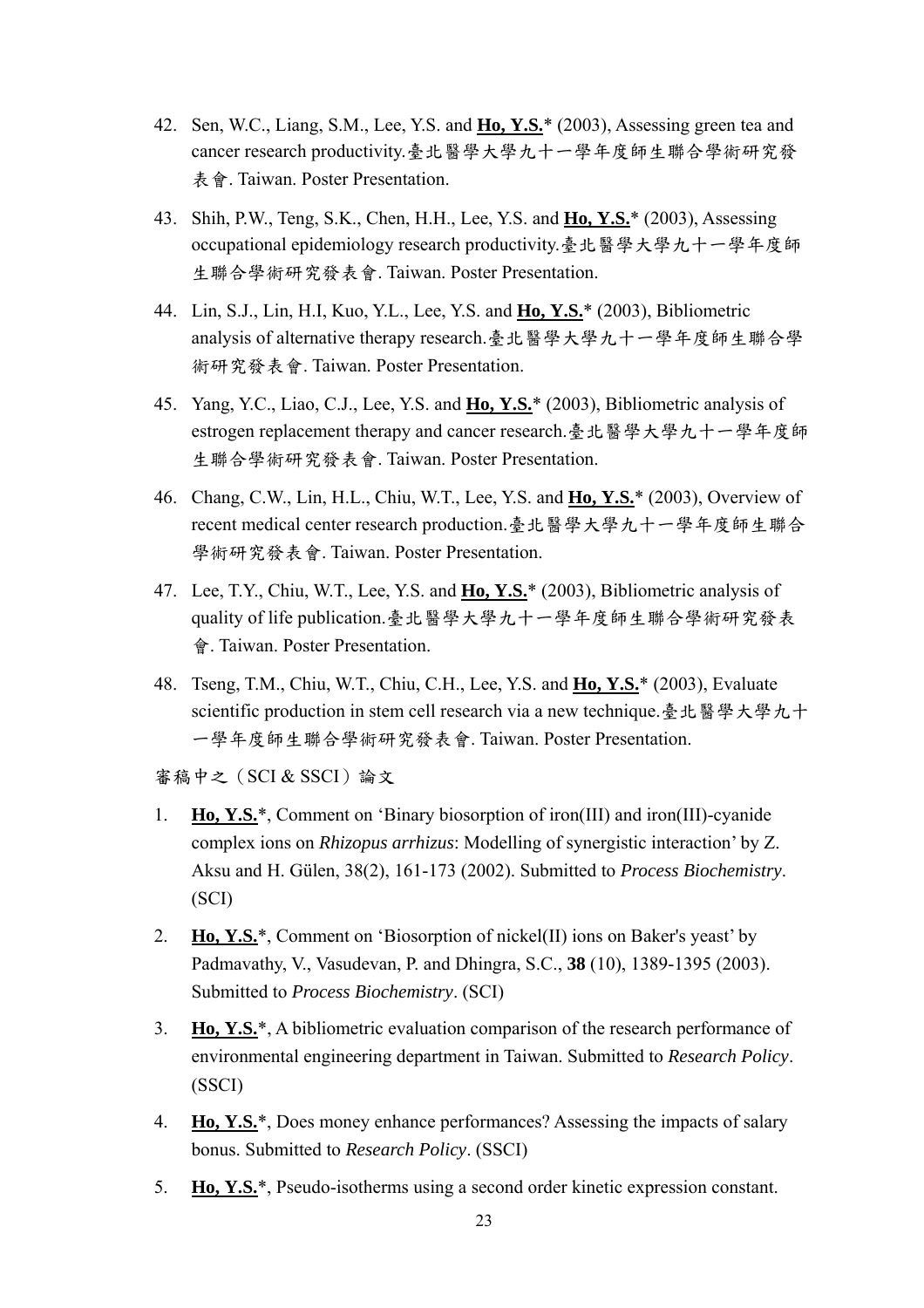Submitted to *Adsorption-Journal of the International Adsorption Society*. (SCI)

- 6. Hsieh, W.H., Chiu, W.T., Lee, Y.S. and **Ho, Y.S.**\* Bibliometric analysis of patent ductus arteriosus treatments. Submitted to *Scientometrics*. (SCI, SSCI)
- 7. **Ho, Y.S.**\*, Comment on 'An alternative Avrami equation to evaluate kinetic parameters of the interaction of Hg(II) with thin chitosan membranes' by E.C.N. Lopes, F.S.C. dos Anjos, E.F.S. Vieira, and A.R. Cestari. Submitted to *Journal of Colloid and Interface Science*. (SCI)
- 8. **Ho, Y.S.**\*, Selection of optimum sorption isotherm. Submitted to *Carbon*. (SCI)
- 9. **Ho, Y.S.**\*, Comment on 'Adsorption kinetics of fluoride on low cost materials'. Submitted to *Water Research*. (SCI)
- 10. **Ho, Y.S.**\*, Effect of pH on lead ion removal from water using tree fern as sorbent. Submitted to *Bioresource Technology*. (SCI)
- 11. **Ho, Y.S.**\*, Chiu, W.T. and Wang, C.C., Equilibrium isotherm studies for the sorption of basic dyes on sugar cane dust. Submitted to *Bioresource Technology*. (SCI)
- 12. **Ho, Y.S.**\*, Comment on 'Biosorption of cadmium using the fungus *Aspergillus niger*.' by Barros, L.M., Macedo, G.R., Duarte, M.M.L., Silva, E.P. and Lobato, A.K.C.L. Submitted to *Brazilian Journal of Chemical Engineering*. (SCI)
- 13. Chiu, W.T. and **Ho, Y.S.**\*, Bibliometric analysis of severe acute respiratory syndrome-related research in the meantime. Submitted to *Clinical Infectious Diseases*.
- 進行中之(SCI & SSCI)論文
- 1. **Ho, Y.S.**\*, Selection of sorption isotherm for mercury removal from water using tree fern. In preparation.
- 2. **Ho, Y.S.**\*, Comment on 'Selective adsorption of tannins onto hide collagen fibres' by Liao, X.P., Lu, Z.B. and Shi, B. In preparation *Science in China Series B-Chemistry*. (SCI)
- 3. Chiu, W.T. and **Ho, Y.S.**\*, Bibliometric analysis of soy and cancer research. In preparation *Journal of the Medical Library Association*.
- 4. **Ho, Y.S.**\*, Chiu, W.T., Wang, C.C. and Huang, C.T., Comparison of non-linear isotherms for divalent metal ion sorption by tree fern. In preparation.
- 5. **Ho, Y.S.**\*, The kinetics of sorption of cadmium from aqueous solution by tree fern. In preparation.
- 6. **Ho, Y.S.**, Liao, W.Y. and Chiu, W.T.\*, Scientometric analysis of occupational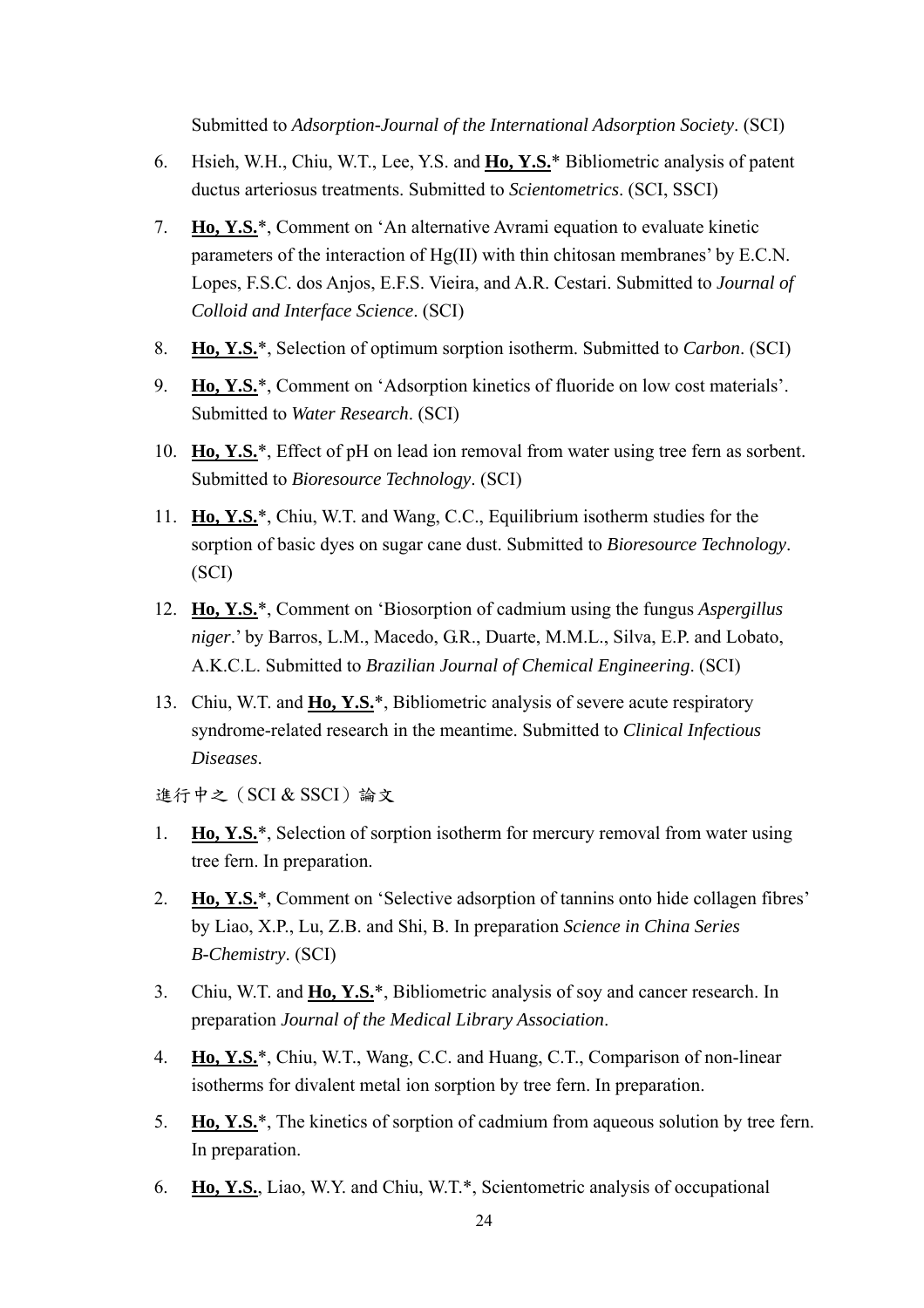epidemiology research. In preparation.

- 7. Chiu, W.T. and **Ho, Y.S.**\*, Bibliometric analysis of estrogen replacement therapy and cancer research. In preparation.
- 8. Chiu, W.T. and **Ho, Y.S.**\*, Are Asian tigers catching up? In preparation.
- 9. **Ho, Y.S.**, Yu, T.C. and Chiu, W.T.\*, Scientometric analysis of *Journal of Biomedical Science*. In preparation.
- 10. Chiu, W.T. and **Ho, Y.S.**\*, Bibliometric analysis of top three annual review journal. In preparation.
- 11. Chiu, W.T. and **Ho, Y.S.**\*, Bibliometric analysis of quality of life literature for the period of 1991-2002.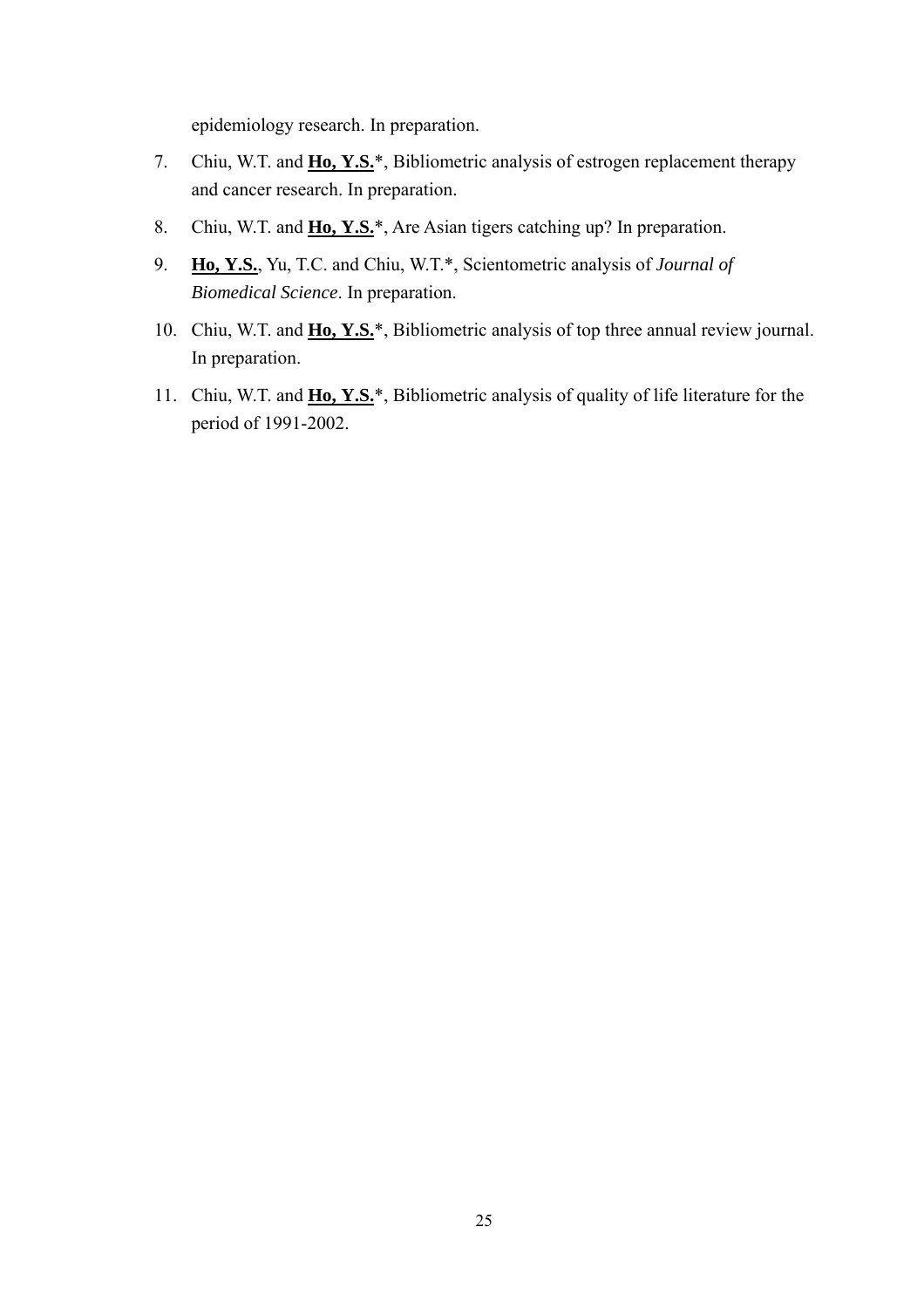### 學術服務

學術相關工作

| 92年9月起                     | 台北市立萬芳醫院醫學文獻研究中心顧問 |  |  |
|----------------------------|--------------------|--|--|
| 91年1月起                     | 財團法人厚生基金會環境保護部副召集人 |  |  |
| 90年7月起                     | 成立台北市立萬芳醫院醫學文獻研究中心 |  |  |
| 88年4月起                     | 財團法人厚生基金會厚生雜誌編輯委員  |  |  |
| 87年4月起                     | 英國化學工程師學會會員        |  |  |
| 90年8月起92年7月                | 擔任公共衛生研究所行政老師      |  |  |
| 88年4月起90年3月                | 中華民國環境工程學會會刊編輯委員   |  |  |
| 88年4月至88年7月                | 財團法人厚生基金會環境保護部召集人  |  |  |
| 台北市立萬芳醫院醫學文獻研究中心發表 (SCI)論文 |                    |  |  |

- 1. **Ho, Y.S.**, Chiu, C.H., Tseng, T.M., and Chiu, W.T. (2003), Assessing stem cell research productivity. *Scientometrics*, **57** (3), 369-376. (SCI & SSCI)
- 2. Chiu, W.T., **Ho, Y.S.** and Lee, Y.S. (2003), Sharp decline of injury mortality rate in a developing country. *Journal of Trauma-Injury Infection and Critical Care*, **55** (2), 391-392. (SCI)
- 3. **Ho, Y.S.**\*, (2004), Citation review of Lagergren kinetic rate equation in adsorption reactions. *Scientometrics*, **59** (1), 171-177. (SCI & SSCI)
- 4. **Ho, Y.S.**\* and Wang, C.C. (2003), Pseudo-isotherms for the sorption of cadmium ion onto tree fern. Accepted by *Process Biochemistry*. (SCI)
- 5. **Ho, Y.S.**\*, Chiu, W.T., Hsu, C.S. and Huang, C.T. (2003), Sorption of lead ions from aqueous solution using tree fern as a sorbent. Accepted by *Hydrometallurgy*. (SCI)
- 6. Hsieh, W.H., Chiu, W.T., Lee, Y.S. and **Ho, Y.S.**\* Bibliometric analysis of patent ductus arteriosus treatments. Submitted to *Scientometrics*. (SCI & SSCI)
- 7. Chiu, W.T. and **Ho, Y.S.**\*, Bibliometric analysis of severe acute respiratory syndrome-related research in the meantime. Submitted to *Clinical Infectious Diseases*. (SCI)

台北市立萬芳醫院醫學文獻研究中心發表研討會論文 2 篇

1. 李友專、林蔚宇、蔡宛真、何玉山、邱文達(2003),台灣事故傷害文獻計量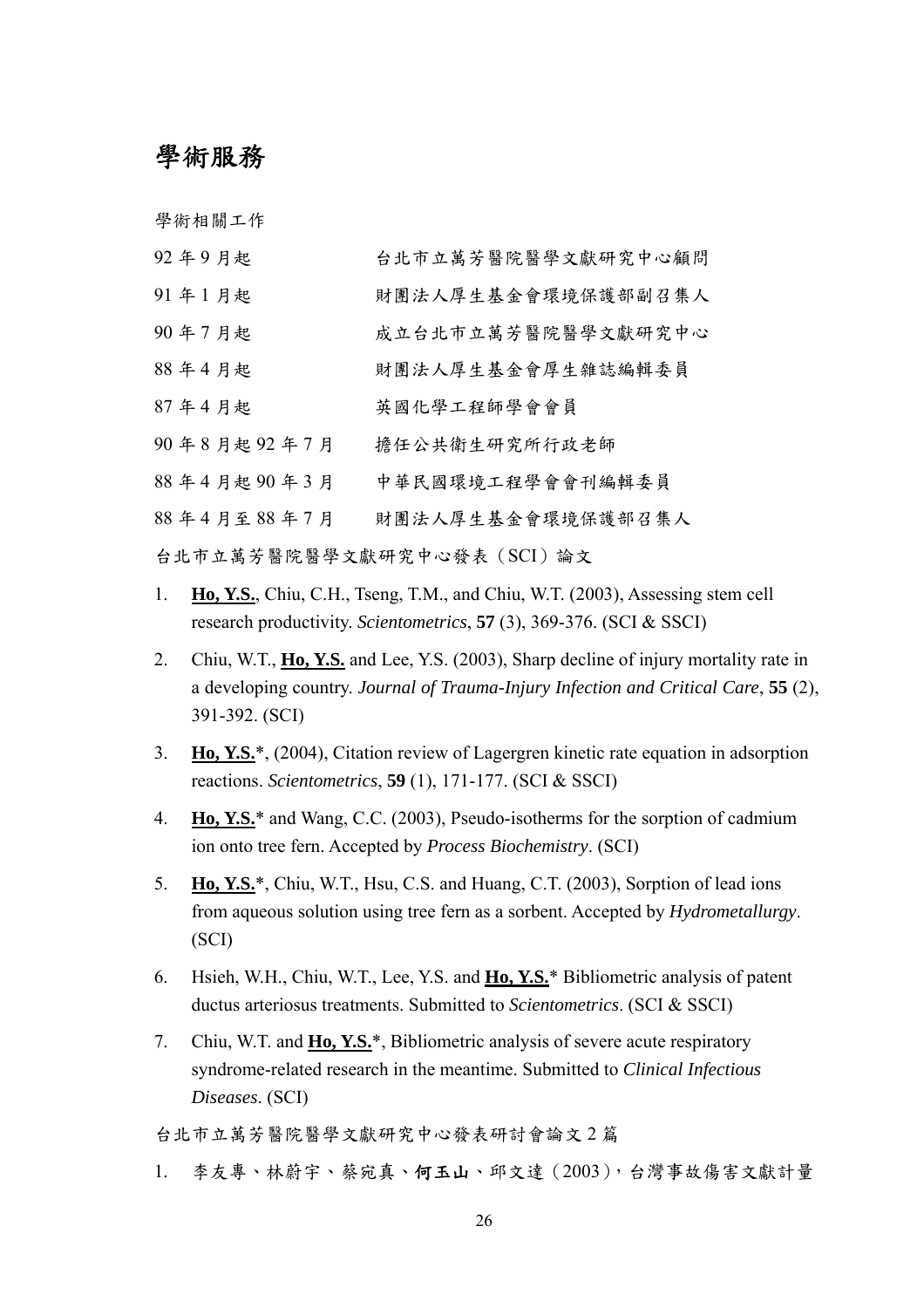學研究,頭部外傷與神經重症研討會,台北市。

2. 李友專、林蔚宇、蔡宛真、何玉山、邱文達(2003),生活品質文獻計量學分 析研究,頭部外傷與神經重症研討會,台北市。

台北市立萬芳醫院醫學文獻研究中心發表研討會壁報論文 31 篇

- 1. Lee, Y.S. and **Ho, Y.S.**\* (2003), Impact of salary bonus in environmental engineering.臺北醫學大學九十一學年度師生聯合學術研究發表會. Taiwan. Poster Presentation.
- 2. Wei, L.M. M.C., Hsieh, Chiu, W.T., Lee, Y.S. and **Ho, Y.S.**\* (2003), Bibliometric analysis of *Process Safety and Environmental Protection*.臺北醫學大學九十一學 年度師生聯合學術研究發表會. Taiwan. Poster Presentation.
- 3. Yang, Y.S., Ho, M.Y., Chiu, W.T., Lee, Y.S. and **Ho, Y.S.**\* (2003), Quantitative view of *Endocrine Reviews*.臺北醫學大學九十一學年度師生聯合學術研究發表 會. Taiwan. Poster Presentation.
- 4. Chow, P.K., Hsu, C.S., Chiu, W.T., Lee, Y.S. and **Ho, Y.S.**\* (2003), Quantitative assessment of *Pharmacological Reviews*.臺北醫學大學九十一學年度師生聯合 學術研究發表會. Taiwan. Poster Presentation.
- 5. Chan, T.S., Liang, T.H., Chiu, W.T., Lee, Y.S. and **Ho, Y.S.**\* (2003), Scientometric analysis of *Annual Review of Immunology*.臺北醫學大學九十一學年度師生聯合 學術研究發表會. Taiwan. Poster Presentation.
- 6. Hsieh, W.H., Ho, M.Y., Chiu, W.T., Lee, Y.S. and **Ho, Y.S.**\* (2003), Quantitative assessment of patent ductus arteriosus treatment research.臺北醫學大學九十一學 年度師生聯合學術研究發表會. Taiwan. Poster Presentation.
- 7. Chang, C.Y., Chiu, H.C., Chiu, W.T., Lee, Y.S., **Ho, Y.S.** and C.S. Hsu (2003), Cesarean sections research trend.臺北醫學大學九十一學年度師生聯合學術研究 發表會. Taiwan. Poster Presentation.
- 8. Liao, H.S., Lin, J.W., Lin, H.L., Chiu, W.T., Lee, Y.S. and **Ho, Y.S.**\* (2003), Bibliometric analysis of stroke research in Taiwan.臺北醫學大學九十一學年度師 生聯合學術研究發表會. Taiwan. Poster Presentation.
- 9. Chai, H.C., Lee, Y.S. and **Ho, Y.S.**\* (2003), Indication of publication pattern of *Issues & Studies*.臺北醫學大學九十一學年度師生聯合學術研究發表會. Taiwan. Poster Presentation.
- 10. Yeh, S.W., Hung, S.T., Chang, Y.H., Lee, Y.S. and **Ho, Y.S.**\* (2003), Assessing hyperthermia and cancer research productivity.臺北醫學大學九十一學年度師生 聯合學術研究發表會. Taiwan. Poster Presentation.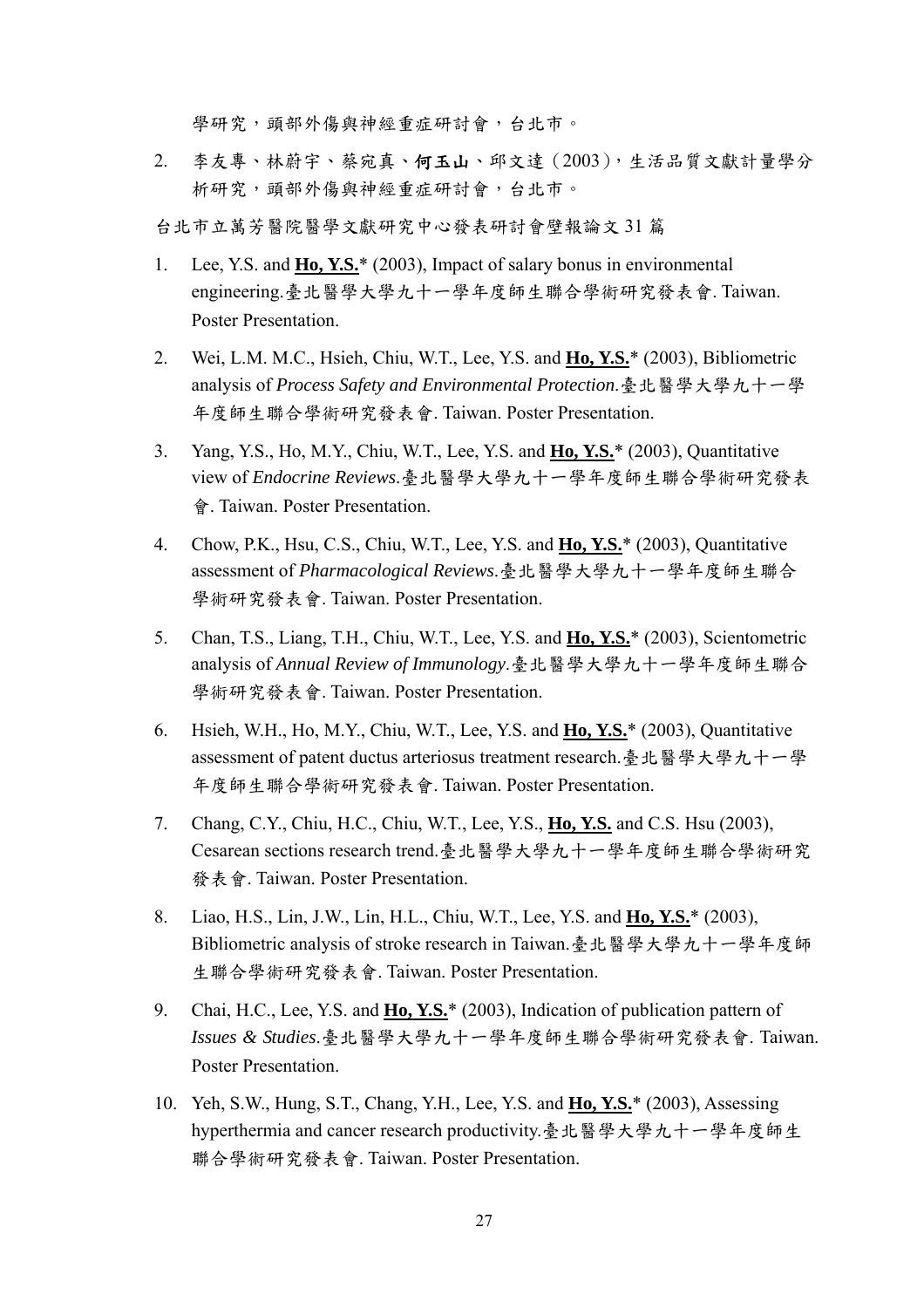- 11. Wang, A.M., Lin, S.K., Liu, H.C., Lee, Y.S. and **Ho, Y.S.**\* (2003), Assessing homeopathy research productivity.臺北醫學大學九十一學年度師生聯合學術研 究發表會. Taiwan. Poster Presentation.
- 12. Cheah, K.P., Chiu, W.T., Lee, Y.S. and **Ho, Y.S.**\* (2003), Research pattern of disaster planning.臺北醫學大學九十一學年度師生聯合學術研究發表會. Taiwan. Poster Presentation.
- 13. Kao, J.L., Chiu, W.T., Lee, Y.S. and **Ho, Y.S.**\* (2003), Bibliometric analysis of trauma registry related publications.臺北醫學大學九十一學年度師生聯合學術 研究發表會. Taiwan. Poster Presentation.
- 14. Wu, C.Y., Lee, Y.S. and **Ho, Y.S.**\* (2003), Assessing herbal medicine research productivity.臺北醫學大學九十一學年度師生聯合學術研究發表會. Taiwan. Poster Presentation.
- 15. Teng, S.K., Shih, P.W., Lee, Y.S. and **Ho, Y.S.**\* (2003), Quantitative trends of Chinese medicine research.臺北醫學大學九十一學年度師生聯合學術研究發表 會. Taiwan. Poster Presentation.
- 16. Chu, H.C., Lee, Y.S. and **Ho, Y.S.**\* (2003), Current bibliometric association between soy and cancer research.臺北醫學大學九十一學年度師生聯合學術研究 發表會. Taiwan. Poster Presentation.
- 17. Tsai, W.C., Chiu, W.T., Lee, Y.S. and **Ho, Y.S.**\* (2003), Quantitative evaluation of Taiwanese injury research.臺北醫學大學九十一學年度師生聯合學術研究發表 會. Taiwan. Poster Presentation.
- 18. Huang, C.H., Chiu, W.T., Lee, Y.S. and **Ho, Y.S.**\* (2003), Bibliometric analysis of bicycle-related injury literature.臺北醫學大學九十一學年度師生聯合學術研究 發表會. Taiwan. Poster Presentation.
- 19. Lee, Y.S., Wang, C.C. and **Ho, Y.S.**\* (2003), Bibliometric analysis of *Water Research*.臺北醫學大學九十一學年度師生聯合學術研究發表會. Taiwan. Poster Presentation.
- 20. Yu, T.C., Wang, C.Y., Kuo, W.C., Lee, Y.S. and **Ho, Y.S.**\* (2003), Scientometric analysis of *Journal of Biomedical Science*.臺北醫學大學九十一學年度師生聯合 學術研究發表會. Taiwan. Poster Presentation.
- 21. Chen, H., Lee, Y.S. and **Ho, Y.S.**\* (2003), Publication pattern of *CA-A Cancer Journal for Clinician*.臺北醫學大學九十一學年度師生聯合學術研究發表會. Taiwan. Poster Presentation.
- 22. Chiu, C.Y., Wu, L.C., Lee, Y.S. and **Ho, Y.S.**\* (2003), Assessing RU-486 research productivity.臺北醫學大學九十一學年度師生聯合學術研究發表會. Taiwan.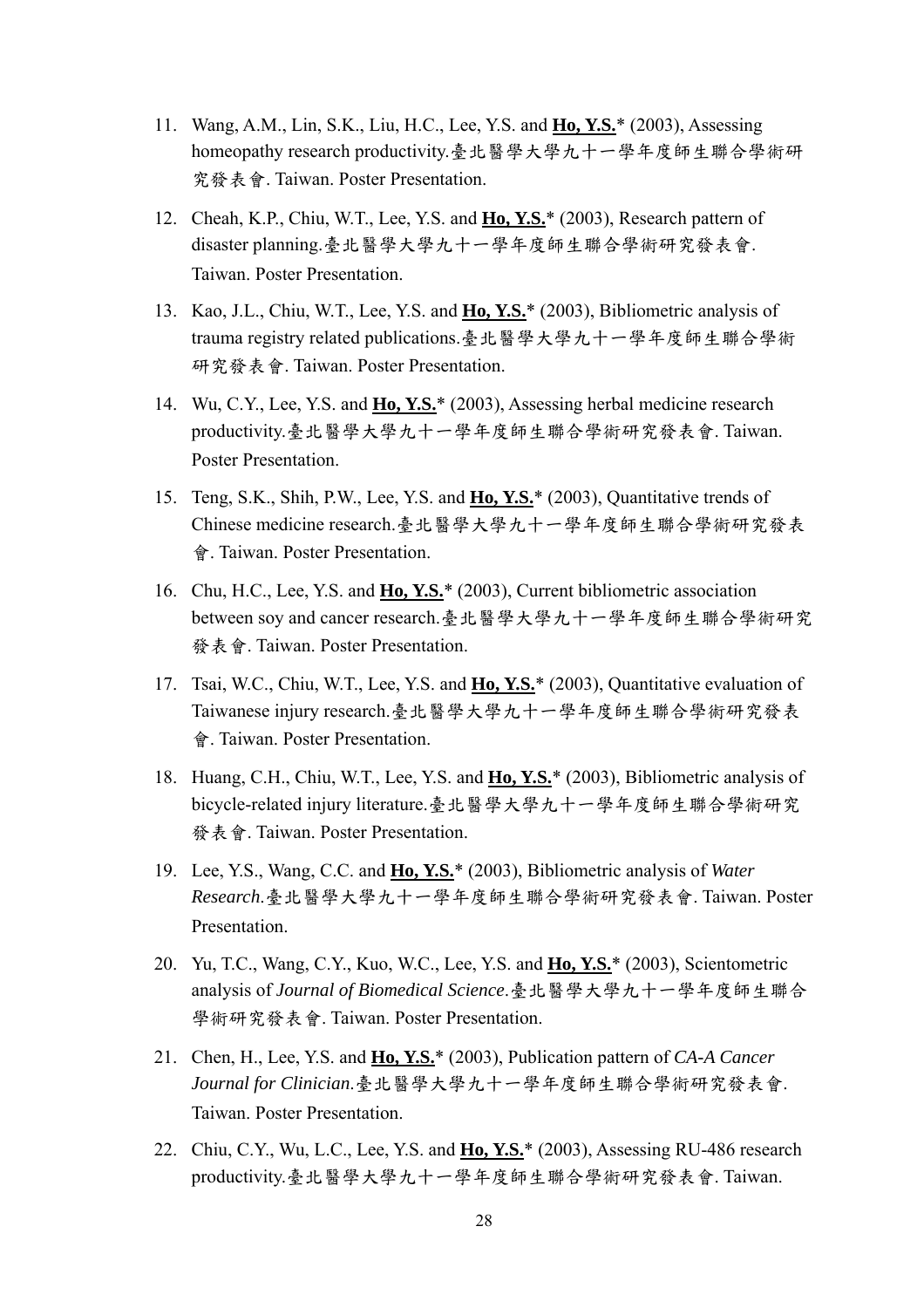Poster Presentation.

- 23. Wu, H.C., Chen, Y.R., Tseng, H.I. Chou, Y.A., Lee, Y.S. and **Ho, Y.S.**\* (2003), Drinking water and cancer research assessment.臺北醫學大學九十一學年度師生 聯合學術研究發表會. Taiwan. Poster Presentation.
- 24. Tseng, L.Y., Lee, Y.S. and **Ho, Y.S.**\* (2003), Influence of UK academic research in biochemistry.臺北醫學大學九十一學年度師生聯合學術研究發表會. Taiwan. Poster Presentation.
- 25. Sen, W.C., Liang, S.M., Lee, Y.S. and **Ho, Y.S.**\* (2003), Assessing green tea and cancer research productivity.臺北醫學大學九十一學年度師生聯合學術研究發 表會. Taiwan. Poster Presentation.
- 26. Shih, P.W., Teng, S.K., Chen, H.H., Lee, Y.S. and **Ho, Y.S.**\* (2003), Assessing occupational epidemiology research productivity.臺北醫學大學九十一學年度師 生聯合學術研究發表會. Taiwan. Poster Presentation.
- 27. Lin, S.J., Lin, H.I, Kuo, Y.L., Lee, Y.S. and **Ho, Y.S.**\* (2003), Bibliometric analysis of alternative therapy research.臺北醫學大學九十一學年度師生聯合學術研究發 表會. Taiwan. Poster Presentation.
- 28. Yang, Y.C., Liao, C.J., Lee, Y.S. and **Ho, Y.S.**\* (2003), Bibliometric analysis of estrogen replacement therapy and cancer research.臺北醫學大學九十一學年度師 生聯合學術研究發表會. Taiwan. Poster Presentation.
- 29. Chang, C.W., Lin, H.L., Chiu, W.T., Lee, Y.S. and **Ho, Y.S.**\* (2003), Overview of recent medical center research production.臺北醫學大學九十一學年度師生聯合 學術研究發表會. Taiwan. Poster Presentation.
- 30. Lee, T.Y., Chiu, W.T., Lee, Y.S. and **Ho, Y.S.**\* (2003), Bibliometric analysis of quality of life publication.臺北醫學大學九十一學年度師生聯合學術研究發表 會. Taiwan. Poster Presentation.
- 31. Tseng, T.M., Chiu, W.T., Chiu, C.H., Lee, Y.S. and **Ho, Y.S.**\* (2003), Evaluate scientific production in stem cell research via a new technique.臺北醫學大學九十 一學年度師生聯合學術研究發表會. Taiwan. Poster Presentation.

#### 應邀演講

The 3<sup>rd</sup> International Conference of Integrative and Longevity Medicine

Topic: Alternative Medicine – Homeopathy

Date: September 2, 2001

台北醫學大學演講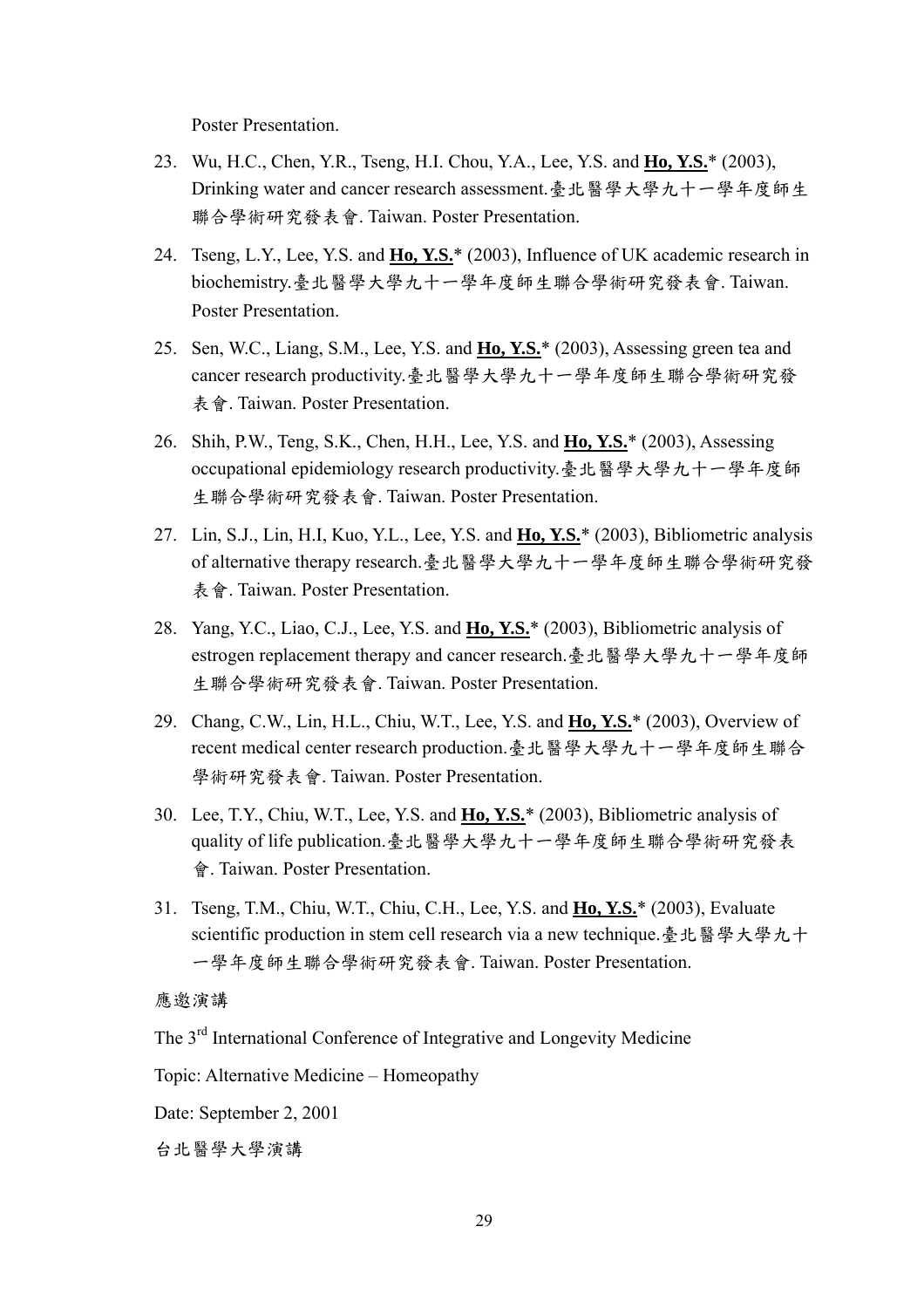- 2003 台北醫學大學演講-個人研究資料庫
- 2003 台北醫學大學演講 Research and Bibliometrics
- 2003 台北醫學大學演講 Submit Your First SCI or SSCI Paper
- 2003 台北醫學大學演講 Personal Research Database
- 2003 台北醫學大學醫管系演講 Personal Research Database
- 2003 台北醫學大學附設醫院演講 Personal Research Database and Bibliometrics
- 2003 台北市立萬芳醫院演講 Research and Bibliometrics
- 2003 台北市立萬芳醫院演講 Personal Research Database
- 2003 台北市立萬芳醫院演講 Submit Your First SCI or SSCI Paper

擔任學術期刊(SCI)審稿

- 1. Separation Science and Technology: A SCI and Marcel Dekker Inc Publication Chemistry, Multidisciplinary: Impact Factor 0.779, 57/119 (2002) Engineering, Chemical: Impact Factor 0.779, 44/126 (2002)
- 2. Journal of Environmental Quality: A SCI and Amer Soc Agronomy Publication Environmental Sciences: Impact Factor 1.868, 17/132 (2002)
- 3. Process Biochemistry: A SCI and Elsevier Science Publication Biochemistry & Molecular Biology: Impact Factor 1.143, 194/266 (2002) Biotechnology & Applied Microbiology: Impact Factor 1.143, 60/131 (2002) Engineering, Chemical: Impact Factor 1.143, 17/126 (2002)
- 4. Industrial & Engineering Chemistry Research: A SCI and The Marcel Dekker Inc Publication

Engineering, Chemical: Impact Factor 1.247, 12/126 (2002)

- 5. Colloids and Surfaces A-Physicochemical and Engineering Aspects: A SCI and Elsevier Science BV Publication Chemistry, Physical: Impact Factor 1.350, 49/95 (2002)
- 6. Water Research: A SCI and Pergamon-Elsevier Science Ltd Publication Engineering, Civil: Impact Factor 1.616, 1/63 (1998) Engineering, Environmental: Impact Factor 1.611, 3/37 (2002) Environmental Sciences: Impact Factor 1.611, 24/132 (2002) Water Resources: Impact Factor 1.611, 3/53 (2002)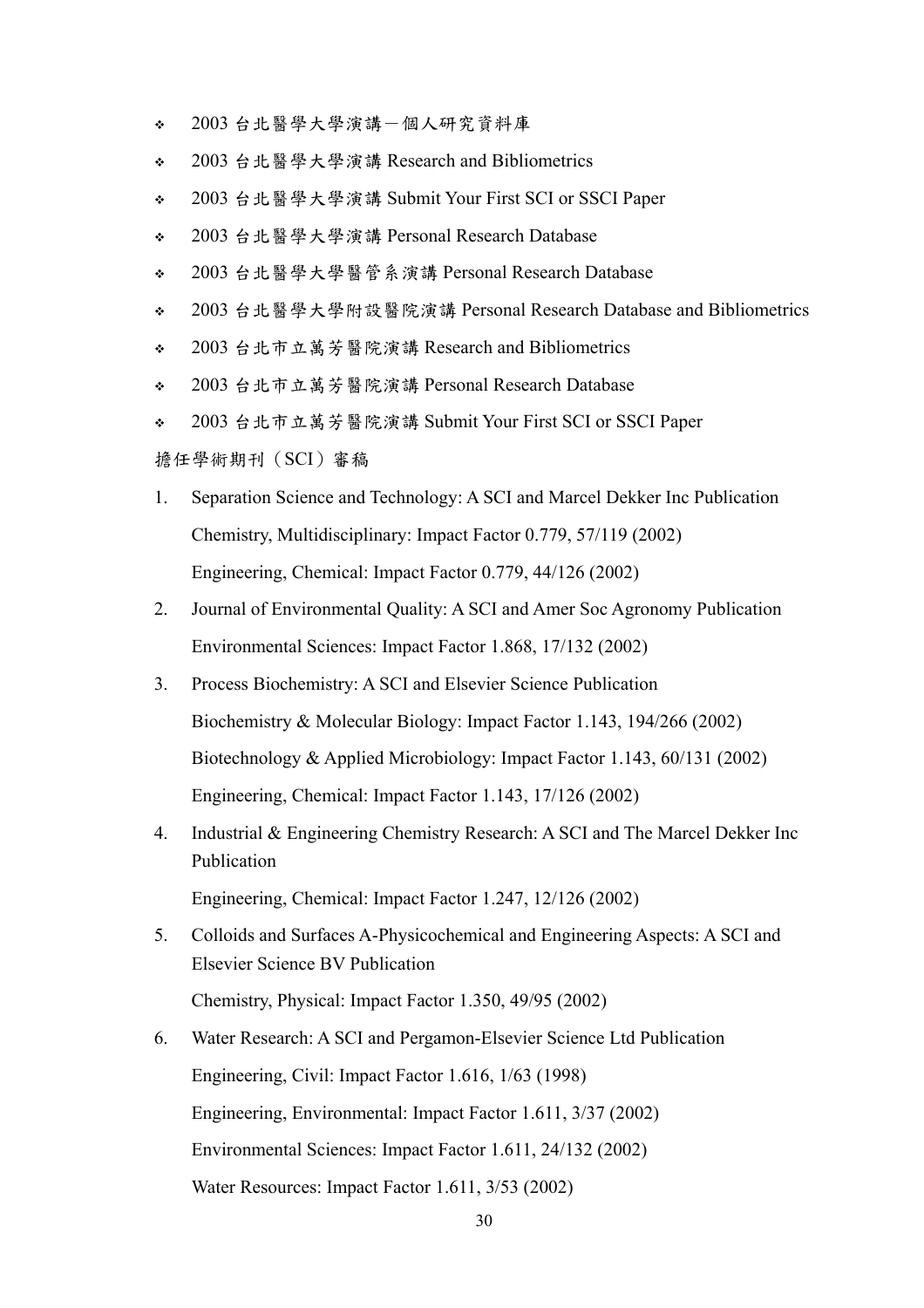- 7. Journal of Agricultural and Food Chemistry: A SCI and Amer Chemical Soc Agriculture, Multidisciplinary: Impact Factor 1.915, 1/28 (2002) Chemistry, Applied: Impact Factor 1.915, 6/59 (2002) Food Science & Technology: Impact Factor 1.915, 4/92 (2002)
- 8. Journal of Colloid and Interface Science: A SCI and Academic Press Inc Chemistry, Physical: Impact Factor 1.466, 46/95 (2002)
- 9. Adsorption-Journal of the International Adsorption Society: A SCI and Kluwer Academic Publ Engineering, Chemical: Impact Factor 1.097, 19/126 (2002) Chemistry, Physical: Impact Factor 1.097, 56/95 (2002)
- 10. Chemosphere: A SCI and Pergamon-Elsevier Science Ltd Environmental Sciences: Impact Factor 1.461, 34/132 (2002)
- 11. Environmental Science & Technology, A SCI and Amer Chemical Soc Publication Engineering, Environmental: Impact Factor 3.123, 1/37 (2002) Environmental Sciences: Impact Factor 3.123, 4/132 (2002)
- 12. Journal of Environmental Management, A SCI and Academic Press Ltd Publication Environmental Sciences: Impact Factor 0.627, 86/132 (2002)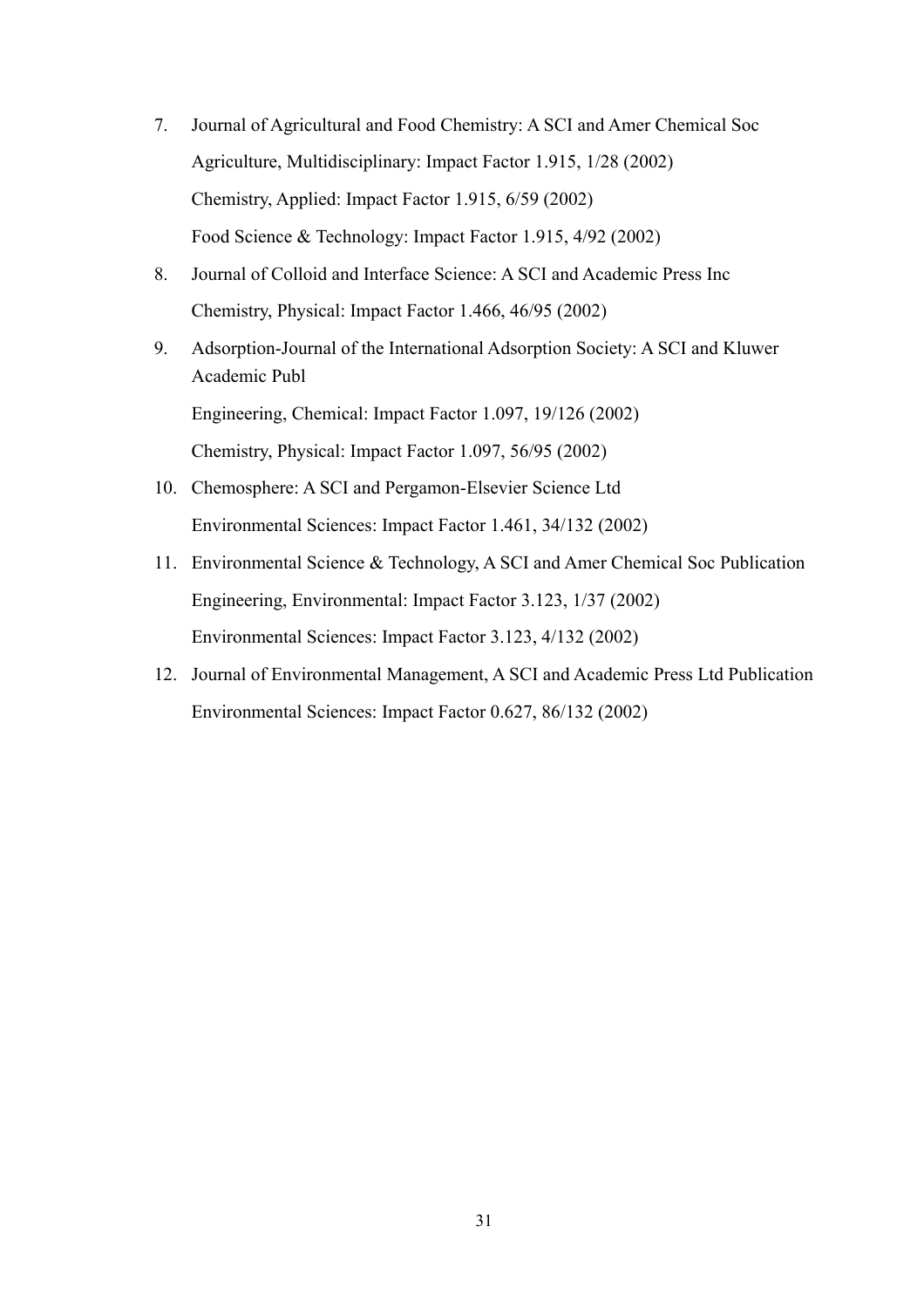# 主論文(一)

**Ho, Y.S.** and McKay, G. (2000), The kinetics of sorption of divalent metal ions onto sphagnum moss peat. *Water Research*, **34** (3), 735-742. **(SCI)**

Subject Categories:

Engineering, Civil: Impact Factor 1.512, 1/58 (1997); Impact Factor 1.616, 1/63 (1998)

Engineering, Environmental: Impact Factor 1.748, 3/36 (1999); Impact Factor 1.258, 3/36 (2000); Impact Factor 1.376, 5/38 (2001); Impact Factor 1.611, 3/37 (2002)

Environmental Sciences: Impact Factor 1.512, 20/117 (1997); Impact Factor 1.616, 17/126 (1998); Impact Factor 1.748, 17/126 (1999); Impact Factor 1.258, 30/127 (2000); Impact Factor 1.376, 31/129 (2001); Impact Factor 1.611, 24/132 (2002)

Water Resources: Impact Factor 1.512, 2/44 (1997); Impact Factor 1.616, 3/46 (1998); Impact Factor 1.748, 2/46 (1999); Impact Factor 1.258, 2/47 (2000); Impact Factor 1.376, 2/50 (2001); Impact Factor 1.611, 3/53 (2002)

Rank 1st in citation from 567 papers of *Water Research* (2000), Last data updates: 19 July 2003

Cited by papers as fallows:

- 1. Abu Al-Rub, F.A., El-Naas, M.H., Benyahia, F. and Ashour, I., Biosorption of nickel on blank alginate beads, free and immobilized algal cells. *Process Biochemistry*, In Press, Corrected Proof, Available online 13 November 2003.
- 2. Shawabkeh, R.A. and Tutunji, M.F., Experimental study and modeling of basic dye sorption by diatomaceous clay. *Applied Clay Science*, In Press, Corrected Proof, Available online 10 September 2003.
- 3. Ho, Y.S., Comment on "Cadmium removal from aqueous solutions by chitin: kinetic and equilibrium studies", In Press, Corrected Proof, Available online 2 October 2003.
- 4. Ho, Y.S. and Wang, C.C., Pseudo-isotherms for the sorption of cadmium ion onto tree fern. *Process Biochemistry*, In Press, Corrected Proof, Available online 4 July 2003.
- 5. Shawabkeh, R.A. and Tutunji, M.F. (2003), Experimental study and modeling of basic dye sorption by diatomaceous clay. *Applied Clay Science*, **24** (1-2), 111-120.
- 6. Ozer, A. (2003), Application of pseudo second order kinetic model to lead(II) biosorption on *Schizomeris leibleinii*. *Fresenius Environmental Bulletin*, **12** (10),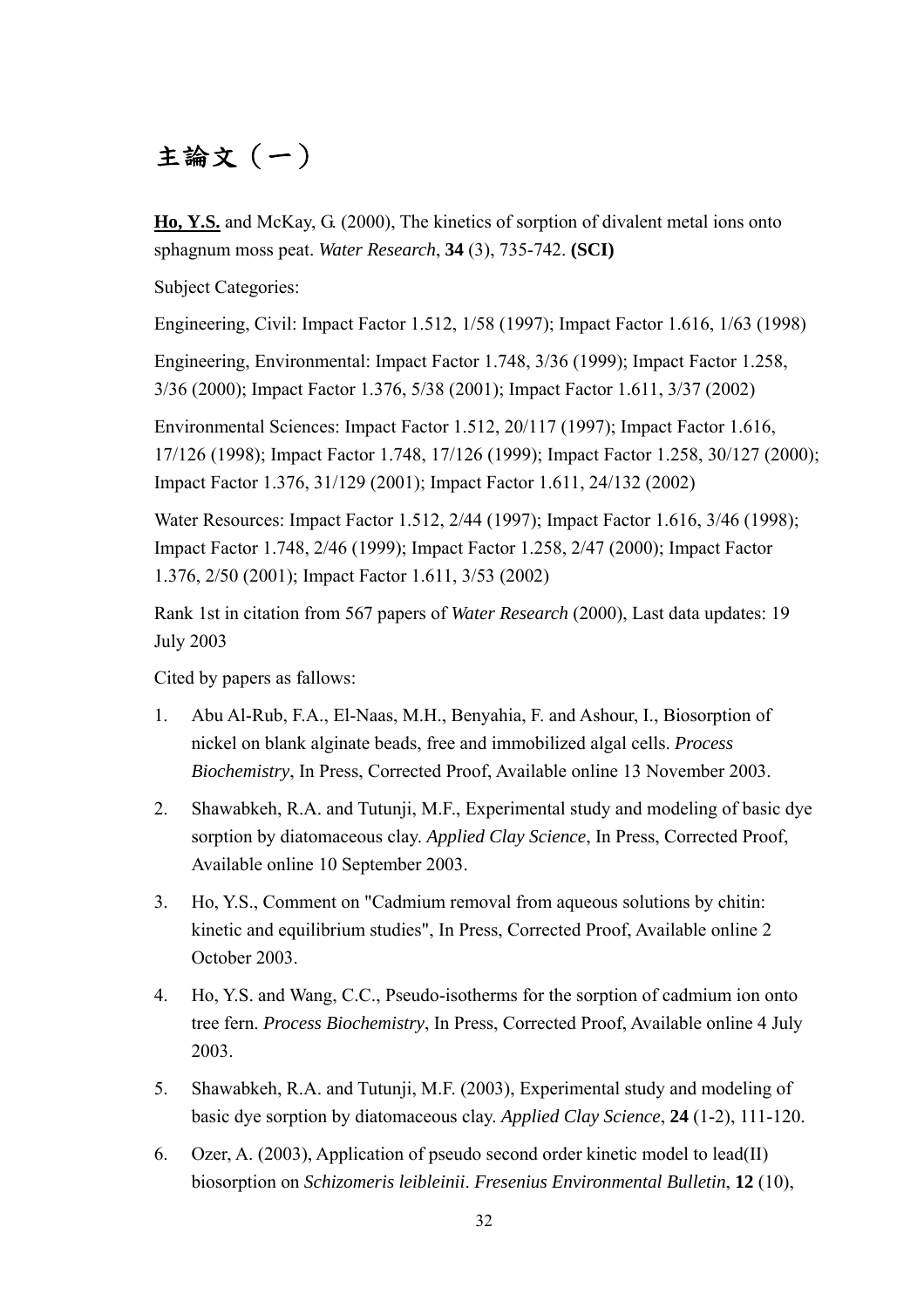1239-1245.

- 7. Guo, B., Hong, L. and Jiang, H.X. (2003), Macroporous poly(calcium acrylate-divinylbenzene) bead - A selective orthophosphite sorbent. *Industrial & Engineering Chemistry Research*, **42** (22), 5559-5567.
- 8. Vinod, V.P. and Anirudhan, T.S. (2003), Adsorption behaviour of basic dyes on the humic acid immobilized pillared clay. *Water Air and Soil Pollution*, **150** (1-4), 193-217.
- 9. Tsai, W.T., Lai, C.W. and Hsien, K.J. (2003), The effects of pH and salinity on kinetics of paraquat sorption onto activated clay. *Colloids and Surfaces A-Physicochemical and Engineering Aspects*, **224** (1-3), 99-105.
- 10. Padmavathy, V., Vasudevan, P. and Dhingra, S.C. (2003), Thermal and spectroscopic studies on sorption of nickel(II) ion on protonated baker's yeast. *Chemosphere*, **52** (10), 1807-1817.
- 11. Vasudevan, P., Padmavathy, V. and Dhingra, S.C. (2003), Kinetics of biosorption of cadmium on Baker's yeast. *Bioresource Technology*, **89** (3), 281-287.
- 12. Padmavathy, V., Vasudevan, P. and Dhingra, S.C. (2003), Biosorption of nickel(II) ions on Baker's yeast. *Process Biochemistry*, **38** (10), 1389-1395.
- 13. Ng, J.C.Y., Cheung, W.H. and McKay, G. (2003), Equilibrium studies for the sorption of lead from effluents using chitosan. *Chemosphere*, **52** (6), 1021-1030.
- 14. Tsai, W.T., Lai, C.W. and Hsien, K.J. (2003), Effect of particle size of activated clay on the adsorption of paraquat from aqueous solution. *Journal of Colloid and Interface Science*, **263** (1), 29-34.
- 15. Beolchini, F., Pagnanelli, F., Toro, L. and Vegliò, F. (2003), Biosorption of copper by *Sphaerotilus natans* immobilised in polysulfone matrix: Equilibrium and kinetic analysis. *Hydrometallurgy*, **70** (1-3), 101-112.
- 16. Ho, Y.S. (2003), Comment on "Adsorption of fluoride, phosphate, and arsenate ions on a new type of ion exchange fiber," by R.X. Liu, J.L. Guo, and H.X. Tang. *Journal of Colloid and Interface Science*, **262** (1), 307-308.
- 17. Krishnan, K.A. and Anirudhan, T.S. (2003), Removal of cadmium(II) from aqueous solutions by steam-activated sulphurised carbon prepared from sugar-cane bagasse pith: Kinetics and equilibrium studies. *Water SA*, **29** (2), 147-156.
- 18. Krishnan, K.A., Sheela, A. and Anirudhan, T.S. (2003), Kinetic and equilibrium modeling of liquid-phase adsorption of lead and lead chelates on activated carbons. *Journal of Chemical Technology and Biotechnology*, **78** (6), 642-653.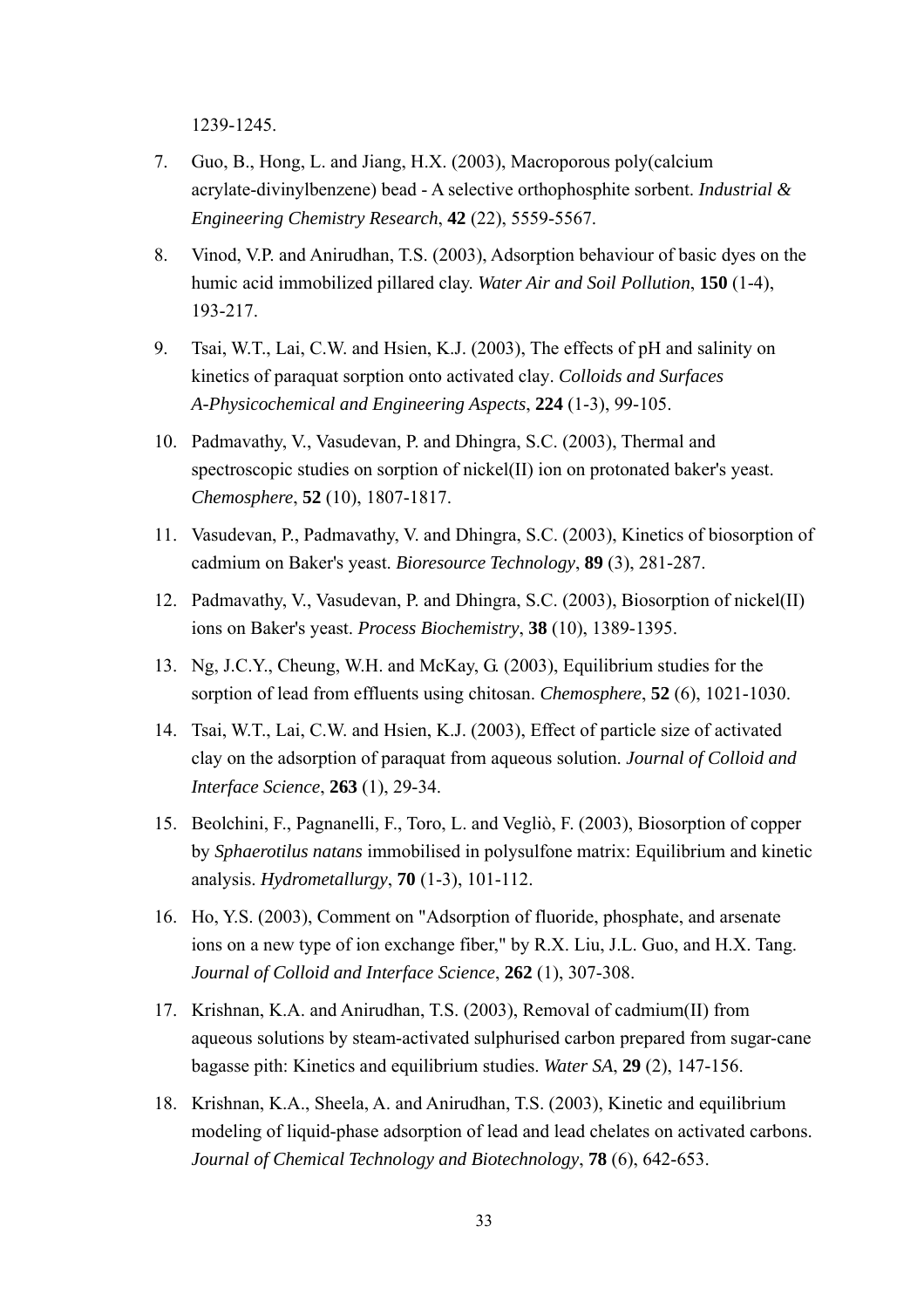- 19. Ho, Y.S. (2003), Affinity dye-ligand poly(hydroxyethyl methacrylate)/chitosan composite membrane for adsorption lysozyme and kinetic properties G. Bayramoğlu, M. Yilmaz, M.Y. Arica. *Biochemical Engineering Journal*, **15** (1), 77-78.
- 20. Arica, M.Y. (2003), In reaction to the comment by Dr. Y.-S. Ho on our publication "Affinity dye-ligand poly(hydroxyethylmethacrylate/chitosan composite membrane for adsorption lysozyme and kinetic properties, Biochemical Engineering Journal 13 (2003) 35-45". *Biochemical Engineering Journal*, **15** (1), 79-80.
- 21. Ho, Y.S. (2003), Removal of copper ions from aqueous solution by tree fern. *Water Research*, **37** (10), 2323-2330.
- 22. Onyango, M.S., Matsuda, H. and Ogada, T. (2003), Sorption kinetics of arsenic onto iron-conditioned zeolite. *Journal of Chemical Engineering of Japan*, **36** (4), 477-485.
- 23. Sun, Q.G. and Yang, L.Z. (2003), The adsorption of basic dyes from aqueous solution on modified peat-resin particle. *Water Research*, **37** (7), 1535-1544.
- 24. Zhao, G.X.S., Lee, J.L. and Chia, P.A. (2003), Unusual adsorption properties of microporous titanosilicate ETS-10 toward heavy metal lead. *Langmuir*, **19** (6), 1977-1979.
- 25. de la Rosa, G., Peralta-Videa, J.R. and Gardea-Torresdey, J.L. (2003), Utilization of ICP/OES for the determination of trace metal binding to different humic fractions. *Journal of Hazardous Materials*, **97** (1-3), 207-218.
- 26. Tseng, R.L., Wu, F.C. and Juang, R.S. (2003), Liquid-phase adsorption of dyes and phenols using pinewood-based activated carbons. *Carbon*, **41** (3), 487-495.
- 27. Machado, R., Carvalho, J.R. and Correia, M.J.N. (2002), Removal of trivalent chromium(III) from solution by biosorption in cork powder. *Journal of Chemical Technology and Biotechnology*, **77** (12), 1340-1348.
- 28. Shibi, I.G. and Anirudhan, T.S. (2002), Synthesis, characterization, and application as a mercury(II) sorbent of banana stalk (*Musa paradisiaca*) - Polyacrylamide grafted copolymer bearing carboxyl groups. *Industrial & Engineering Chemistry Research*, **41** (22), 5341-5352.
- 29. Wu, F.C., Tseng, R.L. and Juang, R.S. (2002), Adsorption of dyes and humic acid from water using chitosan-encapsulated activated carbon. *Journal of Chemical Technology and Biotechnology*, **77** (11), 1269-1279.
- 30. Krishnan, K.A. and Anirudhan, T.S. (2002), Uptake of heavy metals in batch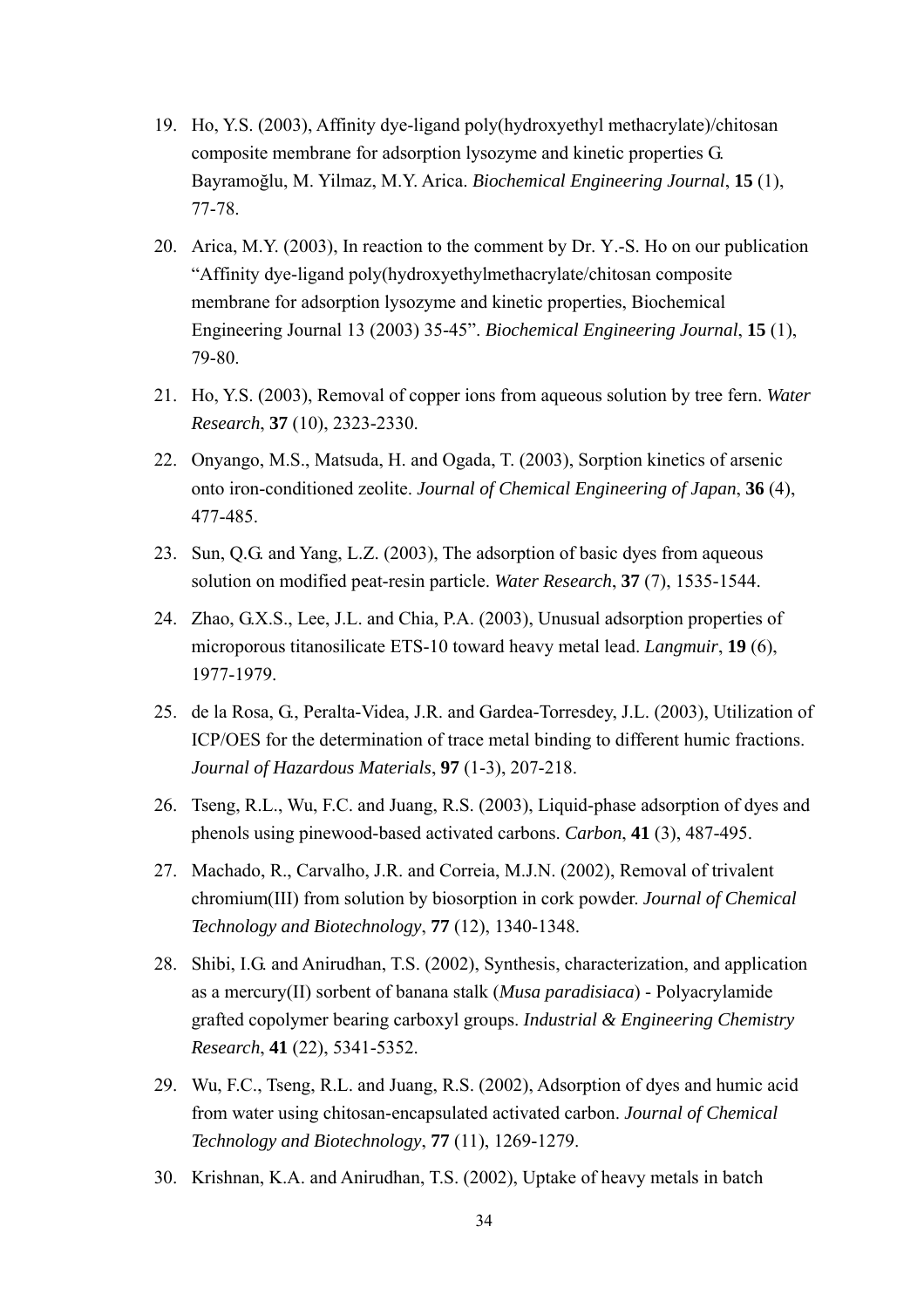systems by sulfurized steam activated carbon prepared from sugarcane bagasse pith. *Industrial & Engineering Chemistry Research*, **41** (20), 5085-5093.

- 31. Kobya, M., Demirbaş, E., Öncel, S. and Şencan, S. (2002), Adsorption kinetic models applied to nickel ions on hazelnut shell activated carbons. *Adsorption Science & Technology*, **20** (2), 179-188.
- 32. Ho, Y.S., Huang, C.T. and Huang, H.W. (2002), Equilibrium sorption isotherm for metal ions on tree fern. *Process Biochemistry*, **37** (12), 1421-1430.
- 33. Reddad, Z., Gerente, C., Andres, Y. and Le Cloirec, P. (2002), Modeling of single and competitive metal adsorption onto a natural polysaccharide. *Environmental Science & Technology*, **36** (10), 2242-2248.
- 34. Reddad, Z., Gérente, C., Andres, Y. and Le Cloirec, P. (2002), Adsorption of several metal ions onto a low-cost biosorbent: Kinetic and equilibrium studies. *Environmental Science & Technology*, **36** (9), 2067-2073.
- 35. Reddad, Z., Gérente, C., Andrès, Y., Ralet, M.C., Thibault, J.F. and Le Cloirec, P. (2002), Ni(II) and Cu(II) binding properties of native and modified sugar beet pulp. *Carbohydrate Polymers*, **49** (1), 23-31.
- 36. Manohar, D.M., Krishnan, K.A. and Anirudhan, T.S. (2002), Removal of mercury(II) from aqueous solutions and chlor-alkali industry wastewater using 2-mercaptobenzimidazole-clay. *Water Research*, **36** (6), 1609-1619.
- 37. Krishnan, K.A. and Anirudhan, T.S. (2002), A preliminary examination of the adsorption characteristics of Pb(II) ions using sulphurised activated carbon prepared from bagasse pith. *Indian Journal of Chemical Technology*, **9** (1), 32-40.
- 38. Basso, M.C., Cerrella, E.G. and Cukierman, A.L. (2002), Activated carbons developed from a rapidly renewable biosource for removal of cadmium(II) and nickel(II) ions from dilute aqueous solutions. *Industrial & Engineering Chemistry Research*, **41** (2), 180-189.
- 39. Juang, R.S., Wu, F.C. and Tseng, R.L. (2001), Solute adsorption and enzyme immobilization on chitosan beads prepared from shrimp shell wastes. *Bioresource Technology*, **80** (3), 187-193.
- 40. Ricordel, S., Taha, S., Cisse, I. and Dorange, G. (2001), Heavy metals removal by adsorption onto peanut husks carbon: Characterization, kinetic study and modeling. *Separation and Purification Technology*, **24** (3), 389-401.
- 41. Low, K.S., Lee, C.K. and Low, C.H. (2001), Sorption of chromium(VI) by spent grain under batch conditions. *Journal of Applied Polymer Science*, **82** (9), 2128-2134.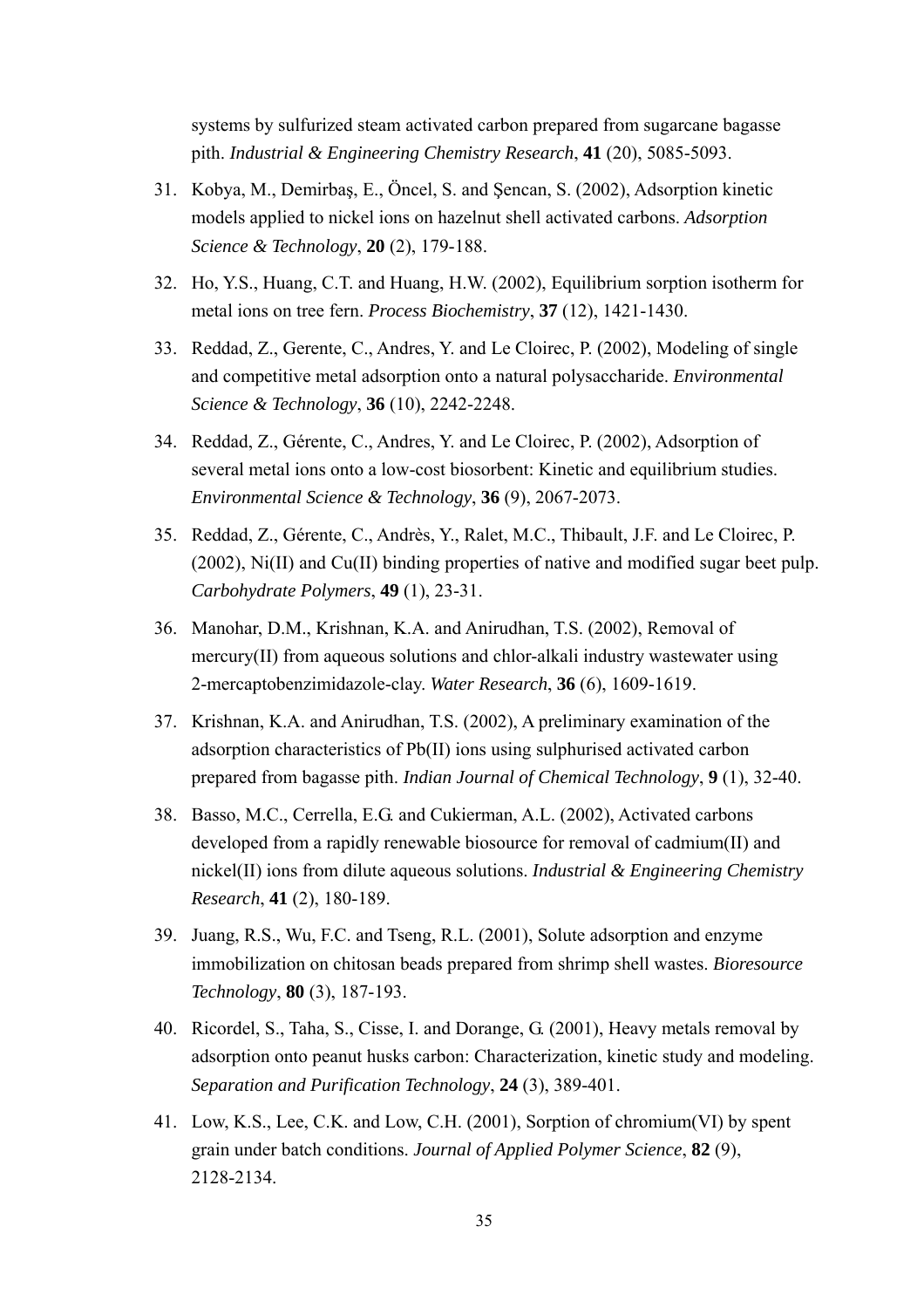- 42. Petroni, S.L.G., Pires, M.A.F. and Munita, C.S. (2001), Radiotracer technique in adsorption study of zinc and cadmium on peat. *Journal of Trace and Microprobe Techniques*, **19** (3), 429-437.
- 43. Lister, S.K. and Line, M.A. (2001), Potential utilisation of sewage sludge and paper mill waste for biosorption of metals from polluted waterways. *Bioresource Technology*, **79** (1), 35-39.
- 44. Wu, F.C., Tseng, R.L. and Juang, R.S. (2001), Adsorption of dyes and phenols from water on the activated carbons prepared from corncob wastes. *Environmental Technology*, **22** (2), 205-213.
- 45. Wu, F.C., Tseng, R.L. and Juang, R.S. (2001), Kinetic modeling of liquid-phase adsorption of reactive dyes and metal ions on chitosan. *Water Research*, **35** (3), 613-618.
- 46. Wu, F.C., Tseng, R.L. and Juang, R.S. (2001), Enhanced abilities of highly swollen chitosan beads for color removal and tyrosinase immobilization. *Journal of Hazardous Materials*, **81** (1-2), 167-177.
- 47. Juang, R.S., Wu, F.C. and Tseng, R.L. (2000), Mechanism of adsorption of dyes and phenols from water using activated carbons prepared from plum kernels. *Journal of Colloid and Interface Science*, **227** (2), 437-444.
- 48. Reddad, Z., Gérente, C., Andrès, Y. and Le Cloirec, P. (2002), Comparison of the fixation of several metal ions onto a low-cost biopolymer. *Water Science and Technology: Water Supply*, **2** (5-6), 217-224.
- 49. Anoop Krishnan, K. and Anirudhan, T.S. (2002), Removal of mercury(II) from aqueous solutions and chlor-alkali industry effluent by steam activated and sulphurised activated carbons prepared from bagasse pith: Kinetics and equilibrium studies. *Journal of Hazardous Materials*, **92** (2), 161-183.
- 50. Zhang, J. (2002), Stabilization/solidification treatment of mercury containing wastes using reactivated carbon and cement. *Ph.D. Thesis*, University of Cincinnati, OH, USA.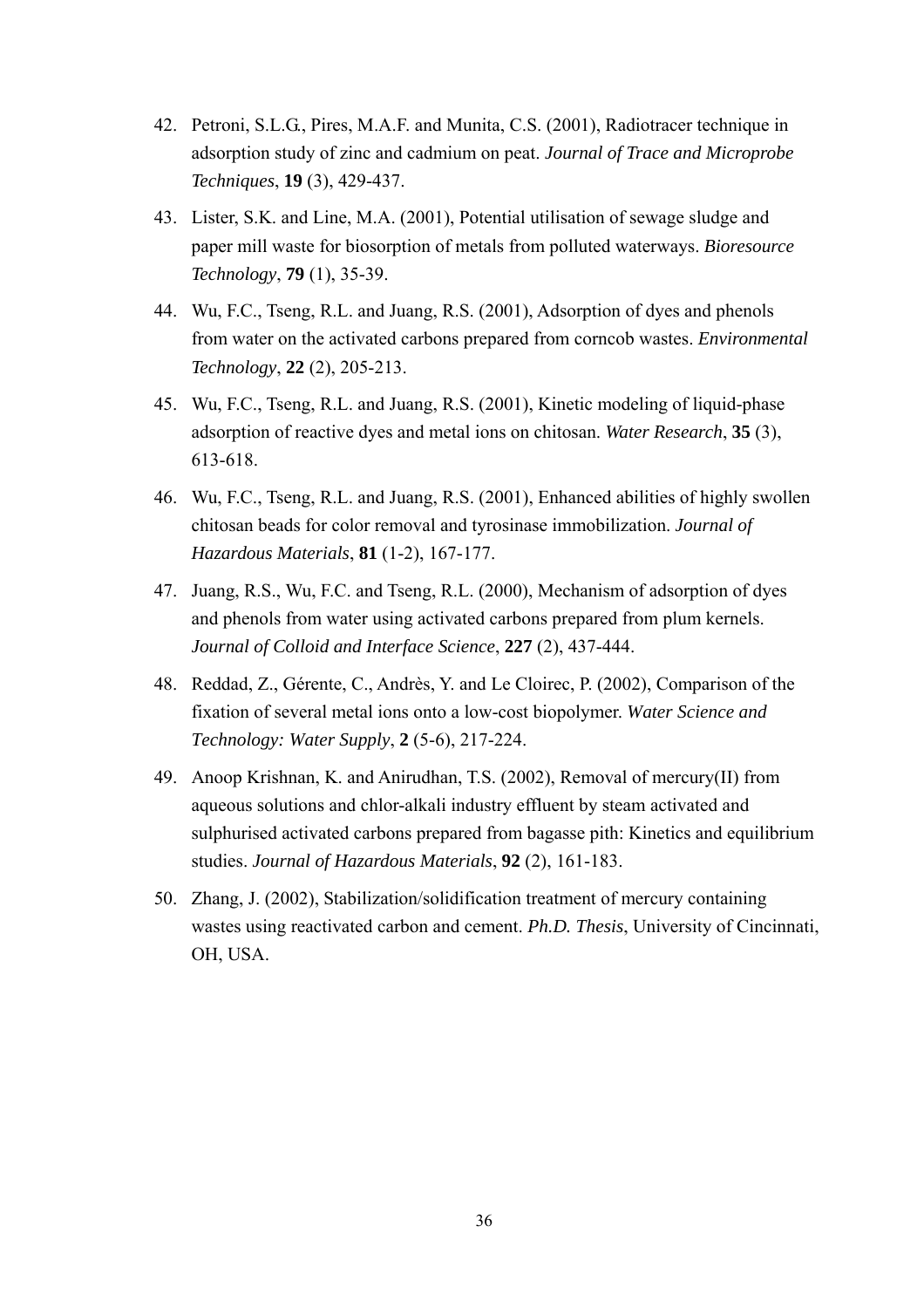# 主論文(二)

**Ho, Y.S.** and McKay, G. (1999), Pseudo-second order model for sorption processes. *Process Biochemistry*, **34** (5), 451-465. **(SCI)**

Subject Categories:

Biochemistry & Molecular Biology: Impact Factor 0.874, 225/295 (1999); Impact Factor 0.774, 252/310 (2000); Impact Factor 0.869, 243/308 (2001); Impact Factor 1.143, 194/266 (2002)

Biotechnology & Applied Microbiology: Impact Factor 0.874, 68/124 (1999); Impact Factor 0.774, 80/134 (2000); Impact Factor 0.869, 77/131 (2001); Impact Factor 1.143, 60/131 (2002)

Engineering, Chemical: Impact Factor 0.874, 25/110 (1999); Impact Factor 0.774, 26/117 (2000); Impact Factor 0.869, 32/123 (2001); Impact Factor 1.143, 17/126 (2002)

Rank 1st in citation from 195 papers of *Process Biochemistry* (1999), Last data updates: 08 November 2003

Cited by papers as fallows:

- 1. Abu Al-Rub, F.A., El-Naas, M.H., Benyahia, F. and Ashour, I. (2003), Biosorption of nickel on blank alginate beads, free and immobilized algal cells. *Process Biochemistry*, In Press, Corrected Proof, Available online 13 November 2003.
- 2. Ho, Y.S., Comment on "Cadmium removal from aqueous solutions by chitin: kinetic and equilibrium studies", In Press, Corrected Proof, Available online 2 October 2003.
- 3. Selatnia, A., Boukazoula, A., Kechid, N., Bakhti, M.Z. and Chergui, A. (2003), Biosorption of Fe3+ from aqueous solution by a bacterial dead *Streptomyces rimosus* biomass. *Process Biochemistry*, In Press, Corrected Proof, Available online 2 October 2003.
- 4. Aksu, Z. and Kabasakal, E. (2003), Batch adsorption of 2,4-dichlorophenoxy-acetic acid (2,4-D) from aqueous solution by granular activated carbon. *Separation and Purification Technology*, In Press, Corrected Proof, Available online 28 June 2003.
- 5. Gündoğan, R., Acemioğlu, B. and Alma, M.H. (2003), Copper(II) adsorption from aqueous solution by herbaceous peat. *Journal of Colloid and Interface Science*, **269** (2), 303-309.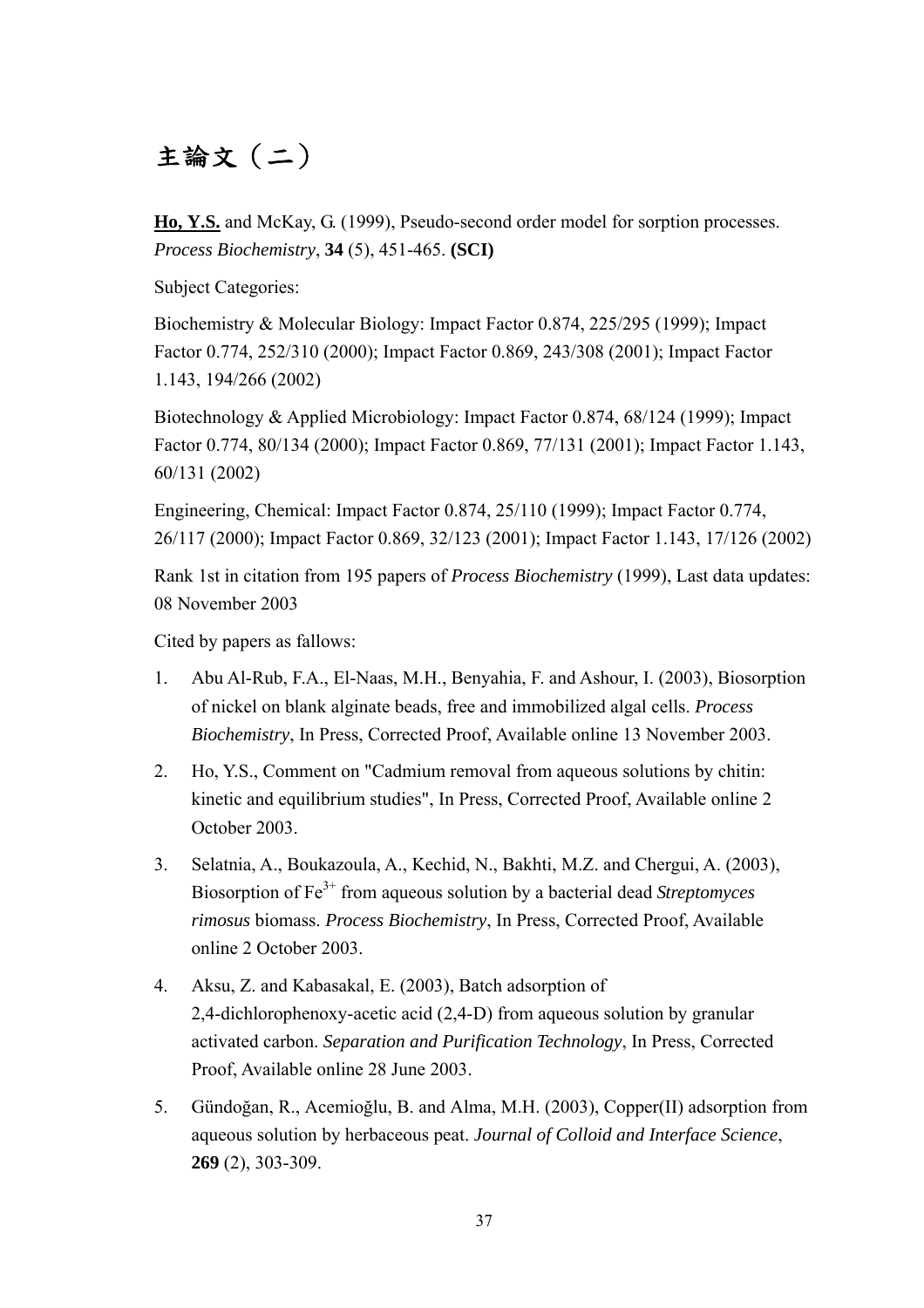- 6. Bertsch, M., Mayburd, A.L. and Kassner, R.J. (2003), The identification of hydrophobic sites on the surface of proteins using absorption difference spectroscopy of bromophenol blue. *Analytical Biochemistry*, **313** (2), 187-195.
- 7. Liu, Y., Xu, H., Yang, S.F. and Tay, J.H. (2003), A general model for biosorption of  $Cd^{2+}$ ,  $Cu^{2+}$  and  $Zn^{2+}$  by aerobic granules. *Journal of Biotechnology*, **102** (3), 233-239.
- 8. Taty-Costodes, V.C., Fauduet, H., Porte, C. and Delacroix, A. (2003), Removal of Cd(II) and Pb(II) ions, from aqueous solutions, by adsorption onto sawdust of *Pinus sylvestris*. *Journal of Hazardous Materials*, **105** (1-3), 121-142.
- 9. Ozer, A. (2003), Application of pseudo second order kinetic model to lead(II) biosorption on *Schizomeris leibleinii*. *Fresenius Environmental Bulletin*, **12** (10), 1239-1245.
- 10. Banat, F., Al-Asheh, S. and Al-Makhadmeh, L. (2003), Evaluation of the use of raw and activated date pits as potential adsorbents for dye containing waters. *Process Biochemistry*, **39** (2), 193-202.
- 11. Chiou, M.S. Ho, P.Y. and Li, H.Y. (2004), Adsorption of anionic dyes in acid solutions using chemically cross-linked chitosan beads. *Dyes and Pigments*, **60** (1), 69-84.
- 12. Beolchini, F., Pagnanelli, F., Reverberi, A.P. and Vegliò, F. (2003), Copper biosorption onto *Rhizopus oligosporus*: pH-edge tests and related kinetic and equilibrium modeling. *Industrial & Engineering Chemistry Research*, **42** (20), 4881-4887.
- 13. Vasudevan, P., Padmavathy, V. and Dhingra, S.C. (2003), Kinetics of biosorption of cadmium on Baker's yeast. *Bioresource Technology*, **89** (3), 281-287.
- 14. Özacar, M. (2003), Equilibrium and kinetic modelling of adsorption of phosphorus on calcined alunite. *Adsorption-Journal of the International Adsorption Society*, **9** (2), 125-132.
- 15. Otero, M., Rozada, F., Calvo, L.F., García, A.I. and Morán, A. (2003), Kinetic and equilibrium modelling of the methylene blue removal from solution by adsorbent materials produced from sewage sludges. *Biochemical Engineering Journal*, **15** (1), 59-68.
- 16. Arica, M.Y. (2003), In reaction to the comment by Dr. Y.-S. Ho on our publication "Affinity dye-ligand poly(hydroxyethylmethacrylate/chitosan composite membrane for adsorption lysozyme and kinetic properties, Biochemical Engineering Journal 13 (2003) 35-45". *Biochemical Engineering Journal*, **15** (1),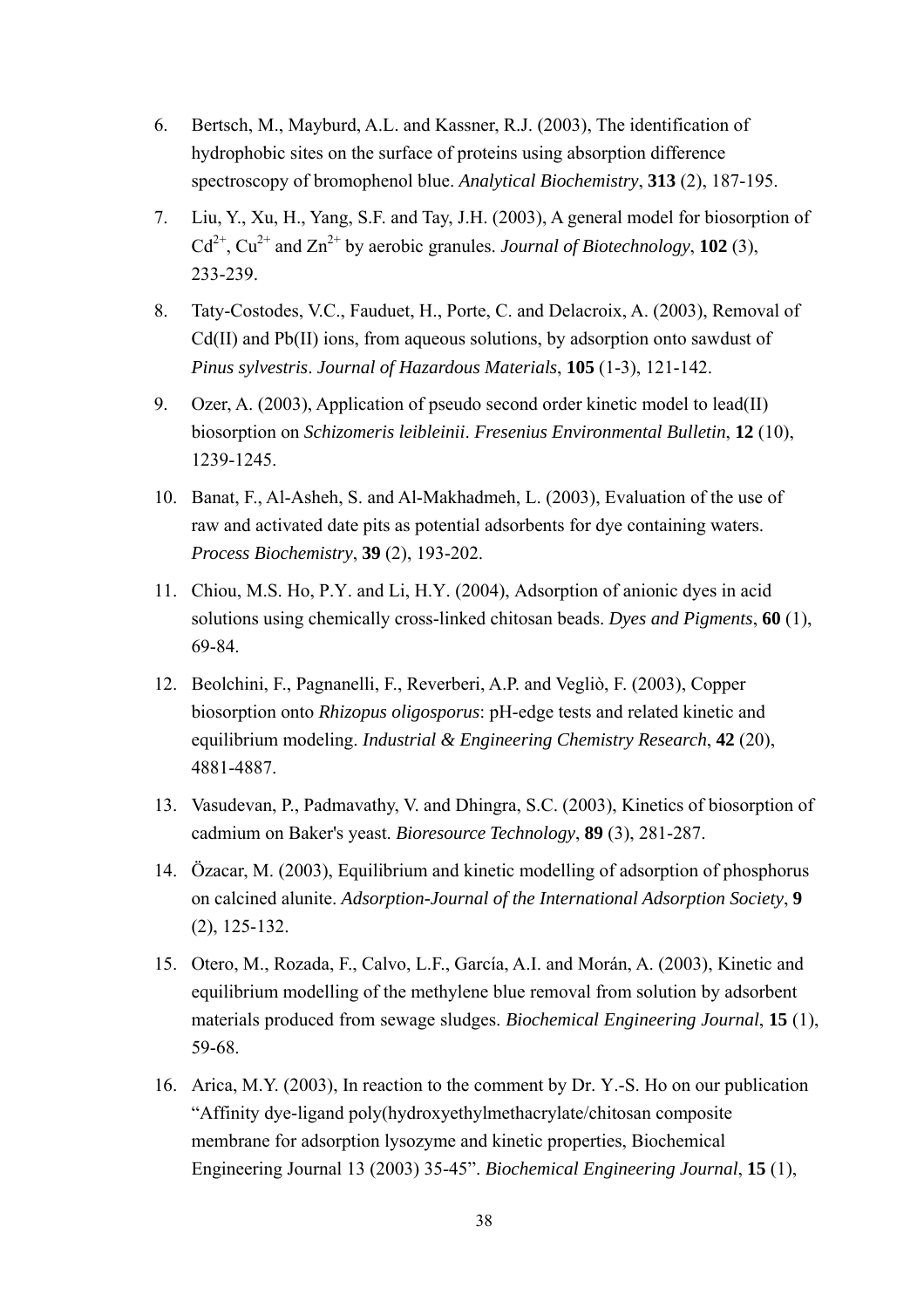79-80.

- 17. Liu, Y., Xu, H., Yang, S.F. and Tay, J.H. (2003), A general model for biosorption of  $Cd^{2+}$ ,  $Cu^{2+}$  and  $Zn^{2+}$  by aerobic granules. *Journal of Biotechnology*, **102** (3), 233-239.
- 18. Özacar, M. and Şengil, İ.A. (2003), Adsorption of reactive dyes on calcined alunite from aqueous solutions. *Journal of Hazardous Materials*, **98** (1), 211-224.
- 19. Namasivayam, C. and Kavitha, D. (2003), Adsorptive removal of 2-chlorophenol by low-cost coir pith carbon. *Journal of Hazardous Materials*, **98** (1-3), 257-274.
- 20. Bayramoglu, G. (2003), Poly(2-hydroxyethylmethacrylate)/chitosan dye and different metal-ion-immobilized interpenetrating network membranes: Preparation and application in metal affinity chromatography. *Journal of Applied Polymer Science*, **88** (7), 1843-1853.
- 21. Tseng, R.L., Wu, F.C. and Juang, R.S. (2003), Liquid-phase adsorption of dyes and phenols using pinewood-based activated carbons. *Carbon*, **41** (3), 487-495.
- 22. Aksu, Z. and Dönmez, G. (2003), A comparative study on the biosorption characteristics of some yeasts for Remazol Blue reactive dye. *Chemosphere*, **50** (8), 1075-1083.
- 23. Chiou, M.S. and Li, H.Y. (2003), Adsorption behavior of reactive dye in aqueous solution on chemical cross-linked chitosan beads. *Chemosphere*, **50** (8), 1095-1105.
- 24. Wong, K.K., Lee, C.K., Low, K.S. and Haron, M.J. (2003), Removal of Cu and Pb by tartaric acid modified rice husk from aqueous solutions. *Chemosphere*, **50** (1), 23-28.
- 25. Wu, F.C., Tseng, R.L. and Juang, R.S. (2002), Adsorption of dyes and humic acid from water using chitosan-encapsulated activated carbon. *Journal of Chemical Technology and Biotechnology*, **77** (11), 1269-1279.
- 26. Sağ, Y. and Aktay, Y. (2001), Kinetic studies on sorption of Cr(VI) and Cu(II) ions by chitin, chitosan and *Rhizopus arrhizus*. *Biochemical Engineering Journal*, **12** (2), 143-153.
- 27. Namasivayam, C. and Kavitha, D. (2002), Removal of Congo Red from water by adsorption onto activated carbon prepared from coir pith, an agricultural solid waste. *Dyes and Pigments*, **54** (1), 47-58.
- 28. Chiou, M.S. and Li, H.Y. (2002), Equilibrium and kinetic modeling of adsorption of reactive dye on cross-linked chitosan beads. *Journal of Hazardous Materials*, **93** (2), 233-248.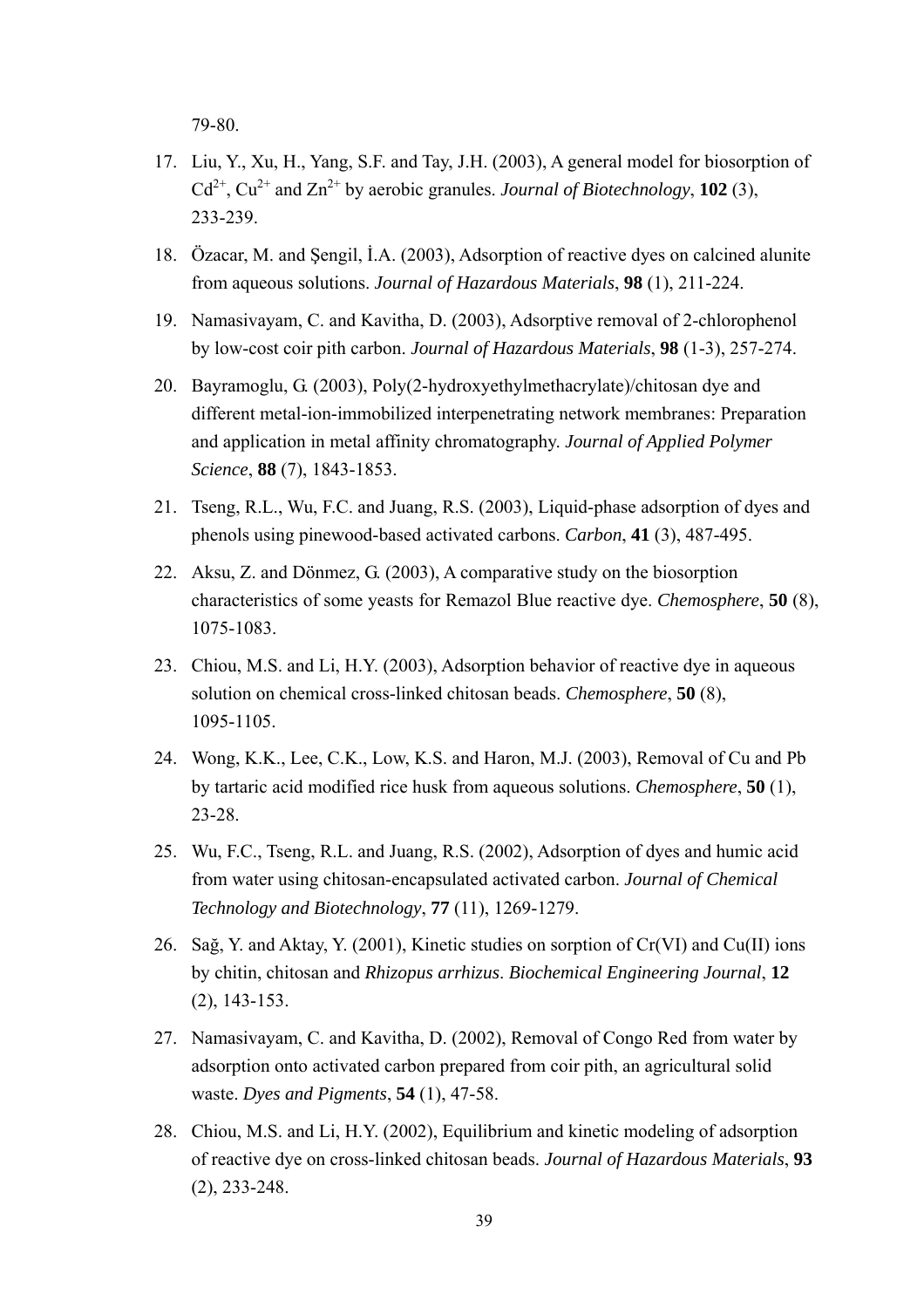- 29. Bayramoğlu, G., Denizli, A., Bektas, S. and Arica, M.Y. (2002), Entrapment of *Lentinus sajor-caju* into Ca-alginate gel beads for removal of Cd(II) ions from aqueous solution: Preparation and biosorption kinetics analysis. *Microchemical Journal*, **72** (1), 63-76.
- 30. Melikhov, I.V., Berdonosova, D.G. and Sigeikin, G.I. (2002), Sorption mechanism and prediction of sorbent behaviour in physicochemical systems. *Uspekhi Khimii*, **71** (2), 159-179.
- 31. Juang, R.S., Wu, F.C. and Tseng, R.L. (2002), Characterization and use of activated carbons prepared from bagasses for liquid-phase adsorption. *Colloids and Surfaces A-Physicochemical and Engineering Aspects*, **201** (1-3), 191-199.
- 32. Arica, M.Y., Kaçar, Y. and Genç, Ö. (2001), Entrapment of white-rot fungus *Trametes versicolor* in Ca-alginate beads: Preparation and biosorption kinetic analysis for cadmium removal from an aqueous solution. *Bioresource Technology*, **80** (2), 121-129.
- 33. Aksu, Z. (2001), Biosorption of reactive dyes by dried activated sludge: Equilibrium and kinetic modelling. *Biochemical Engineering Journal*, **7** (1), 79-84.
- 34. Aksu, Z. (2001), Equilibrium and kinetic modelling of cadmium(II) biosorption by *C. Vulgaris* in a batch system: Effect of temperature. *Separation and Purification Technology*, **21** (3), 285-294.
- 35. Aksu, Z. (2000), Equilibrium and kinetic modelling of biosorption of Remazol Black B by Rhizopus arrhizus in a batch system: effect of temperature. *Biochemical Engineering Journal*, **36** (5), 431-439.
- 36. Low, K.S., Lee, C.K. and Liew, S.C. (2000), Sorption of cadmium and lead from aqueous solutions by spent grain. *Process Biochemistry*, **36** (1-2), 59-64.
- 37. Low, K.S., Lee, C.K. and Tan, B.F. (2000), Quaternized wood as sorbent for reactive dyes. *Applied Biochemistry and Biotechnology*, **87** (3), 233-245.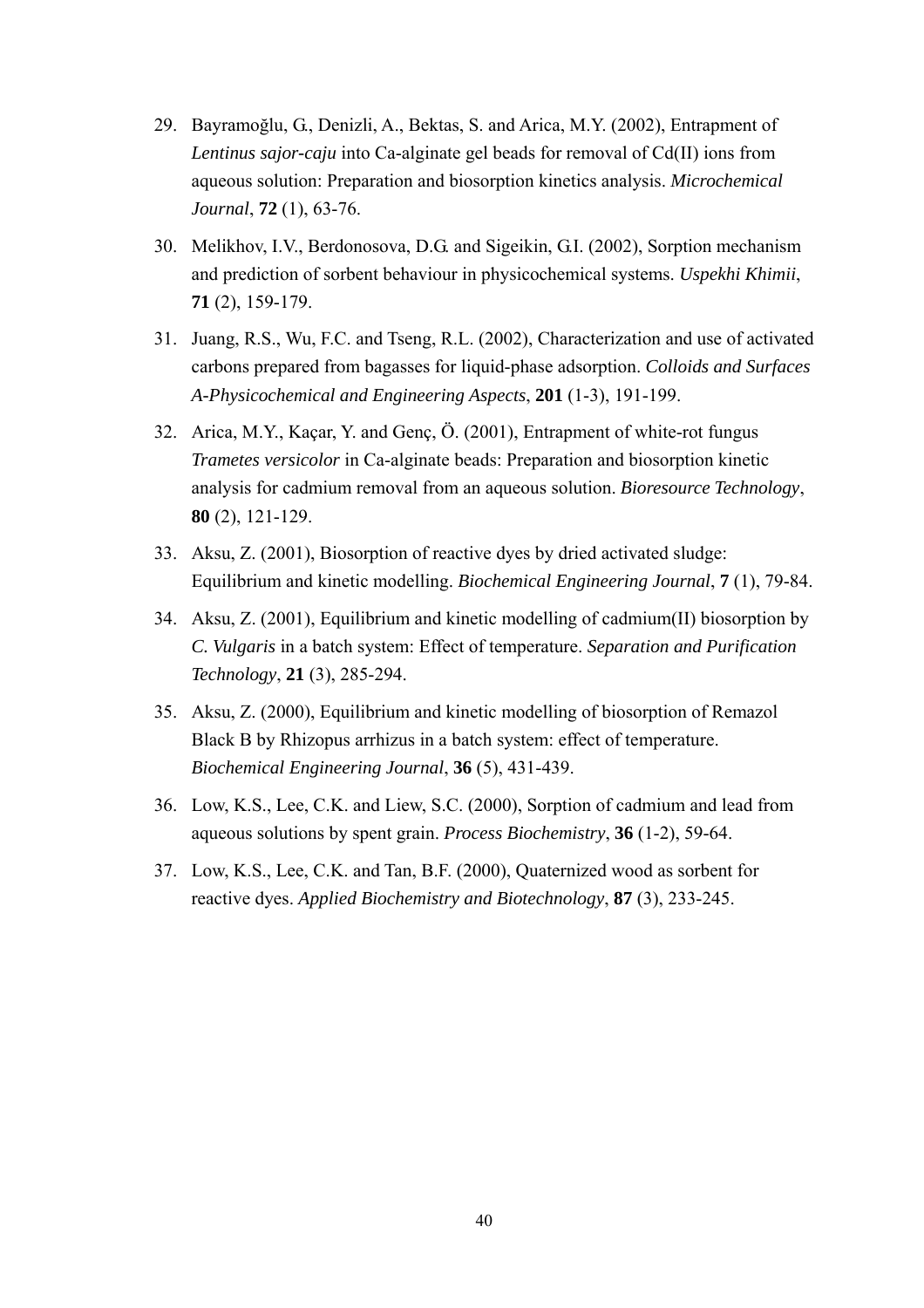# 主論文(三)

**Ho, Y.S.** and McKay, G. (1999), Comparative sorption kinetic studies of dye and aromatic compounds onto fly ash. *Journal of Environmental Science and Health Part A-Toxic/Hazardous Substances & Environmental Engineering*, **34** (5), 1179-1204.

Subject Categories:

Engineering, Environmental: Impact Factor 0.572, 15/36 (1999); Impact Factor 0.377, 25/36 (2000); Impact Factor 0.376, 24/38 (2001); Impact Factor 0.463, 22/37 (2002)

Environmental Sciences: Impact Factor 0.572, 83/126 (1999); Impact Factor 0.377, 106/127 (2000); Impact Factor 0.376, 107/129 (2001); Impact Factor 0.463, 108/132 (2002)

Rank 1st in citation from 106 papers of *Journal of Environmental Science and Health Part A-Toxic/Hazardous Substances & Environmental Engineering* (1999), Last data updates: 05 October 2003

Cited by papers as fallows:

- 1. Shawabkeh, R.A. and Tutunji, M.F. (2003), Experimental study and modeling of basic dye sorption by diatomaceous clay. *Applied Clay Science*, In Press, Corrected Proof, Available online 10 September 2003.
- 2. Ho, Y.S. and Wang, C.C. (2003), Pseudo-isotherms for the sorption of cadmium ion onto tree fern. *Process Biochemistry*, In Press, Corrected Proof, Available online 4 July 2003.
- 3. Shawabkeh, R.A. and Tutunji, M.F. (2003), Experimental study and modeling of basic dye sorption by diatomaceous clay. *Applied Clay Science*, **24** (1-2), 111-120.
- 4. Annadurai, G., Juang, R.S., Yen, P.S. and Lee, D.J. (2002), Use of thermally treated waste biological sludge as dye absorbent. *Advances in Environmental Research*, **7** (3), 739-744.
- 5. Ho, Y.S. (2003), Comment on "Adsorption of fluoride, phosphate, and arsenate ions on a new type of ion exchange fiber," by RX Liu, J.L. Guo, and HX Tang. *Journal of Colloid and Interface Science*, **262** (1), 307-308.
- 6. Ho, Y.S. (2003), Affinity dye-ligand poly(hydroxyethyl methacrylate)/chitosan composite membrane for adsorption lysozyme and kinetic properties G. Bayramoglu, M. Yilmaz, M.Y. Arica. *Biochemical Engineering Journal*, **15** (1), 77-78.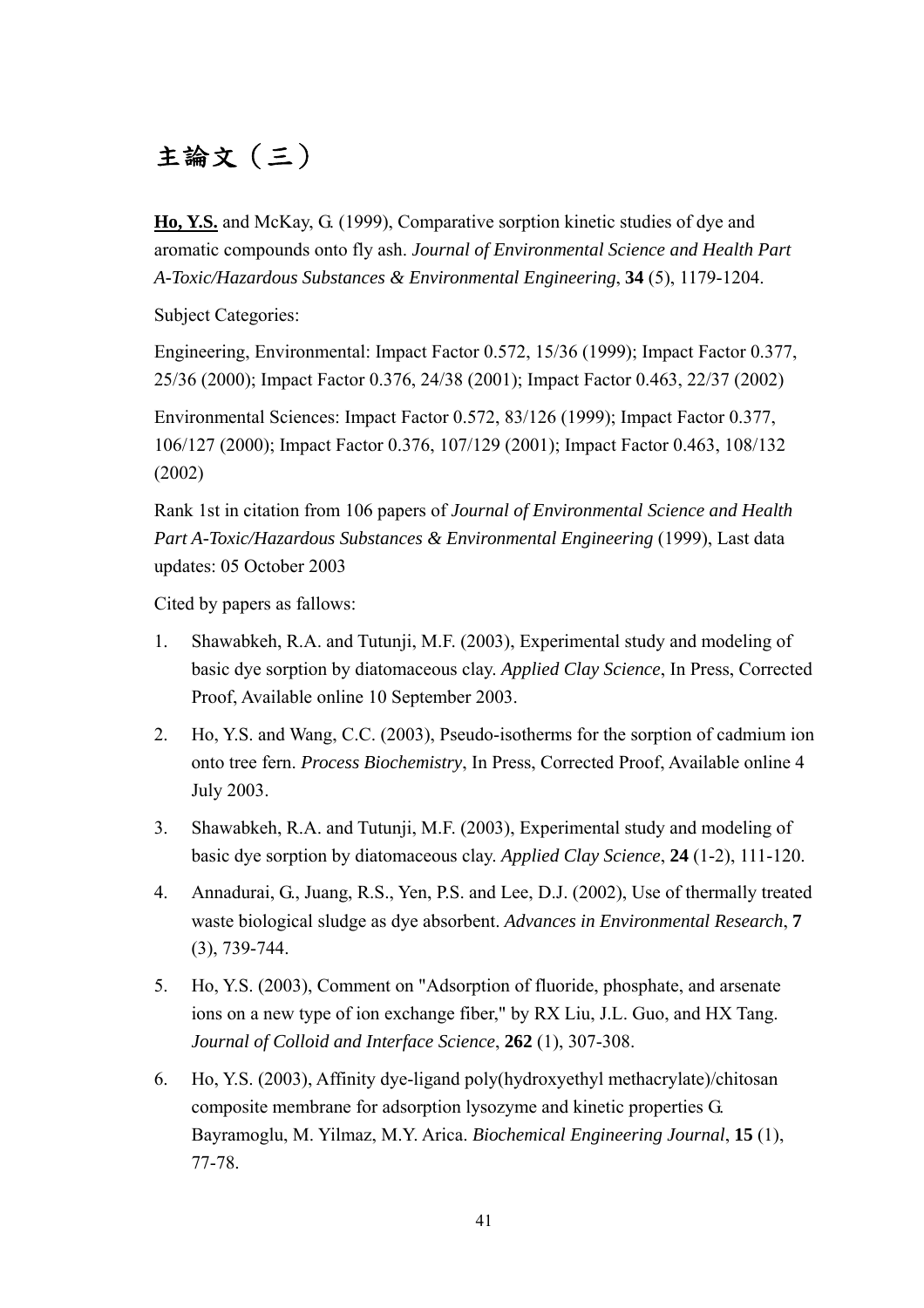- 7. Aksu, Z. and Dönmez, G. (2003), A comparative study on the biosorption characteristics of some yeasts for Remazol Blue reactive dye. *Chemosphere*, **50** (8), 1075-1083.
- 8. Dönmez, G. and Aksu, Z. (2002), Removal of chromium(VI) from saline wastewaters by *Dunaliella* species. *Process Biochemistry*, **38** (5), 751-762.
- 9. Inbaraj, B.S., Selvarani, K. and Sulochana, N. (2002), Evaluation of a carbonaceous sorbent prepared from Pearl Millet Husk for its removal of basic dyes. *Journal of Scientific & Industrial Research*, **61** (11), 971-978.
- 10. Sanghi, R. and Bhattacharya, B. (2002), Review on decolorisation of aqueous dye solutions by low cost adsorbents. *Coloration Technology*, **118** (5), 256-269.
- 11. Ho, Y.S. (2002), Comment on "Removal of  $Ni^{2+}$  and  $Cu^{2+}$  ions from aqueous solutions on to lignite-based carbons", by S.E. Samra. *Adsorption Science & Technology*, **20** (2), 199-201.
- 12. Saliba, R., Gauthier, H., Gauthier, R. and Petit-Ramel, M. (2002), The use of amidoximated cellulose for the removal of metal ions and dyes from waste waters. *Cellulose*, **9** (2), 183-191.
- 13. Juang, R.S., Wu, F.C. and Tseng, R.L. (2002), Characterization and use of activated carbons prepared from bagasses for liquid-phase adsorption. *Colloids and Surfaces A-Physicochemical and Engineering Aspects*, **201** (1-3), 191-199.
- 14. Baouab, M.H.V., Gauthier, R., Gauthier, H. and Rammah, M.E.B. (2001), Cationized sawdust as ion exchanger for anionic residual dyes. *Journal of Applied Polymer Science*, **82** (1), 31-37.
- 15. Wu, F.C., Tseng, R.L. and Juang, R.S. (2001), Kinetics of color removal by adsorption from water using activated clay. *Environmental Technology*, **22** (6), 721-729.
- 16. Wu, F.C., Tseng, R.L. and Juang, R.S. (2001), Kinetic modeling of liquid-phase adsorption of reactive dyes and metal ions on chitosan. *Water Research*, **35** (3), 613-618.
- 17. Wu, F.C., Tseng, R.L. and Juang, R.S. (2001), Enhanced abilities of highly swollen chitosan beads for color removal and tyrosinase immobilization. *Journal of Hazardous Materials*, **81** (1-2), 167-177.
- 18. Aksu, Z. and Tezer, S. (2000), Equilibrium and kinetic modelling of biosorption of Remazol Black B by *Rhizopus Arrhizus* in a batch system: Effect of temperature. *Process Biochemistry*, **36** (5), 431-439.
- 19. Juang, R.S., Wu, F.C. and Tseng, R.L. (2000), Mechanism of adsorption of dyes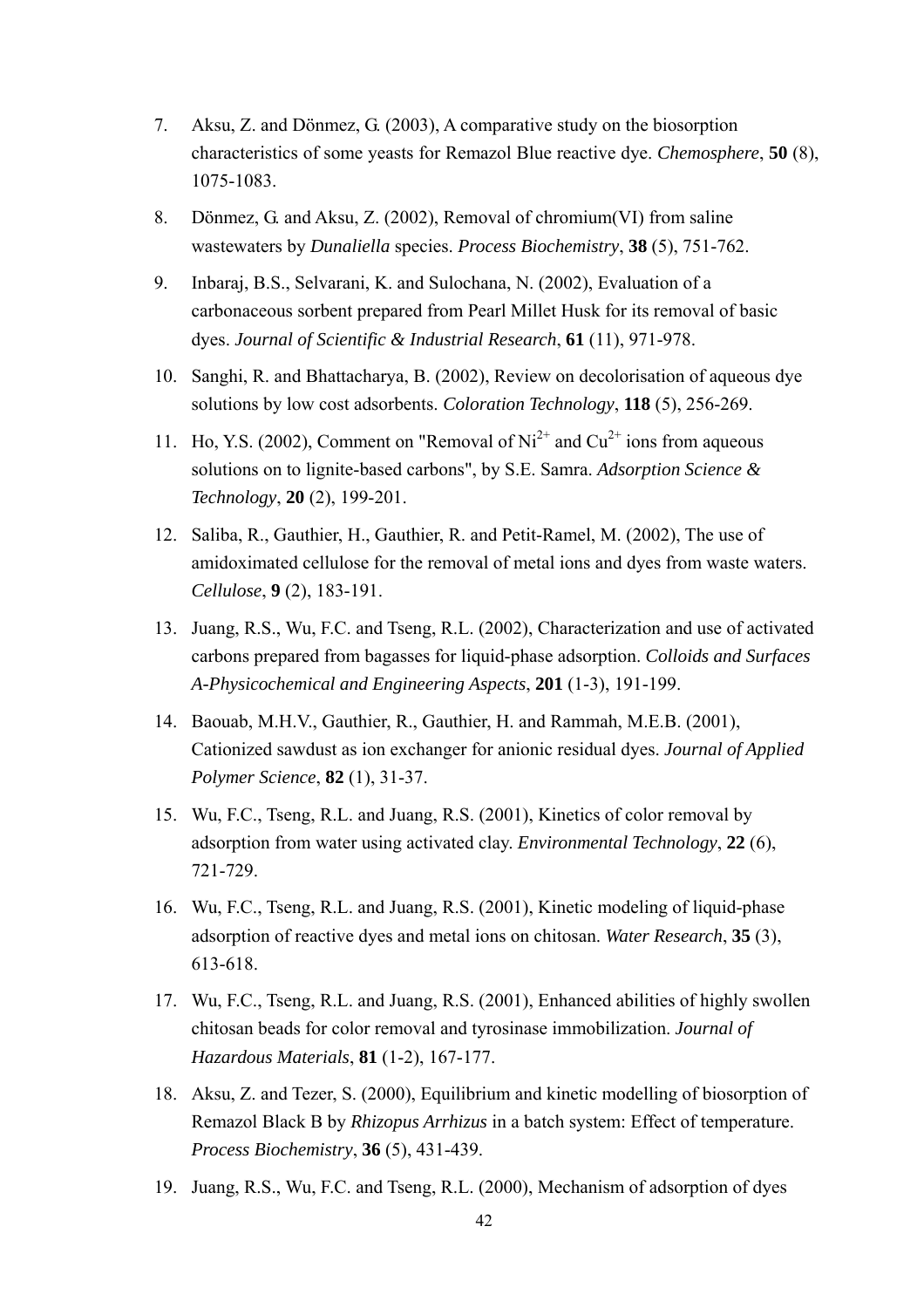and phenols from water using activated carbons prepared from plum kernels. *Journal of Colloid and Interface Science*, **227** (2), 437-444.

- 20. Wu, F.C., Tseng, R.L. and Juang, R.S. (2000), Comparative adsorption of metal and dye on flake- and bead-types of chitosans prepared from fishery wastes. *Journal of Hazardous Materials*, **73** (1), 63-75.
- 21. Annadurai, G., Juang, R.S., Yen, P.S. and Lee, D.J. (2002), Use of thermally treated waste biological sludge as dye absorbent. *Advances in Environmental Research*, **7** (3), 739-744.
- 22. Chang, M.Y. (2002), Adsorption characteristics and enzyme immobilization on complex beads prepared from chitosan and activated clay.食品科學系,國立中興 大學。
- 23. Tseng, R.L. (2002), Adsorption craracteristics of pinewoods activated carbons prepared by steam activated method.環境工程學研究所,國立臺灣大學。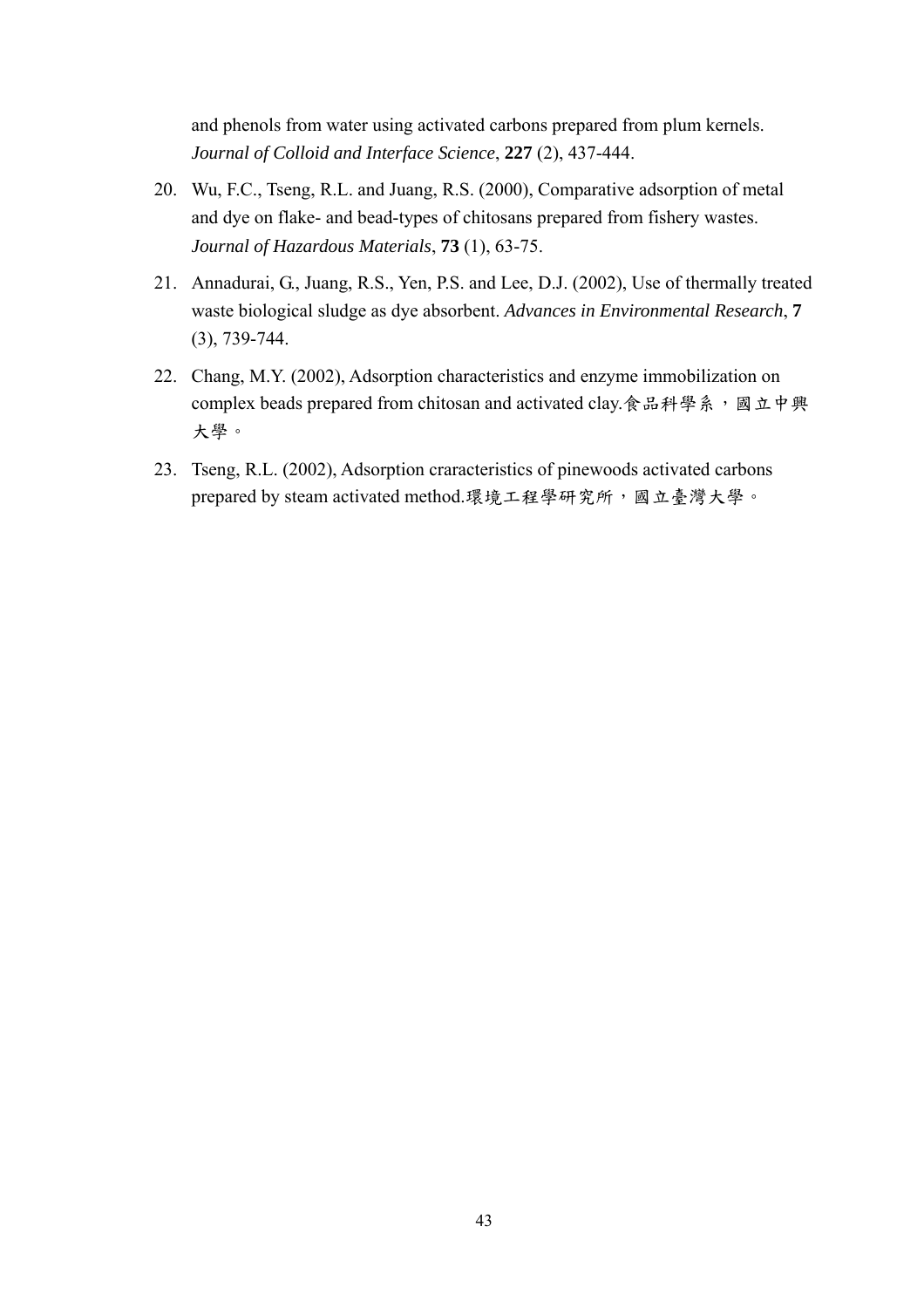# 主論文(四)

**Ho, Y.S.** and McKay, G. (1998), A comparison of chemisorption kinetic models applied to pollutant removal on various sorbents. *Process Safety and Environmental Protection*, **76** (B4), 332-340.

Subject Categories:

Engineering, Environmental: Impact Factor 0.338, 24/36 (1999); Impact Factor 0.423, 22/36 (2000); Impact Factor 0.259, 29/38, (2001); Impact Factor 0.463, 22/37 (2002)

Engineering, Chemical: Impact Factor 0.338, 70/110, (1999); Impact Factor 0.423, 61/117, (2000); Impact Factor 0.259, 87/123, (2001); Impact Factor 0.463, 70/126 (2002)

Rank 1st in citation from 50 papers of *Process Safety and Environmental Protection* (1998), Last data updates: 05 October 2003

Cited by papers as fallows:

- 1. Jang, M., Shin, E.W., Park, J.X. and Choi, S.I. (2003), Mechanisms of arsenate adsorption by highly-ordered nano-structured silicate media impregnated with metal oxides. *Environmental Science & Technology*, **37** (21), 5062-5070.
- 2. Annadurai, G., Juang, R.S., Yen, P.S. and Lee, D.J. (2002), Use of thermally treated waste biological sludge as dye absorbent. *Advances in Environmental Research*, **7** (3), 739-744.
- 3. Onyango, M.S., Matsuda, H. and Ogada, T. (2003), Sorption kinetics of arsenic onto iron-conditioned zeolite. *Journal of Chemical Engineering of Japan*, **36** (4), 477-485.
- 4. Stephen Inbaraj, B., Selvarani, K. and Sulochana, N. (2002), Evaluation of a carbonaceous sorbent prepared from Pearl Millet Husk for its removal of basic dyes. *Journal of Scientific & Industrial Research*, **61** (11), 971-978.
- 5. Kobya, M., Demirbaş, E., Öncel, S. and Şencan, S. (2002), Adsorption kinetic models applied to nickel ions on hazelnut shell activated carbons. *Adsorption Science & Technology*, **20** (2), 179-188.
- 6. Chu, K.H. and Hashim, M.A. (2002), Adsorption and desorption characteristics of zinc on ash particles derived from oil palm waste. *Journal of Chemical Technology and Biotechnology*, **77** (6), 685-693.
- 7. Reddad, Z., Gérente, C., Andres, Y. and Le Cloirec, P. (2002), Adsorption of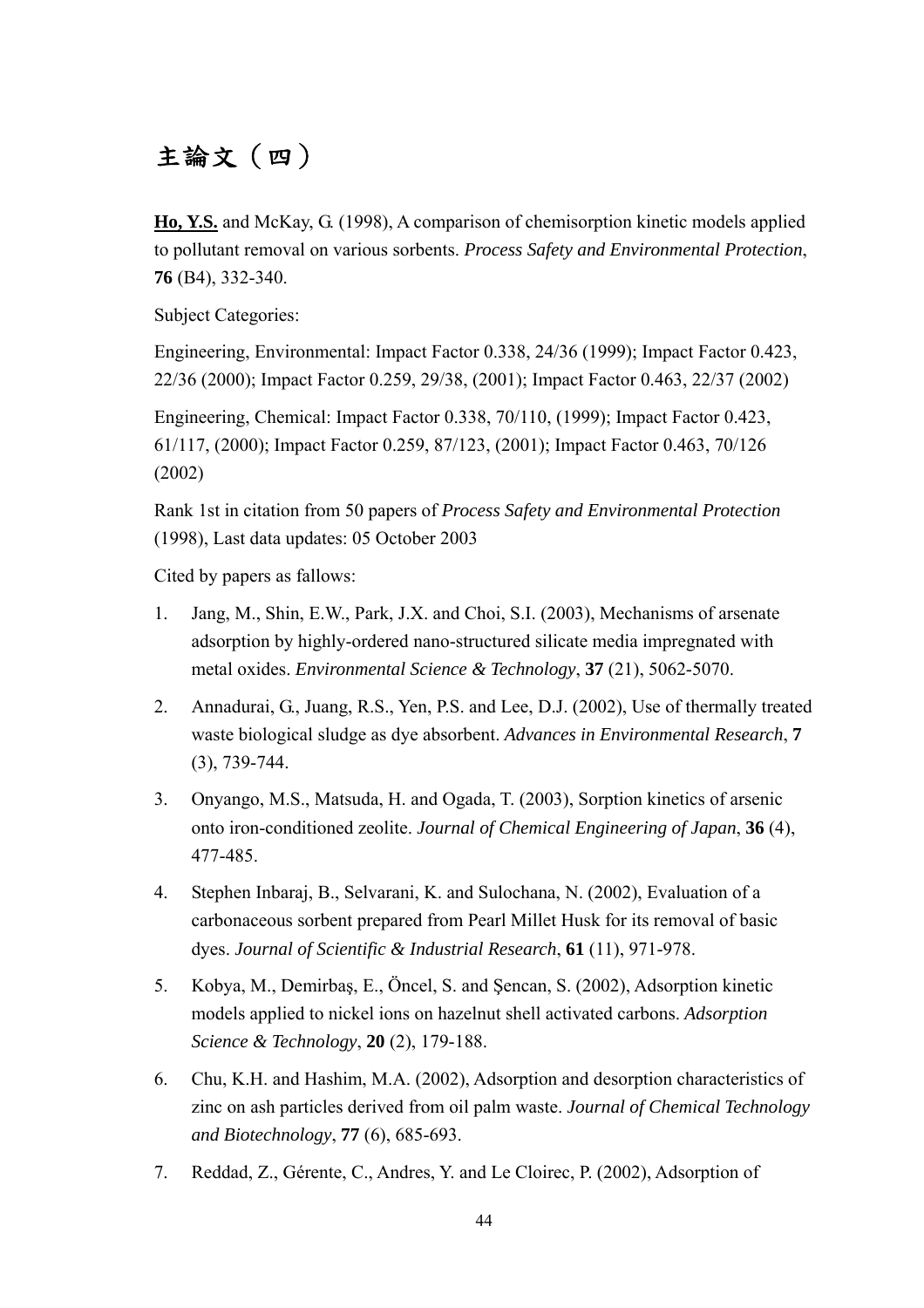several metal ions onto a low-cost biosorbent: Kinetic and equilibrium studies. *Environmental Science & Technology*, **36** (9), 2067-2073.

- 8. Juang, R.S., Wu, F.C. and Tseng, R.L. (2002), Characterization and use of activated carbons prepared from bagasses for liquid-phase adsorption. *Colloids and Surfaces A-Physicochemical and Engineering Aspects*, **201** (1-3), 191-199.
- 9. Basso, M.C., Cerrella, E.G. and Cukierman, A.L. (2002), Activated carbons developed from a rapidly renewable biosource for removal of cadmium(II) and nickel(II) ions from dilute aqueous solutions. *Industrial & Engineering Chemistry Research*, **41** (2), 180-189.
- 10. Wu, F.C., Tseng, R.L. and Juang, R.S. (2001), Kinetics of color removal by adsorption from water using activated clay. *Environmental Technology*, **22** (6), 721-729.
- 11. Wu, F.C., Tseng, R.L. and Juang, R.S. (2001), Adsorption of dyes and phenols from water on the activated carbons prepared from corncob wastes. *Environmental Technology*, **22** (2), 205-213.
- 12. Cheung, C.W., Chan, C.K., Porter, J.F. and McKay, G. (2001), Film-pore diffusion control for the batch sorption of cadmium ions from effluent onto bone char. *Journal of Colloid and Interface Science*, **234** (2), 328-336.
- 13. Wu, F.C., Tseng, R.L. and Juang, R.S. (2001), Kinetic modeling of liquid-phase adsorption of reactive dyes and metal ions on chitosan. *Water Research*, **35** (3), 613-618.
- 14. Wu, F.C., Tseng, R.L. and Juang, R.S. (2001), Enhanced abilities of highly swollen chitosan beads for color removal and tyrosinase immobilization. *Journal of Hazardous Materials*, **81** (1-2), 167-177.
- 15. Juang, R.S., Wu, F.C. and Tseng, R.L. (2000), Mechanism of adsorption of dyes and phenols from water using activated carbons prepared from plum kernels. *Journal of Colloid and Interface Science*, **227** (2), 437-444.
- 16. Rappoli, B.J. and Rowley, D.A. (2000), The sorption kinetics of copper(II) on chemically modified controlled pore glass. *Journal of Colloid and Interface Science*, **226** (2), 218-221.
- 17. Wu, F.C., Tseng, R.L. and Juang, R.S. (2000), Comparative adsorption of metal and dye on flake- and bead-types of chitosans prepared from fishery wastes. *Journal of Hazardous Materials*, **73** (1), 63-75.
- 18. Inbaraj, B.S. and Sulochana, N. (2002), Basic dye adsorption on a low cost carbonaceous sorbent: Kinetic and equilibrium studies. *Indian Journal of Chemical*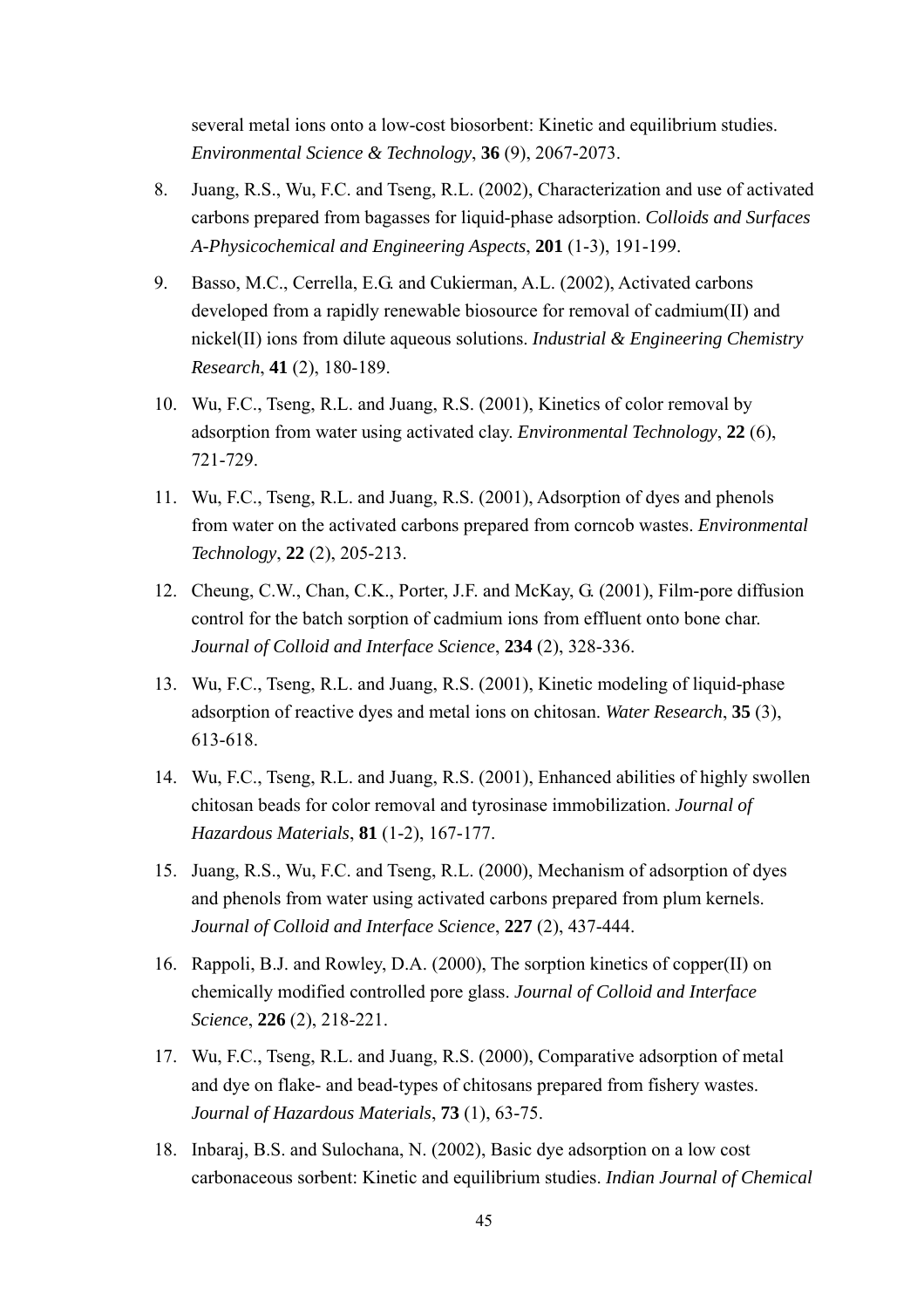*Technology*, **9** (3), 201-208.

- 19. Cheung, C.W., Porter, J.F. and McKay, G. (2001), Sorption kinetic analysis for the removal of cadmium ions from effluents using bone char. *Water Research*, **35** (3), 605-612.
- 20. Ho, Y.S., Ng, J.C.Y. and McKay, G. (2001), Removal of lead(II) from effluents by sorption on peat using second-order kinetics. *Separation Science and Technology*, **36** (2), 241-261.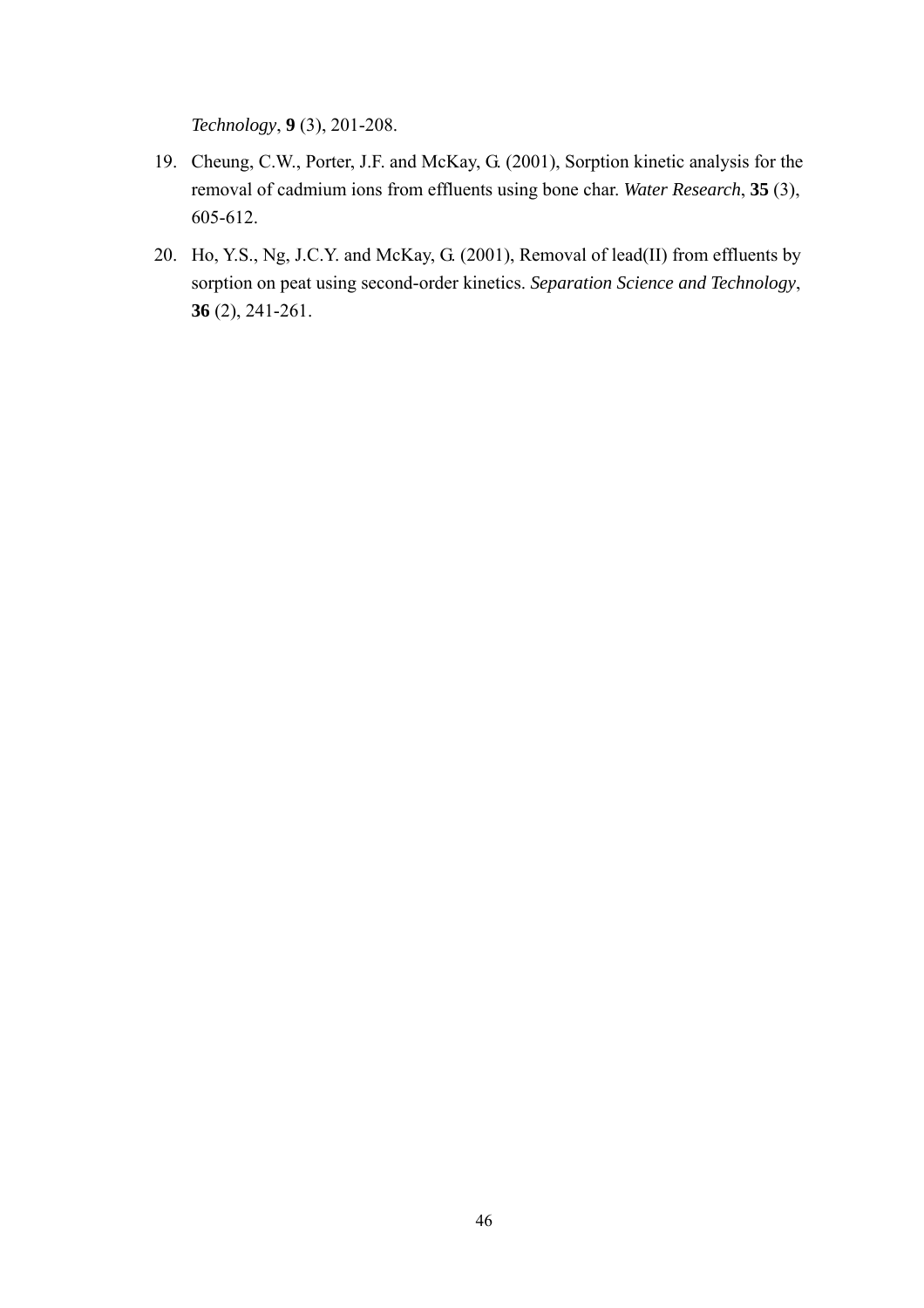# 主論文(五)

**Ho, Y.S.**\* (2003), Removal of copper ions from aqueous solution by tree fern. *Water Research*, **37** (10), 2323-2330.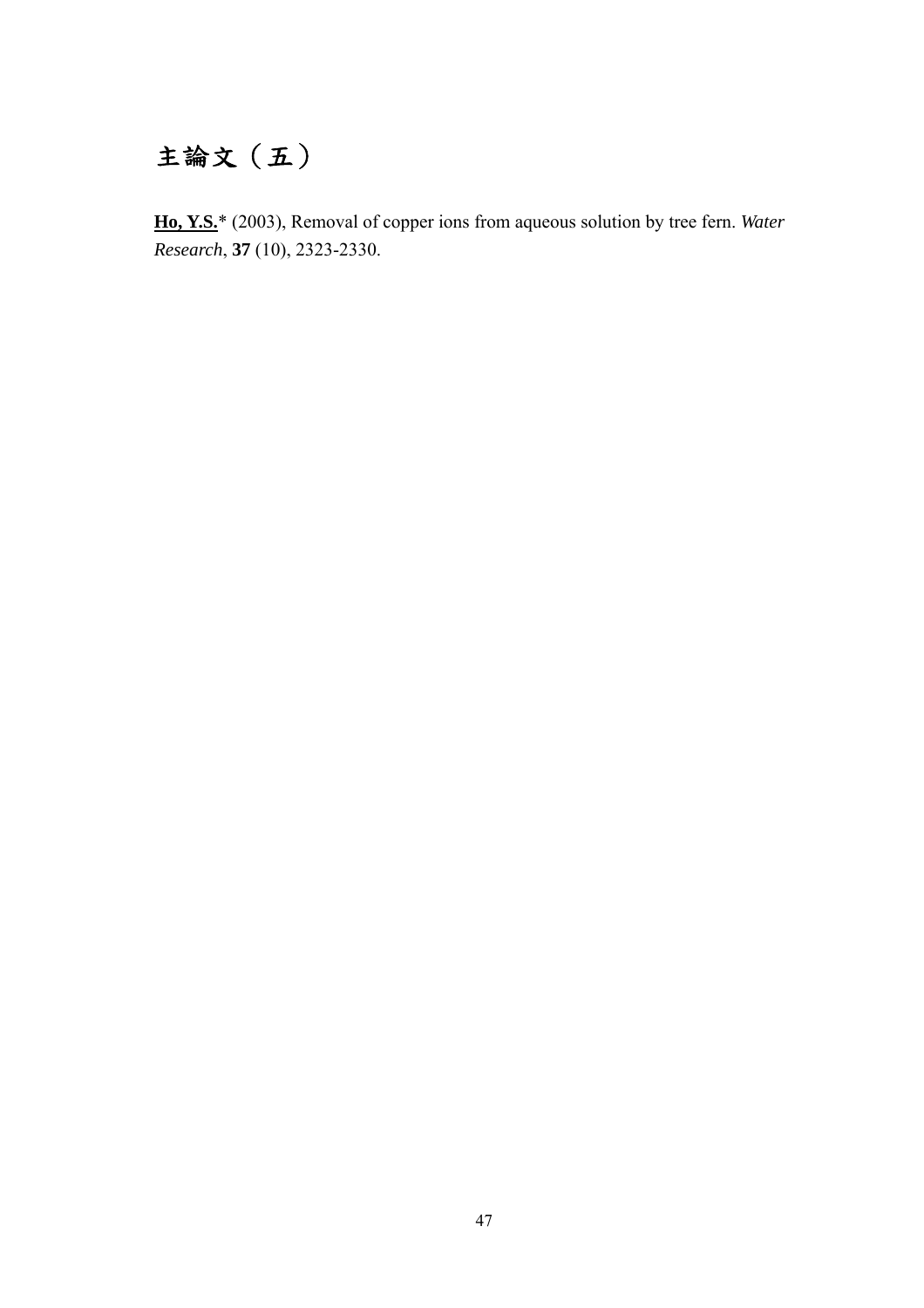### 附件一教育人員任用條例

中華民國七十四年五月一日 總統華總 義字第二○八二號令公布 中華民國七十九年十二月十九日 總統華總 義字第七二九六號令 修正公布第二十一條條文 中華民國八十三年七月一日 總統華總 義字第三八○六號令 修正公布第八條、第二十一條及第四十條條文 中華民國八十六年三月十九日 總統華總 義字第八六○○○六五三八○號令 修正公布第十四條、第十五條、第十七條、第十八條、第二十六條及刪除第三十 九條條文,並增訂第十六條之一條文

第一章總則

- 第一條 教育人員之任用,依本條例行之。本條例未規定者,適用其他有關 法律之規定。
- 第二條 本條例所稱教育人員為公立各級學校校長、教師、職員、社會教育 機構專業人員及學術研究機構研究人員。

第二章任用資格

- 第三條 教育人員之任用,應注意其品德及對國家之忠誠;其學識、經驗、 才能、體格,應與擬任職務之種類、性質相當。各級學校校長及社 會教育機構、學術研究機構主管人員之任用,並應注重其領導能力。
- 第四條 國民小學校長應具有左列資格之一:
	- 師範大學、師範學院、教育學院、大學教育學系畢業,或其他院、 系畢業曾修習規定之教育學科及學分,並曾任國民小學主任二年以 上,成績優良者。

師範專科學校或大學、獨立學院教育專修科畢業,並曾任國民小學 主任三年以上,成績優良者。

具有第一款、第二款學歷之一,並曾任國民小學教師二年及分類職 位第七職等或與其相當之薦任教育行政職務三年以上,成績優良 者。

第五條 國民中學校長應具有左列資格之一:

具有博士學位,曾任中、小學教師及國民中學主任二年以上。但國 民中學主任不得少於一年,成績優良者。

師範大學、師範學院、教育研究所畢業得有碩士學位; 或其他研究院、所畢業得有碩士學位曾修習規定之教育學科及學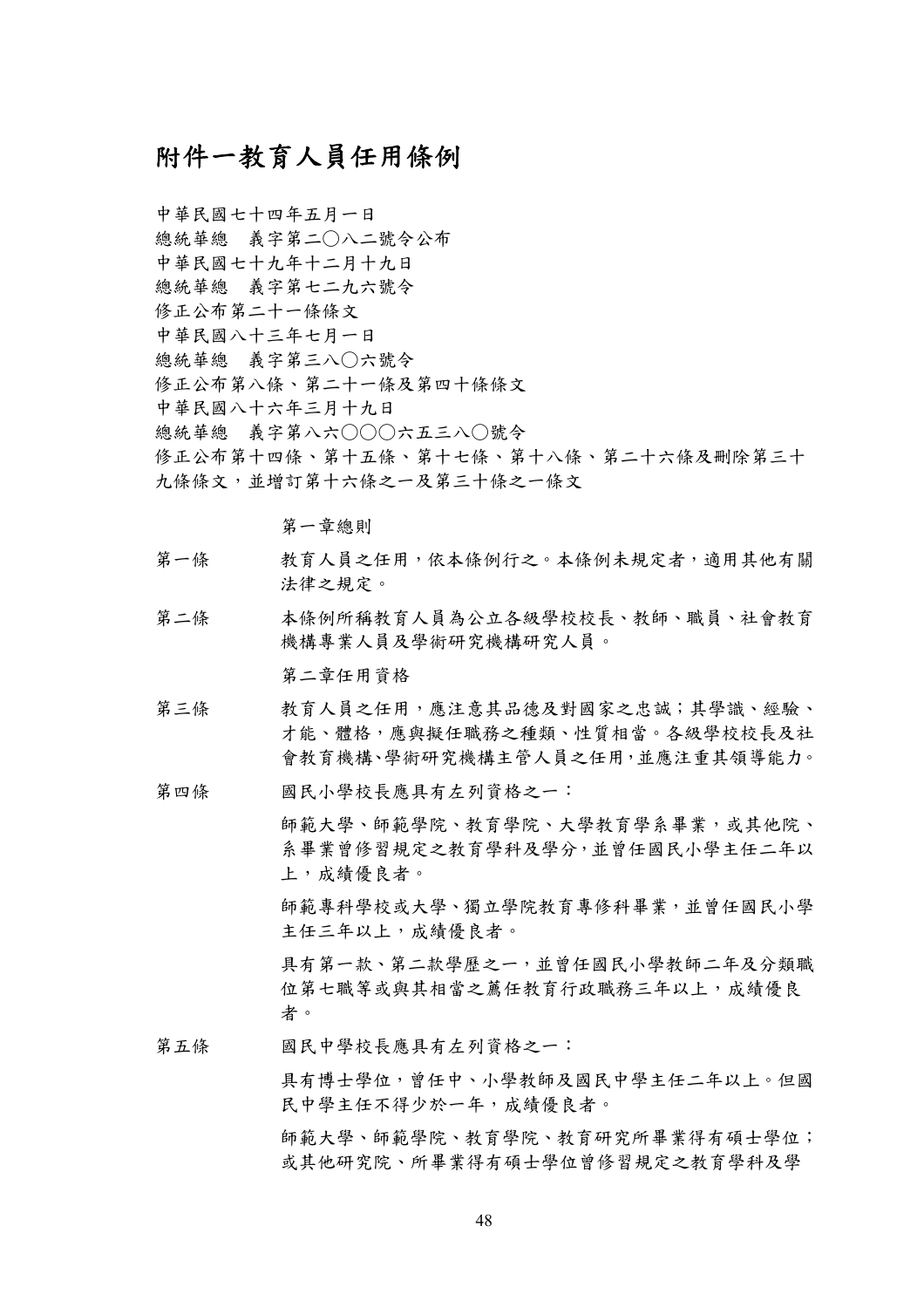分,並曾任中、小學教師及國民中學主任共三年以上。但國民中學 主任不得少於一年,成績優良者。

師範大學、師範學院、教育學院、大學教育學系畢業;或其他院、 系畢業曾修習規定之教育學科及學分,並曾任中、小學教師及國民 中學主任六年以上。但國民中學主任不得少於三年,或國民小學校 長三年以上,成績優良者。

大學或獨立學院畢業,曾任分類職位第七職等或與其相當之薦任教 育行政職務四年,並曾任中等學校教師三年以上,成績優良者。

曾任教育院、系專任講師及中等學校教師各三年以上,成績優良者。

第六條 高級中學校長應具有左列資格之一:

具有博士學位,曾任中等學校教師一年以上,並曾任分類職位第九 職等或與其相當之薦任教育行政職務二年以上,或國民中學校長二 年以上,或高級中等學校主任三年以上,成績優良者。

大學、師範學院、教育學院、教育研究所畢業得有碩士學位;或其 他研究院、所畢業得有碩士學位曾修習規定之教育學科及學分,曾 任中等學校教師一年以上,並曾任分類職位第九職等或與其相當之 薦任教育行政職務三年以上,或國民中學校長三年以上,或高級中 等學校主任四年以上,成績優良者。

師範大學、師範學院、教育學院、大學教育學系畢業;或其他院、 系畢業曾修習規定之教育學科及學分,曾任中等學校教師一年以 上,並曾任分類職位第九職等或與其相當之薦任教育行政職務五年 以上,或國民中學校長六年以上,或高級中等學校主任七年以上, 成績優良者。

曾任教育院、系專任副教授及中等學校教師各二年以上,並具學校 行政經驗一年以上,成績優良者。

第七條 職業學校校長應具有左列資格之一:

具有博士學位,所修學科與擬任學校性質相關,曾任中等學校教師 一年以上,並曾任分類職位第九職等或與其相當之薦任教育行政職 務二年以上,或國民中學校長二年以上,或高級中等學校主任三年 以上,成績優良者。

大學、師範學院、教育學院、教育研究所畢業得有碩士學位;或其 他研究院、所畢業得有碩士學位所修學科與擬任學校性質相關,曾 任中等學校教師一年以上,並曾任分類職位第九職等或與其相當之 薦任教育行政職務三年以上,或國民中學校長三年以上,或高級中 等學校主任四年以上,成績優良者。

師範大學、師範學院、教育學院、大學教育學系畢業;或其他院、 系畢業曾修習規定之教育學科及學分;或其他院、系畢業所修學科 與擬任學校性質相關,曾任中等學校教師一年以上,並曾任分類職 位第九職等或與其相當之薦任教育行政職務五年以上,或國民中學 校長六年以上,或與擬任學校性質相關之高級中等學校主任七年以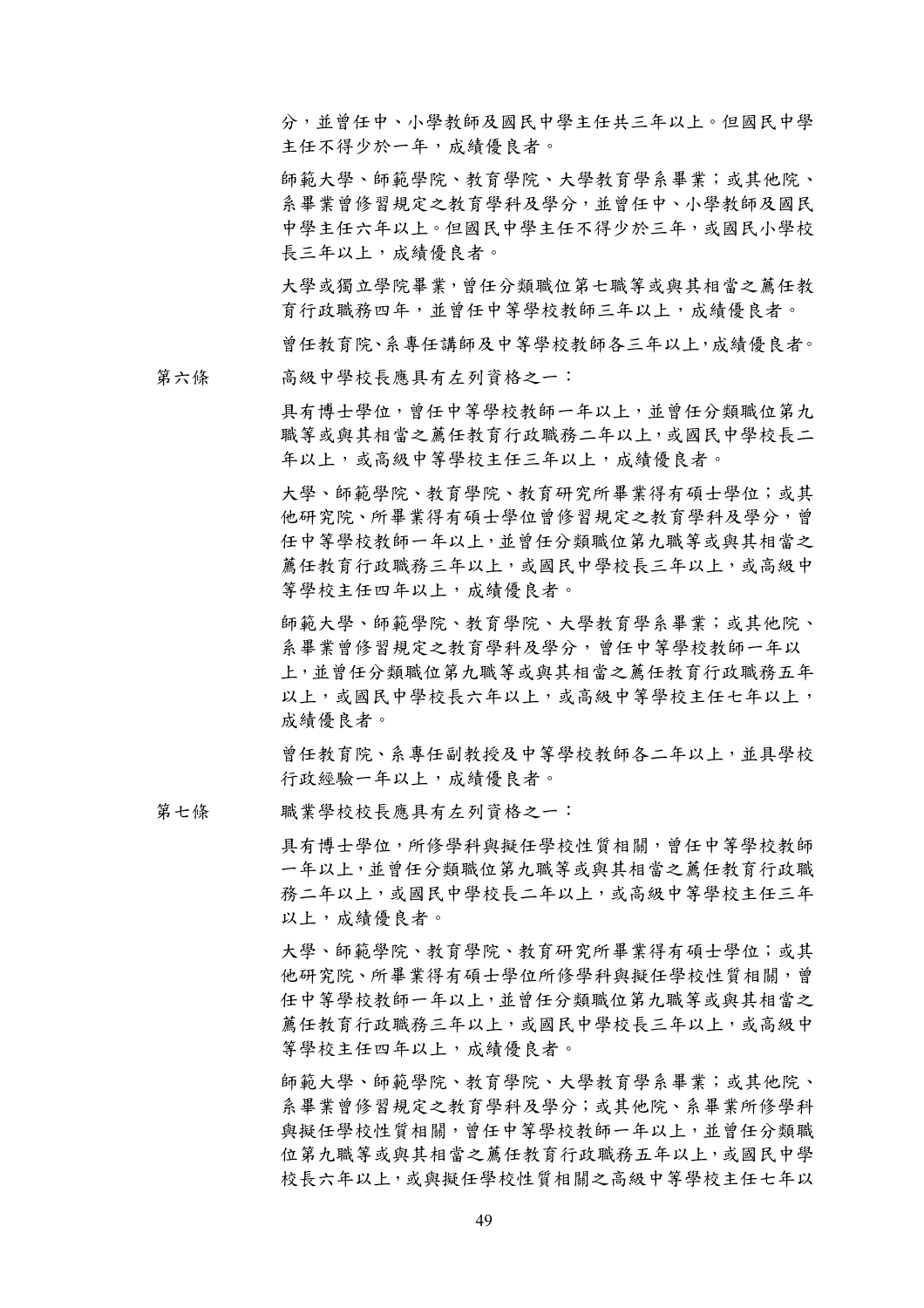上,或曾任專科以上學校相關學科講師,成績優良者。

大學或獨立學院畢業,並曾任與擬任學校性質相關之高級中等學校 校長,或曾任大學或獨立學院與擬任學校性質相關學科副教授二年 以上,成績優良者。

戲劇及民族藝術類職業學校校長,得以具有左列資格之一者充任 之:

大學或獨立學院戲劇及其相關系、科畢業,具有三年以上教學經 驗,成績優良者。

大學或獨立學院畢業,具有戲劇或民族藝術專長,並具有三年以上 教學經驗,成績優良者。

具有戲劇或民族藝術專長,並曾任戲劇團〔隊〕負責人十年以上, 成績優良者。

依前項第三款資格遴用之校長,不得轉任他類職業學校校長。

第八條 專科學校校長應具副教授以上教師資格,並有下列資格之一:

曾任副教授以上教師滿三年,並曾專科以上學校行政工作三年以 上,成績優良者。

曾任副教授以上教師滿三年,並曾任與擬任學校性質相關之專門職 業六年以上,成績優良者。

曾任副教授以上教師滿三年,並曾任簡任第十職等以上或與其相當 之行政職務三年以上,成績優良者。

第九條 獨立學院院長應具有左列資格之一:

具有博士學位,曾任教授一年以上,或從事與擬任學院性質相關之 專門職業三年以上,並曾任教育行政或專科以上學校行政工作三年 以上,成績優良者。

具有碩士學位,曾任教授二年以上,或從事與擬任學院性質相關之 專門職業四年以上,並曾任教育行政或專科以上學校行政工作三年 以上,成績優良者。

大學或獨立學院畢業,曾任大學或獨立學院教授三年以上,或相當 於教授之學術研究工作六年以上,並均曾任專科以上學校行政工作 三年以上,成績優良者。

大學或獨立學院畢業,曾任分類職位第十二職等或與其相當之簡任 教育行政職務四年以上,成績優良者。

第十條 大學校長應具有左列資格之一:

具有博士學位,曾任教授或相當於教授之學術研究工作,並擔任教 育行政職務合計四年以上,成績優良者。

具有碩士學位,曾任教授或相當於教授之學術研究工作,並曾任教 育行政職務合計七年以上,成績優良者。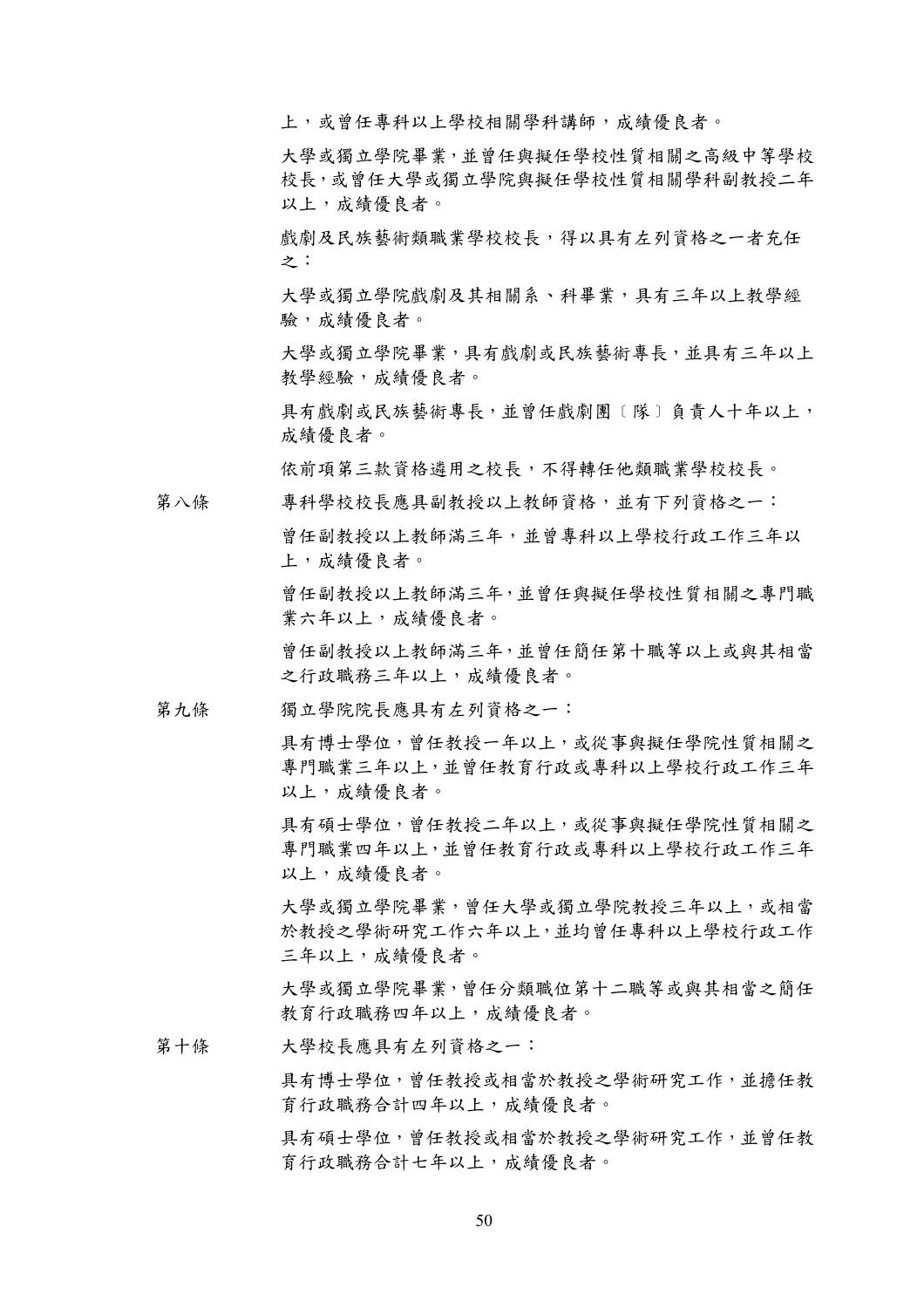大學或獨立學院畢業,曾任大學或獨立學院教授五年以上,或相當 於教授之學術研究工作十年以上,並均曾任教育行政職務三年以 上,成績優良者。

大學或獨立學院畢業,曾任分類職位第十四職等或與其相當之簡任 教育行政職務五年以上,或曾任政務官二年以上,並具有教授資 格,成績優良者。

- 第十一條 師範大學、師範學院、師範專科學校校長、院長,除應具備本條例 相關各條規定之資格外並以修習教育者為原則。
- 第十二條 國民小學教師應具有左列資格之一:

師範專科學校畢業者。

師範大學、師範學院各學系、或教育學院、系畢業者。

本條例施行前,依規定取得國民小學教師合格證書尚在有效期間 者。

第十三條 中等學校教師應具有左列資格之一:

師範大學、師範學院各系、所畢業者。

教育學院各系、所或大學教育學系、所畢業者。

大學或獨立學院各系、所畢業,經修習規定之教育學科及學分者。 本條例施行前,依規定取得中等學校教師合格證書尚在有效期間 者。

第十四條 大學、獨立學院及專科學校教師分為教授、副教授、助理教授、講 師。

> 大學、獨立學院及專科學校教師應具有專門著作在國內外知名學術 或專業刊物發表或已為接受且出具證明將定期發表,或經出版公開 發行,並經教育部審查其著作合格者,始得升等;必要時,教育部 得授權學校辦理審查。

> 大學、獨立學院及專科學校體育、藝術、應用科技等以技能為主之 教師聘任或升等,得以作品、成就證明或技術報告代替專門著作送 審。

> 大學、獨立學院及專科學校教師之聘任、升等均應辦理資格審查; 其審查辦法由教育部定之。

第十五條 大學、獨立學院及專科學校得聘任助教協助教學及研究工作。

助教應具有左列資格之一:

大學或獨立學院畢業,成績優良者。

三年制專科學校畢業,曾從事與所習學科有關之研究工作、專門職 業或職務二年以上;或二年制、五年制專科學校畢業,曾從事與所 習學科有關之研究工作、專門職業或職務三年以上,成績優良者。

第十六條 講師應具有左列資格之一: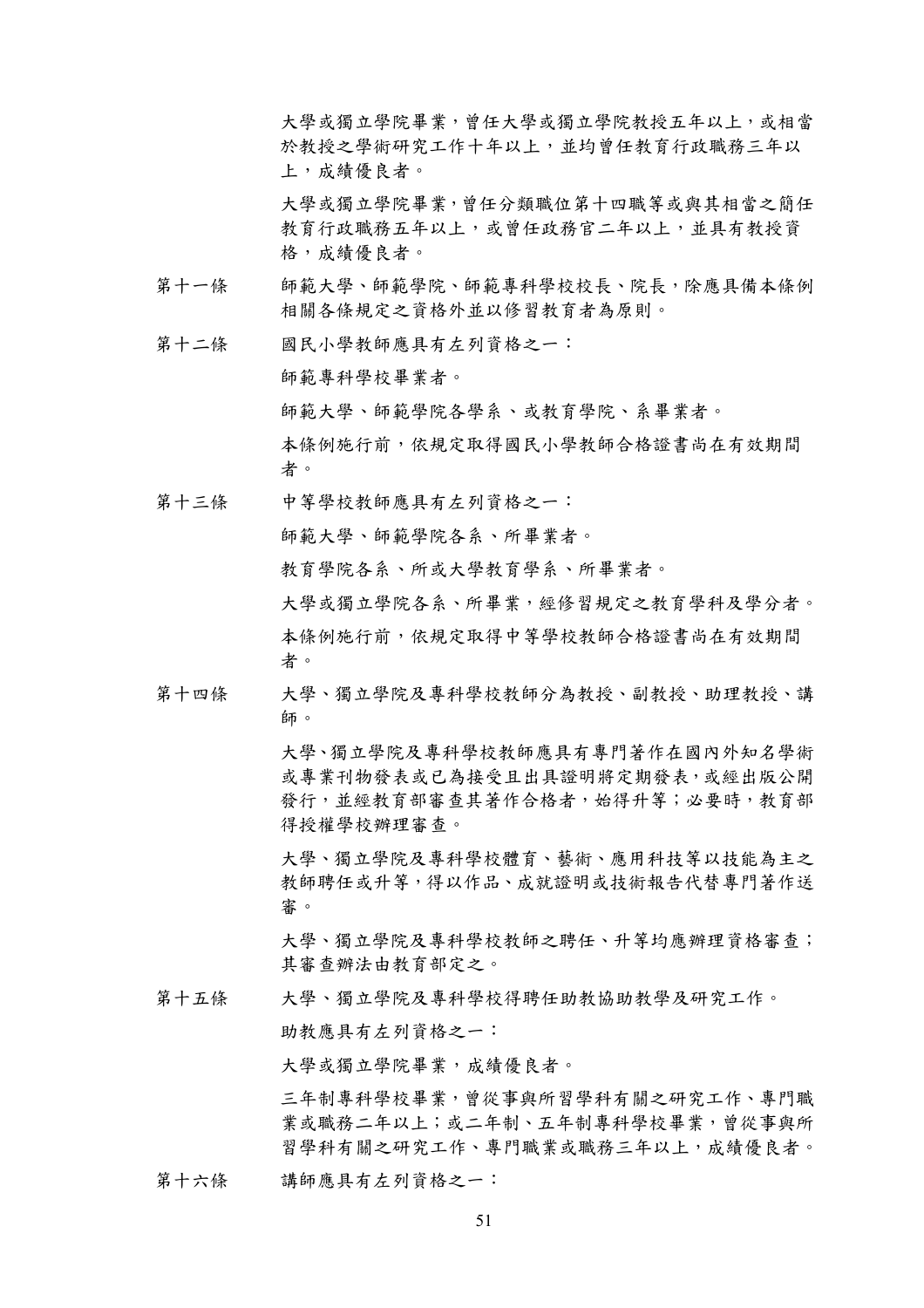在研究院、所研究,得有碩士學位或其同等學歷證書,成績優良者。 大學或獨立學院畢業,曾任助教擔任協助教學或研究工作四年以

上,成績優良,並有專門著作者。

大學或獨立學院畢業,曾從事與所習學科有關之研究工作、專門職 業或職務六年以上,成績優良,並有專門著作者。

第十六條之一 助理教授應具有左列資格之一:

具有博士學位或其同等學歷證書,成績優良,並有專門著作者。 具有碩士學位或其同等學歷證書,曾從事與所習學科有關之研究工 作、專門職業或職務四年以上,成績優良,並有專門著作者。

大學或獨立學院醫學系、中醫學系、牙醫學系畢業,擔任臨床工作 九年以上,其中至少曾任醫學中心主治醫師四年,成績優良,並有 專門著作者。

曾任講師三年以上,成績優良,並有專門著作者。

第十七條 副教授應具有左列資格之一:

具有博士學位或其同等學歷證書,曾從事與所習學科有關之研究工 作、專門職業或職務四年以上,並有專門著作者。

曾任助理教授三年以上,成績優良,並有專門著作者。

第十八條 教授應具有左列資格之一:

具有博士學位或其同等學歷證書,曾從事與所習學科有關之研究工 作、專門職業或職務八年以上,有創作或發明,在學術上有重要貢 獻或重要專門著作者。

曾任副教授三年以上,成績優良,並有重要專門著作者。

- 第十九條 未具專科以上學校畢業學歷,而在學術上有特殊貢獻,經教育部學 術審議委員會委員二分之一以上之出席及出席委員四分之三以上 之決議通過,得任大學或專科學校教師。
- 第二十條 偏遠或特殊地區之學校校長、教師之資格及專業科目、技術科目、 特殊科目教師及稀少性科技人員之資格,由教育部定之。
- 第二十一條 學校職員之任用,依其職務類別,分別適用公務人員任用法或技術 人員任用條例之規定,並辦理銓敘審查。

本條例施行前已遴用之學校編制內現任職員,其任用資格適用原有 關法令規定,並得在各學校間調任。

各學校編制內現任職員,在本條例修正施行前,已具有公務人員或 技術人員法定任用資格者,依現職改任換敘;其改任換敘辦法由考 試院會同行政院定之。

學校人事人員及主計人員之任用,分別依照各該有關法律規定辦 理。

公立學校職員升等考試規則由考試院定之。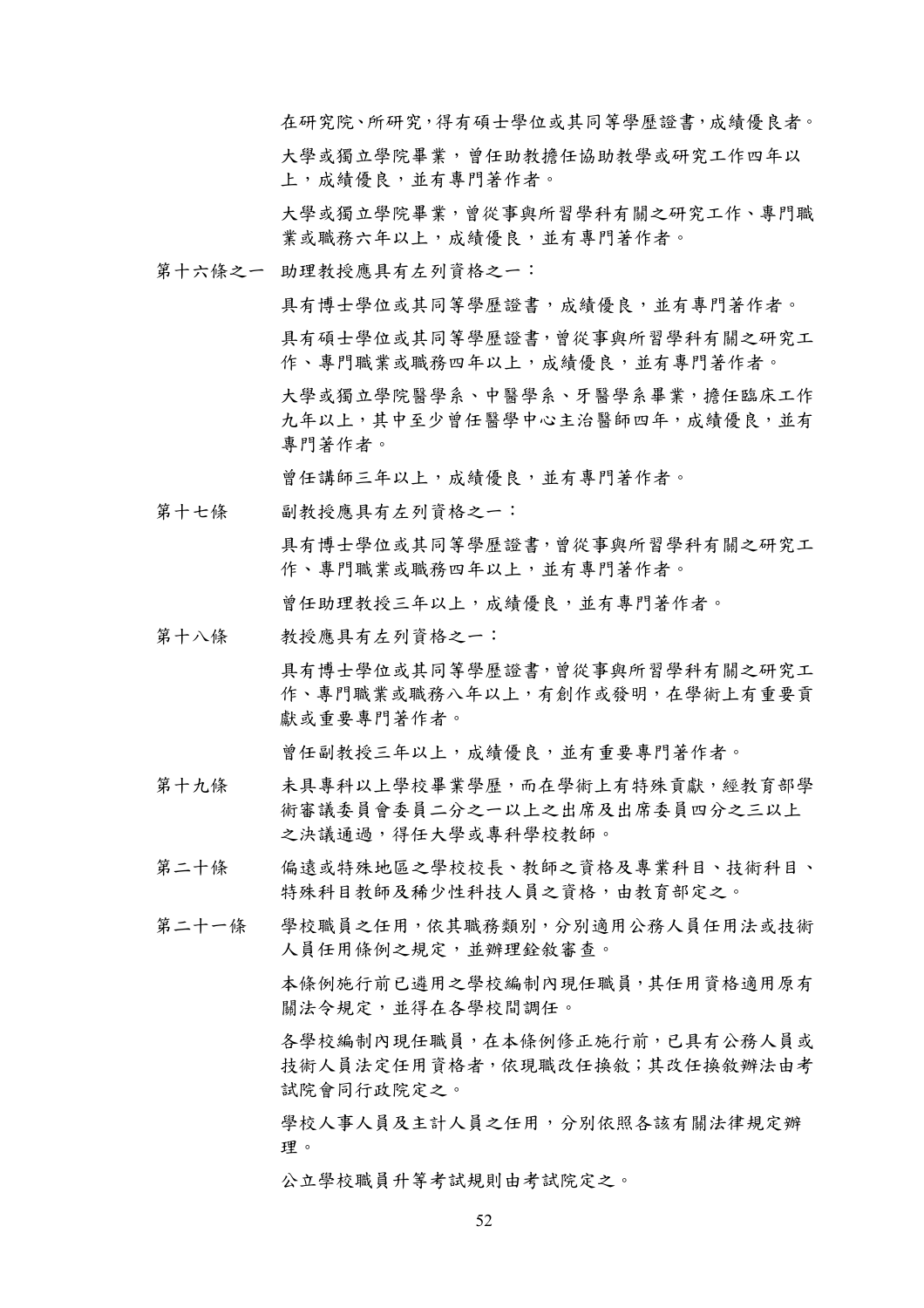- 第二十二條 社會教育機構專業人員及學術研究機構研究人員之聘任資格,依其 職務等級,準用各級學校教師之規定。 前項機構一般行政人員之任用資格,依公務人員有關法規之規定。 第三章任用程序
- 第二十三條 國民小學校長任用程序如左:

縣〔市〕立國民小學校長由縣〔市〕政府遴選合格人員,報請省政 府核准後任用之。

有轄市立國民小學校長由市教育局遴選合格人員報請市政府任用 之。

國立實驗國民小學校長,由教育部任用之。

師範校、院及設有教育院、系之大學所設附屬國民小學校長,由各 該校、院長就各該校、院教師中遴聘合格人員兼任之,並報請主管 教育行政機關備案。

第二十四條 中等學校校長任用程序如左:

縣﹝巿﹞立國民中學校長,由省教育廳遴選合格人員報請省政府核 准後任用之。

省立高級中等學校校長,由省教育廳遴選合格人員報請省政府任用 之。

直轄巿立中等學校校長,由巿教育局遴選合格人員報請巿政府核准 後任用之。

國立中等學校校長由教育部任用之。

師範大學、師範學院及設有教育院、系之大學所設附屬中等學校校 長,由各該校、院務師中遴聘合格人員兼任之,並 報請主管教育行政機關備案。

第二十五條 專科以上學校校長任用程序如左:

省〔市〕立大學校長、獨立學院院長、專科學校校長,由省〔市〕 政府遴選合格人員,提請教育部聘任。

國立大學校長、獨立學院院長、專科學校校長,由教育部遴選合格 人員聘任。

第二十六條 各級學校教師之聘任,應本公平、公正、公開之原則辦理,其程序 如左:

> 高級中等以下學校教師除依法令分發者外,由校長就經公開甄選之 合格人員中,提請教師評審委員會審查通過後聘任。

> 專科學校教師經科務會議,由科主任提經教師評審委員會評審通過 後,報請校長聘任。

> 大學、獨立學院各學系、研究所教師,學校應於傳播媒體或學術刊 物刊載徵聘資訊後,由系主任或所長就應徵人員提經系(所)、院、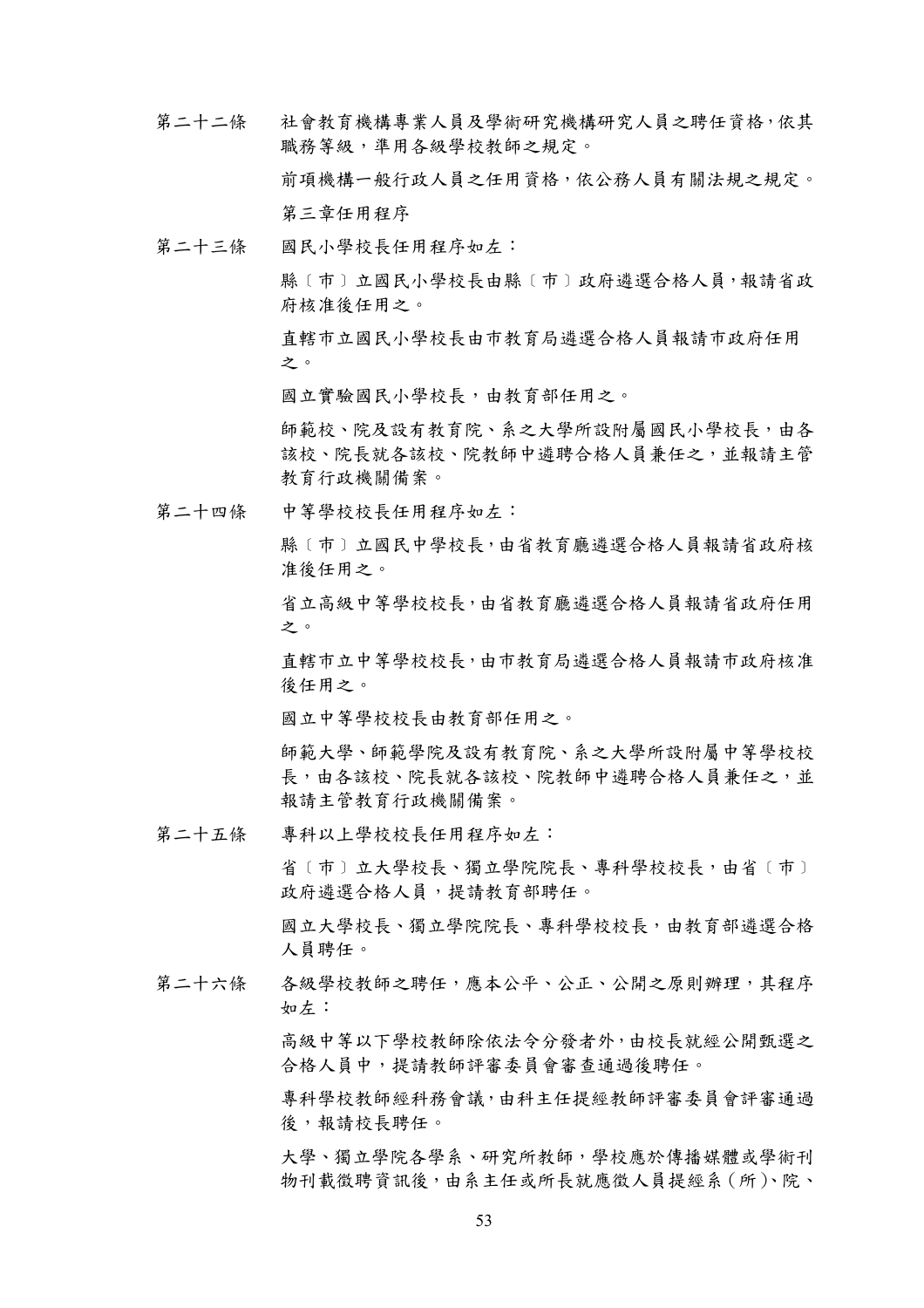校教師評審委員會評審通過後,報請校長聘任。

前項教師評審委員會之設置辦法,除專科以上學校由學校組織規程 規定外,其辦法由教育部定之。

第二十七條 國民中、小學校長之遴選,除依法兼任者外,應就合格人員以公開 方式甄選之。

中等學校教師,除分發者外,亦同。

- 第二十八條 學校職員之任用程序,除主計人員、人事人員分別依各該有關法律 規定辦理外,由校長就合格人員中任用,並報主管教育行政機關核 備。
- 第二十九條 社會教育機構專業人員、學術研究機構研究人員,由各該首長遴選 合格人員,報請主管教育行政機關核准後聘任。
- 第三十條 學校教師經任用後,應依左列程序,報請審查其資格: 國民中、小學教師應送由服務學校報請該管縣﹝巿﹞政府轉報省教 育廳審查。 高級中等學校教師應送由服務學校轉報省教育廳審查。 直轄巿所屬公私中、小學教師應送由服務學校轉報巿教育局審查。 師範校院,設有教育院、系之大學附屬中、小學及國立中等學校教 師,應送由服務學校層轉所在地區之省﹝巿﹞教育廳﹝局﹞審查。 專科以上學校教師應送由服務學校轉報教育部審查。教師資格審 查、登記辦法由教育部定之。
- 第三十條之一 本條例修正施行前已取得講師、助教證書之現職人員,如繼續任教 而未中斷,得逕依原升等辦法送審,不受大學法第二十九條之限 制。社會教育機構專業人員及學術研究機構研究人員原依本條例聘 任者,得比照辦理。

第四章任用限制

第三十一條 具有左列情事之一者,不得為教育人員;其已任用者,應報請主管 教育行政機關核准後,予以解聘或免職: 曾犯內亂、外患罪,經判決確定或通緝有案尚未結案者。 曾服公務,因貪污瀆職經判決確定或通緝有案尚未結者。 依法停止任用,或受休職處分尚未期滿,或因案停止職務,其原因 未消滅者。 褫奪公權尚未復權者。 受禁治產之宣告尚未撤銷者。 經醫師證明有精神病者。

行為不檢有損師道,經有關機關查證屬實者。

第三十二條 各級學校校長不得任用其配偶或三親等以內血親、姻親為本校職員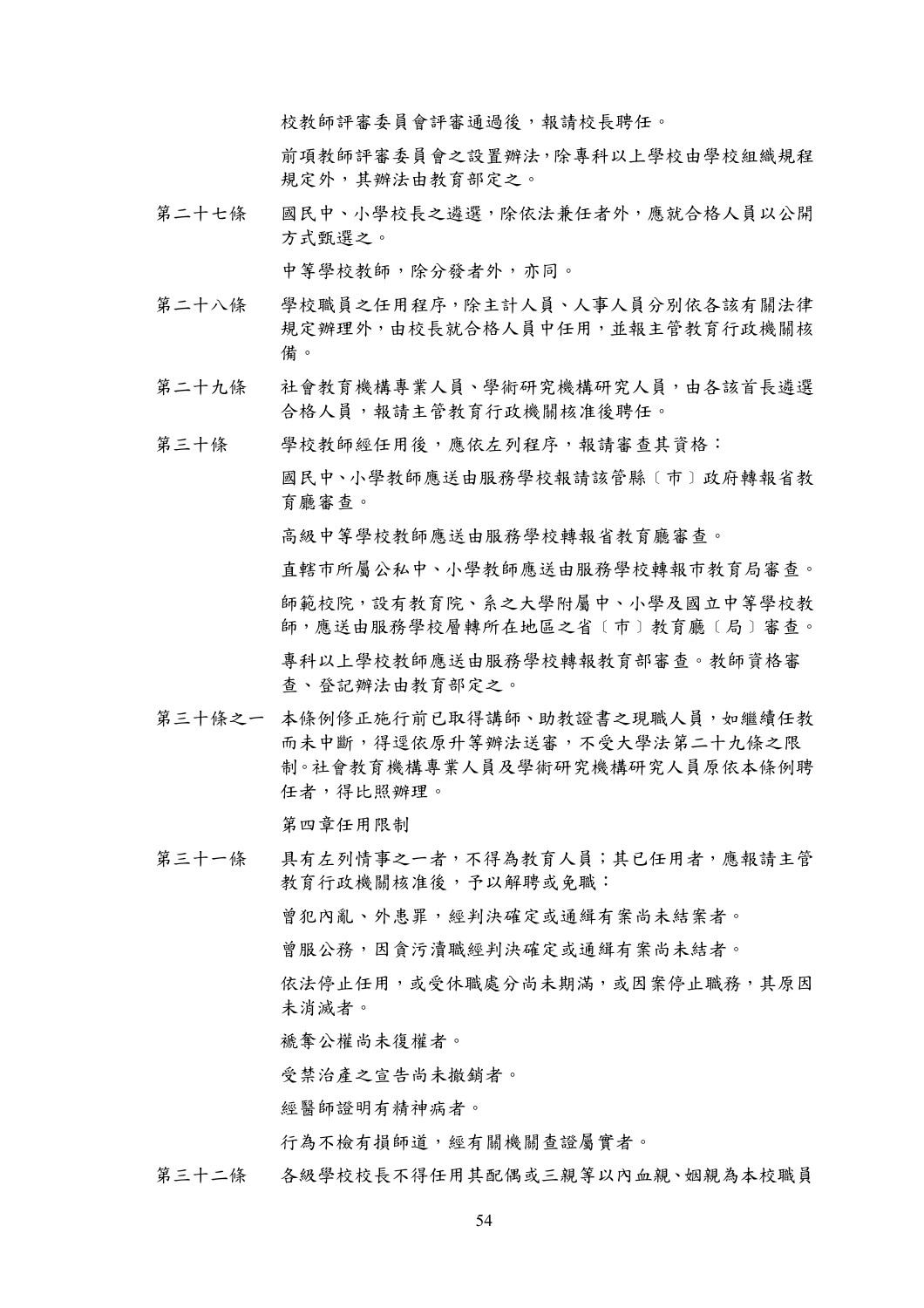或命與其具有各該親屬關係之教師兼任行政職務。但接任校長前已 在職者,屬於經管財務之職務,應調整其職務或工作;屬於有任期 之職務,得續任至任期屆滿。

- 第三十三條 有痼病不能任事,或曾服公務交代未清者,不得任用為教育人員。 已屆應即退休年齡者,不得任用為專任教育人員。
- 第三十四條 專任教育人員,除法令另有規定外,不得在外兼課或兼職。
- 第三十五條 第三十二條之規定,於社會教育機構、學術研究機構首長準用之。 第五章任期
- 第三十六條 各級學校校長及專科以上學校學術性行政人員均採任期制,其辦法 由教育部定之。
- 第三十七條 專科以上學校教師之聘期,初聘為一年,續聘第一次為一年,以後 續聘,每次均為二年。

中等學校教師之聘期,初聘為一年,以後續聘,每次均為二年。

第三十八條 學校在聘約有效期間內,除教師違反聘約或因重大事故報經主管教 育行政機關核准者外,不得解聘。

教師在聘約有效期間內,非有正當事由,不得辭聘。

第三十九條 (刪除)

第六章附則

- 第四十條 學校校長、教師之職務等級表,由教育部定之;學校職員之官等、 職等及職務列等,適用公務人員任用法之規定。 本條例施行前遴用之職員適用之原有薪級表得配合相當職務列等 予以修正。
- 第四十一條 私立學校校長、教師之任用資格及其審查程序,準用本條例之規定。
- 第四十二條 本條例施行細則,由教育部定之。
- 第四十三條 本條例自公布日施行。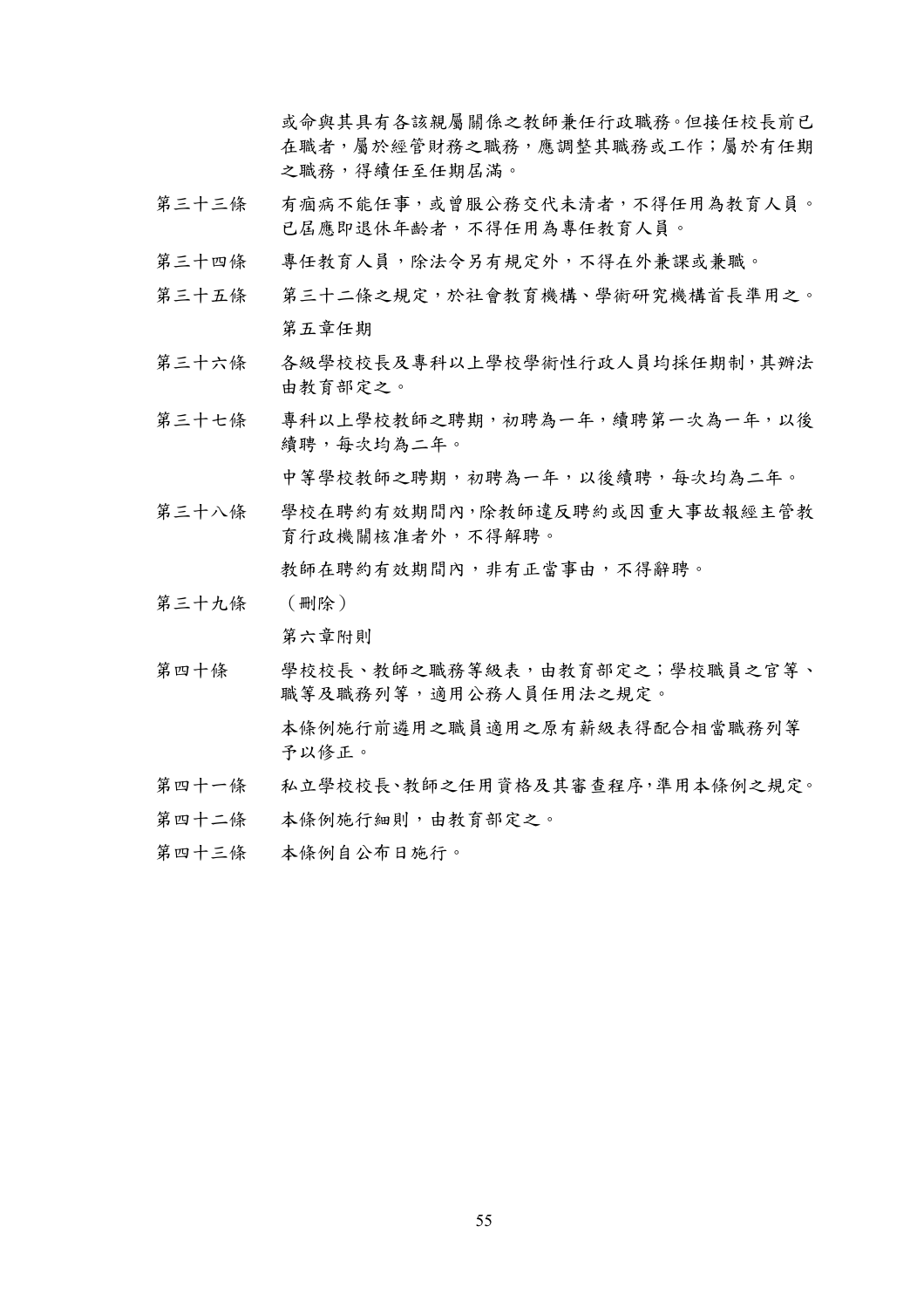### 附件二臺北醫學大學教師聘任升等實施辦法

 年 6 月 22 日校務會議修訂通過 年 7 月 20 日院人字第○九二六號函修訂 年 7 月 23 日校務會議修訂通過 年 7 月 17 日校務會議修訂通過 年 7 月 25 日校人字第一○一三號函公告 年 10 月 4 日校務會議修訂通過 年 3 月 7 日校務會議修訂通過 年 11 月 3 日校教評會修訂通過 年 12 月 5 日校務會議修訂通過 年 7 月 9 日校教評會修訂通過 年 8 月 12 日校務會議修訂通過

- 第一條 本校為使教師之聘任及升等業務順利推展,充分保障教師權益,特 依據教育人員任用條例、大學獨立學院及專科學校教師審查辦法暨 本校教師聘任規則第二十一條之規定訂定「教師聘任升等實施辦 法」(以下簡稱本辦法)。
- 第二條 講師須具備下列資格之一:

一、經教育部審定講師資格合格者。

二、在國內外大學或研究所研究,得有碩士學位,而成績優良者。

三、大學或獨立學院畢業,曾任助教擔任協助教學或研究工作四年 以上,成績優良,並有專門著作者。

四、大學或獨立學院畢業,曾從事與所習學科有關之研究工作、專 門職業或職務六年以上,成績優良,並有專門著作者。

五、在本校附設醫院及其他區域級以上教學醫院擔任醫師,合計滿 四年以上,著有成績,並有專門著作者。

第三條 助理教授須具備下列資格之一:

一、經教育部審定助理教授資格合格者。

二、在國內外大學或研究所研究,得有博士學位,成績優良,並有 專門著作者。

三、曾任講師三年以上,成績優良,並有專門著作者。

四、具有碩士學位,曾從事與所習學科有關之研究工作、專門職業 或職務四年以上,成績優良,並有專門著作者。

五、大學或獨立學院醫學系、中醫學系、牙醫學系畢業,擔任臨床 工作九年以上,其中至少曾任醫學中心主治醫師四年,成績優良, 並有專門著作者。

#### 第四條 副教授須具備下列資格之一: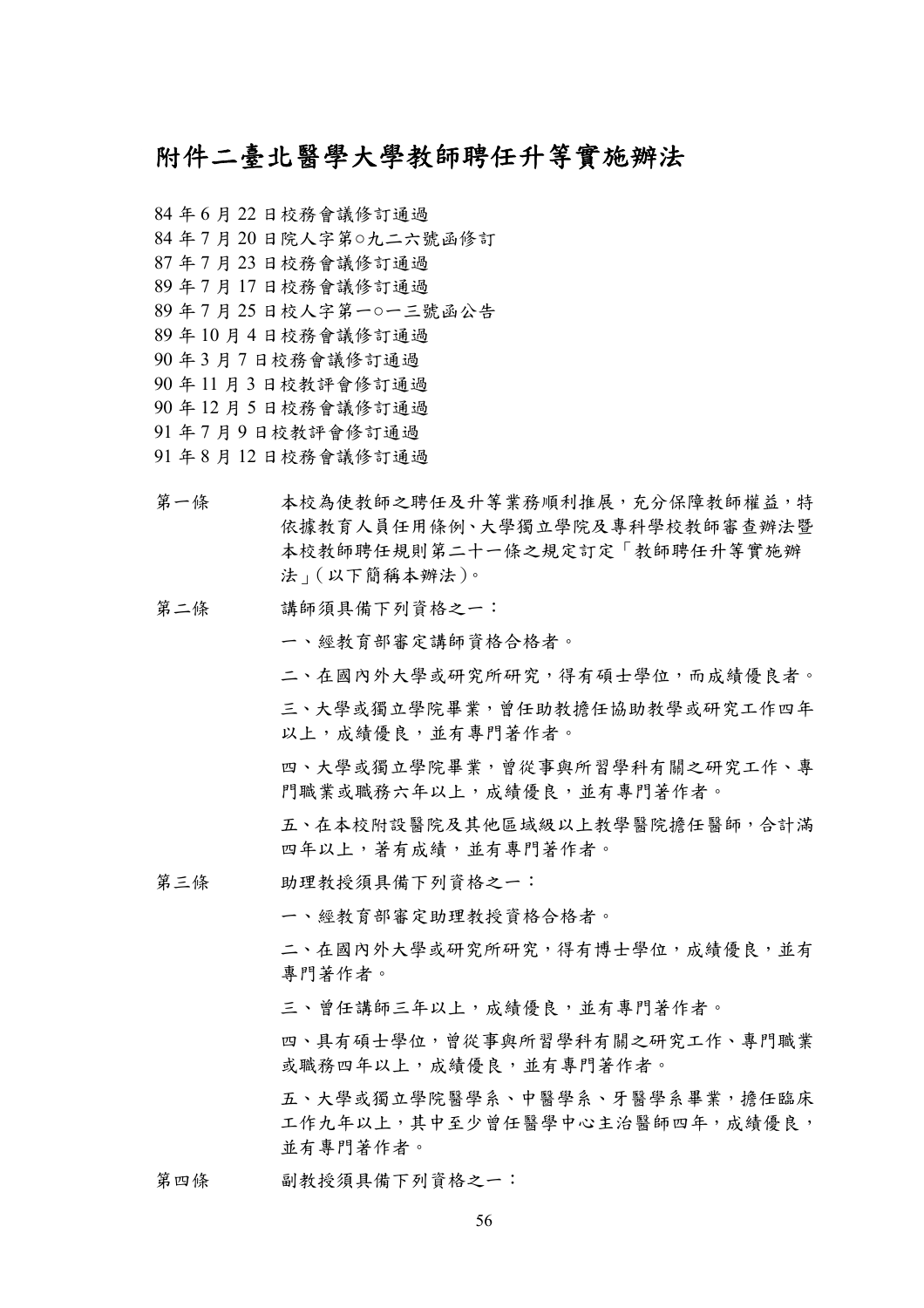一、經教育部審定副教授資格合格者。

二、曾任助理教授三年以上,成績優良,並有重要之著作者。

三、具有博士學位,曾從事與所習學科有關之研究工作、專門職業 或職務四年以上,有創作或發明,在學術上有重要貢獻或著作者。

#### 第五條 教授須具備下列資格之一:

一、經教育部審定教授資格合格者。

二、曾任副教授三年以上,成績優良,並有重要之著作者。

三、具有博士學位,曾從事與所習學科有關之研究工作、專門職業 或職務八年以上,有創作或發明,在學術上有重要貢獻或著作者。

- 第六條 凡在學術上有特殊貢獻,而其資格不合於第二條、第三條、第四條 或第五條之規定者,經教師評審委員會委員三分之二以上之出席及 出席委員三分之二以上之決議,得由校長聘為講師、助理教授、副 教授或教授。
- 第七條 教師之聘任及升等,以本校編制員額為限。
- 第八條 本校新聘教師之聘任,經系級、院級教師評審委員會評審通過,再 提校級教師評審委員會決審通過後,由校長聘任之。
- 第九條 新聘教師於到職後三個月內應報教育部申請審查其資格,除有不可 歸責於教師之事由外,屆期不送審者,聘約期滿後,不予續聘;送 審未通過者,即撤銷其聘任。
- 第十條 新聘客座教師聘任辦法另訂之,但於改聘為專任教師時,應依本校 專任教師聘任程序辦理之。
- 第十一條 各系級、院級審核新聘及升等教師時,應訂定該系級、院級聘任升 等細則,就教師之教學、研究、服務等項評分;經系級教師評審委 員會審查通過後,再提院級教師評審委員會討論。呈校長核定公布 實施。
- 第十二條 現任教師採用「具學位,曾從事與所習學科有關之研究工作、專門 職業或職務之年資」資格者,須於新聘時決議,始得以改聘方式辦 理。專職教師原則一律依學校的升等程序規定辦理升等。
- 第十三條 本校教師申請升等,由系級、院級教師評審委員會評審通過,再提 校級教師評審委員會決審通過,報請教育部審定其資格後,由校長 聘任之。

#### 第十四條 辦理升等之作業如下:

一、系級、院級教評會提送教學研究服務之評估資料至校級教評會。 二、學院辦理升等包括:

(一)學術審查:主要著作和五年內研究成果經校外二位或三位學 者審查,需至少有二位達七十分以上。

(二)升等演講:申請升等教師就教學、研究、服務做公開演講。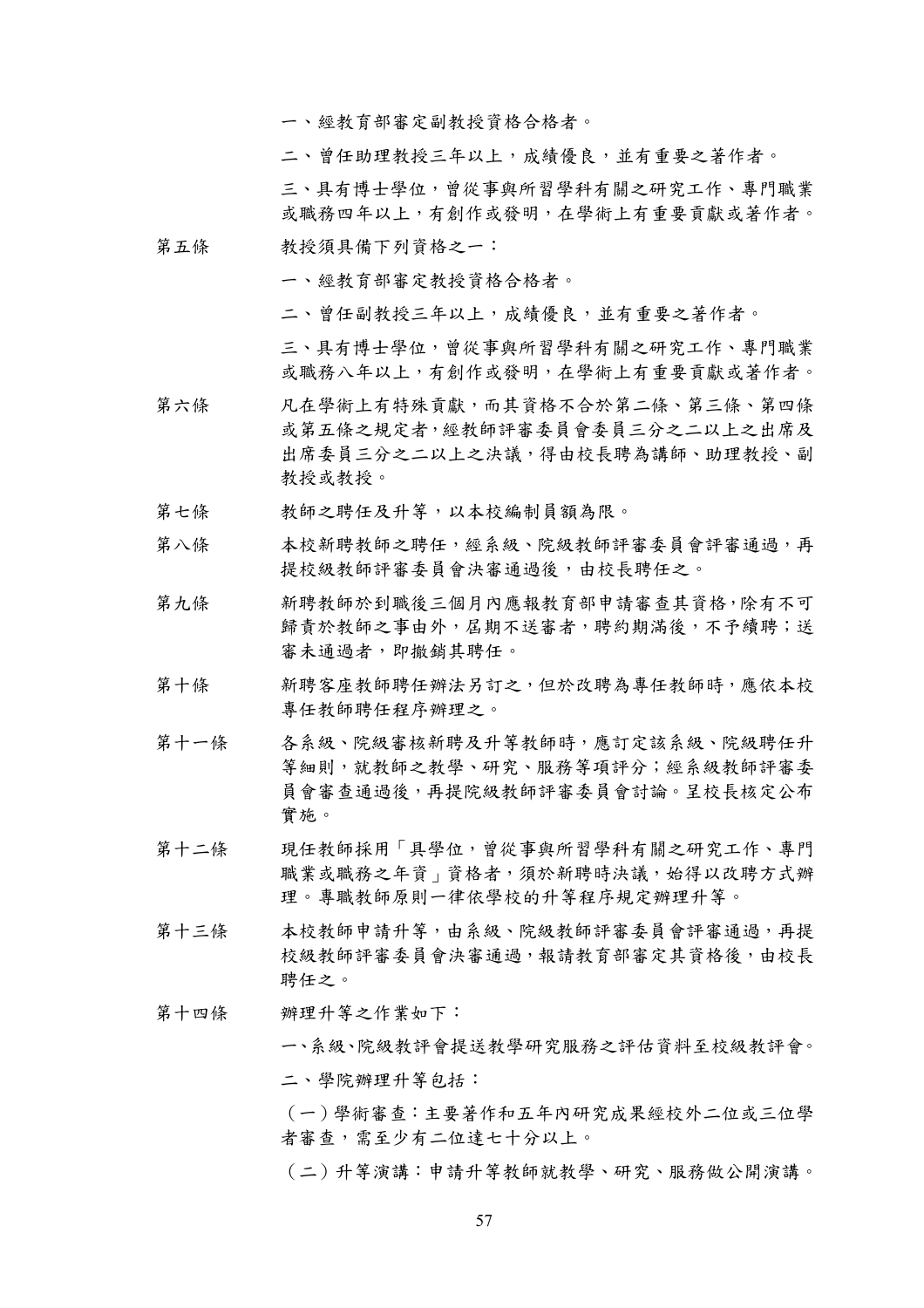三、校教評會委員就申請升等教師作綜合評量。

四、通過升等之教師,於報請教育部審定資格時,教學服務成績佔 總成績百分之三十,其考核辦法另定之。

- 第十五條 現任教師之等別,如未經教育部審查核定其資格者,不得申請升等。
- 第十六條 升等教師之年資,依教師証書所載年月之年資起算。兼任教師年資 折半計算。
- 第十七條 申請升等之教師,應依下列各款規定,檢附論文送審:

一、申請升等論文,以在前五年八月一日以後出版之學術雜誌發表 者為有效,其篇數教授至少需有三篇,副教授、助理教授至少需有 二篇,並應擇一為代表論文,其餘列為參考論文。已出版者須檢送 抽印本,如未出版者,必須附送學術雜誌接受刊印之證明文件。

二、申請升等所提出之代表論文,以個人著作或列為第一著者、通 訊著者之共同著作為限。如為二人以上共著者,需附送合著人證明。

- 第十八條 新聘及升等論文之審查,由學院辦理,申請升等之教師可提出審查 迴避建議名單,系所主管應參照迴避名單提出審查建議名單,呈請 學院院長核定。各級論文評審項目及標準,依教育部頒佈之「專科 以上學校教師著作審查意見表」各項規定辦理。
- 第十九條 本校教師升等之學術論文審查,以高階審查低階為原則。評審委員 與申請送審人為三等親內之血親或姻親,或有實質利害關係,經本 校教師評審委員會其餘委員三分之二(含)以上決議,確有必要迴 避者,應迴避評審。
- 第二十條 本校申請升等教師若對升等評審結果有所不服,得依本校申訴相關 辦法提出申訴或申請複審。
- 第二十一條 升等教師經評審通過後,應即報請教育部審定其資格,除有不可歸 責於教師之事由外,屆期不送審者或送審未通過者,其升等資格失 效,應重新辦理。
- 第二十二條 本辦法經校教評會、校務會議通過後施行,修訂時亦同。

前項機構一般行政人員之任用資格,依公務人員有關法規之規定。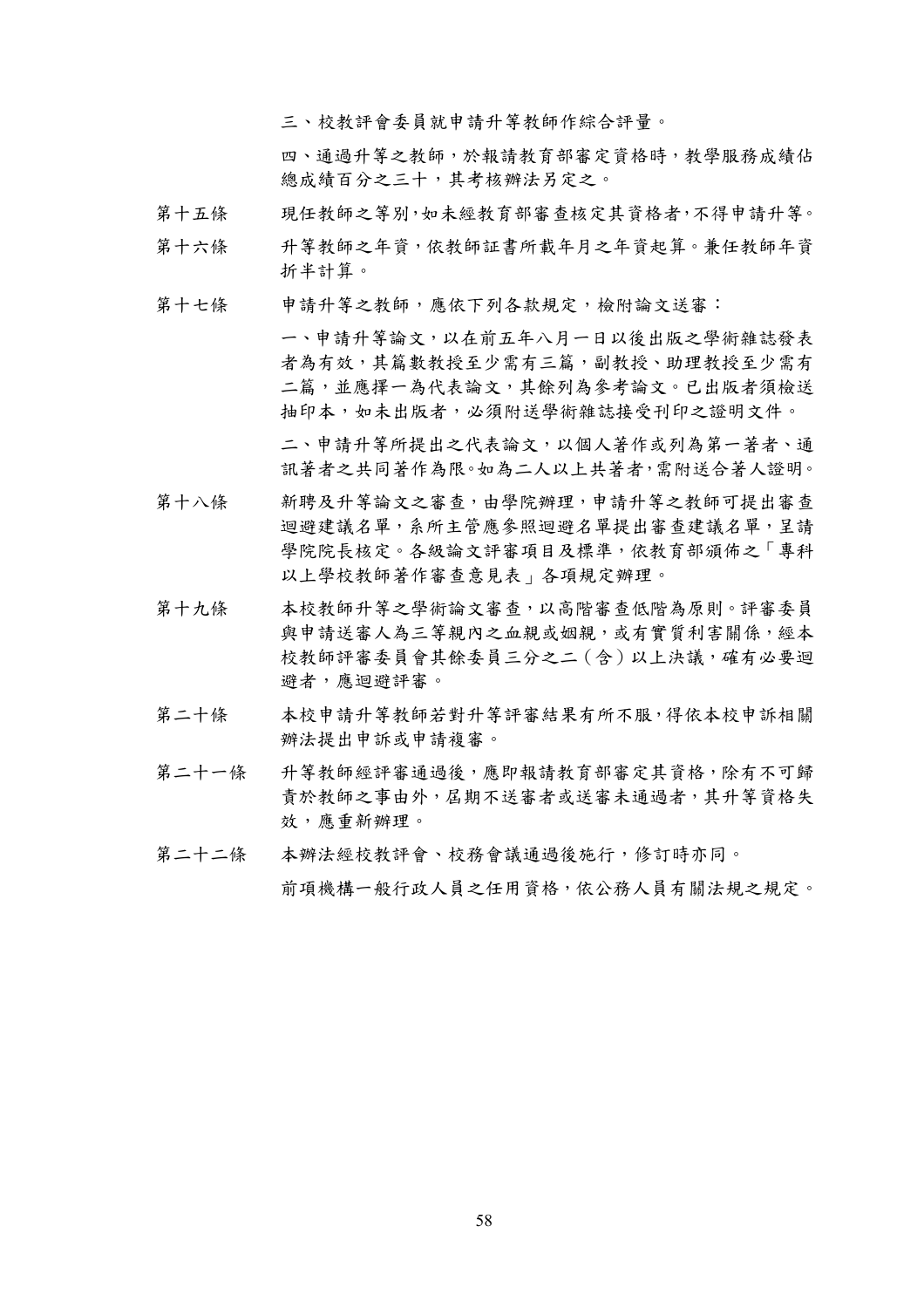## 附件三臺北醫學大學教師聘任升等審查辦法細則修正 案

背景:為使北醫能提升為一流大學的目標,促使教師升等自審(連續三年升等 ≥70% 合格)特訂定此辦法。

(註:北醫現行升等辦法和國內各公私立大學醫學院相差甚遠)。

改革大綱:分三年三期進行

第一期 (92 學年): 按照原辦法計分,只小幅度修改,提高升等門檻。

※升等演講,助理教授及副教授向院級教評會演講,教授需向院及校教

評會演講,講師免演講。

※繳交主論文(需第一或通訊作者)數目一至四篇,需相關研究系列。

教授≥3(至少 2 篇皆為 SCI);副教授≥2(至少 1 篇為 SCI);

助理教授≥1(需 SCI);講師≥1(需國科會優良期刊)。

第二期(93 學年):計分辦法比照國科會申請研究計劃計分法。

繳交主論文(需第一或通訊作者)

教授≥4(皆需 SCI);副教授≥3(皆需 SCI);

助理教授≥2(皆需 SCI);講師≥1(需 SCI)。

以學位升等及新聘需畢業後滿一年或以上教學經驗始得申請,以激勵 教師研究創作。

第三期(94 學年):參照各大學升等辦法辦理

(註:北醫現行升等辦法和國內各公私立大學醫學院相差甚遠)。 說明:

本辦法基礎及臨床科系涵蓋:醫學院;藥學院及口腔學院

因科系性質特殊,故參照其他醫學院另訂公共衛生及護理升等辦法

改革第一期先稍許提高升等門檻及降低現時北醫的計分法

第二期計分法則比照國科會以及基礎臨床科系升等總分調升為:

教授 450,副教授 350,助理教授 250,講師維持 150。

(註:陽明大學為:教授 500,副教授 400,助理教授 300,講師 200) 第三期則完全參照國內各大學另訂新辦法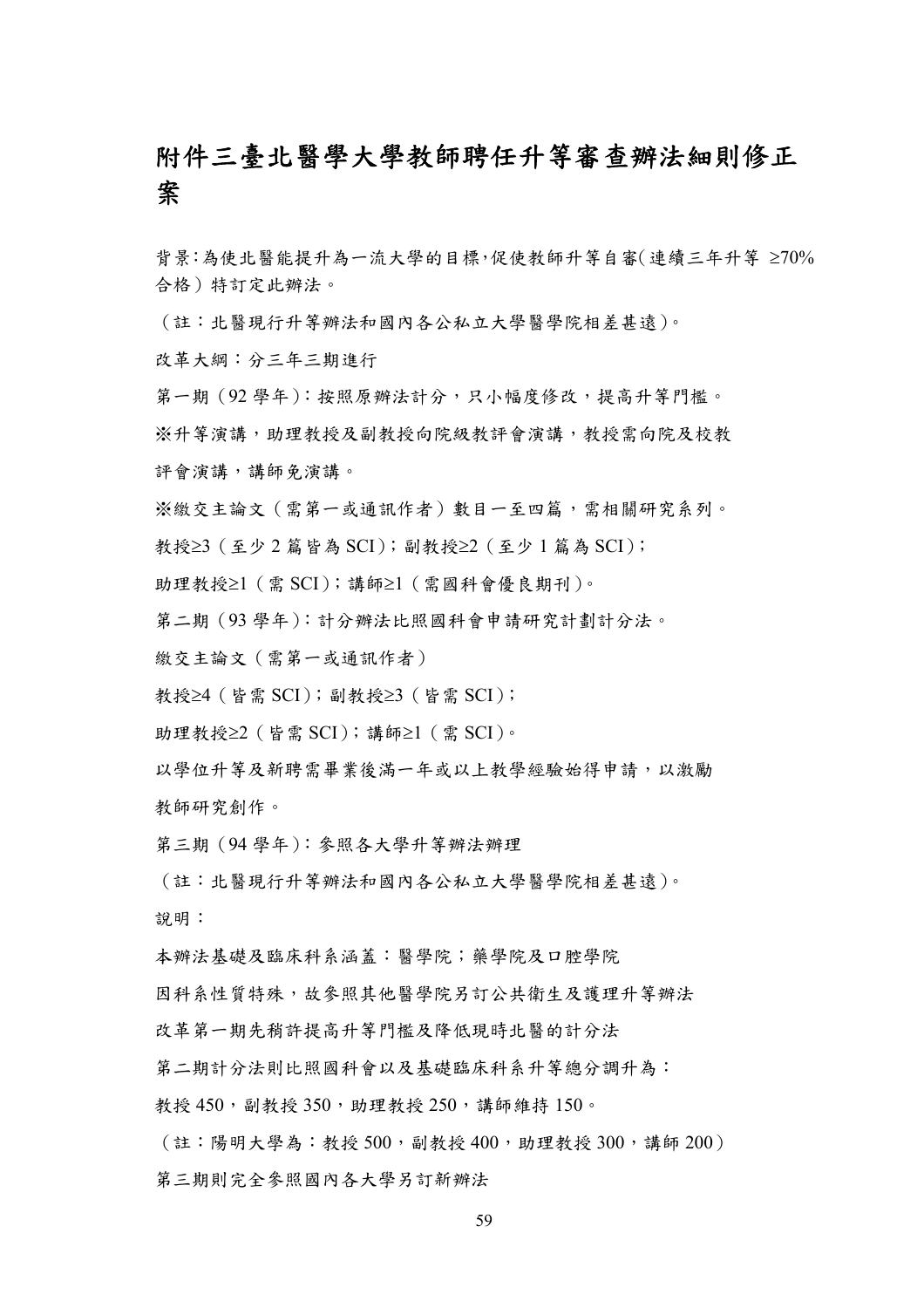例如:教授 500, 主論文 5 篇 (SCI), 論文 IF 排名次序

主要著作(五年內)送審未通過者,下次送審需加入至少一篇論文

主治醫師申請臨床教授,副教授,助理教授,講師等條件應比照醫學院升等辦法×30 %。具特殊專才及年資者由教評會依個案審查

本辦法目前只提升論文為 SCI,未訂定論文排名次序

陳保羅

2002.11.15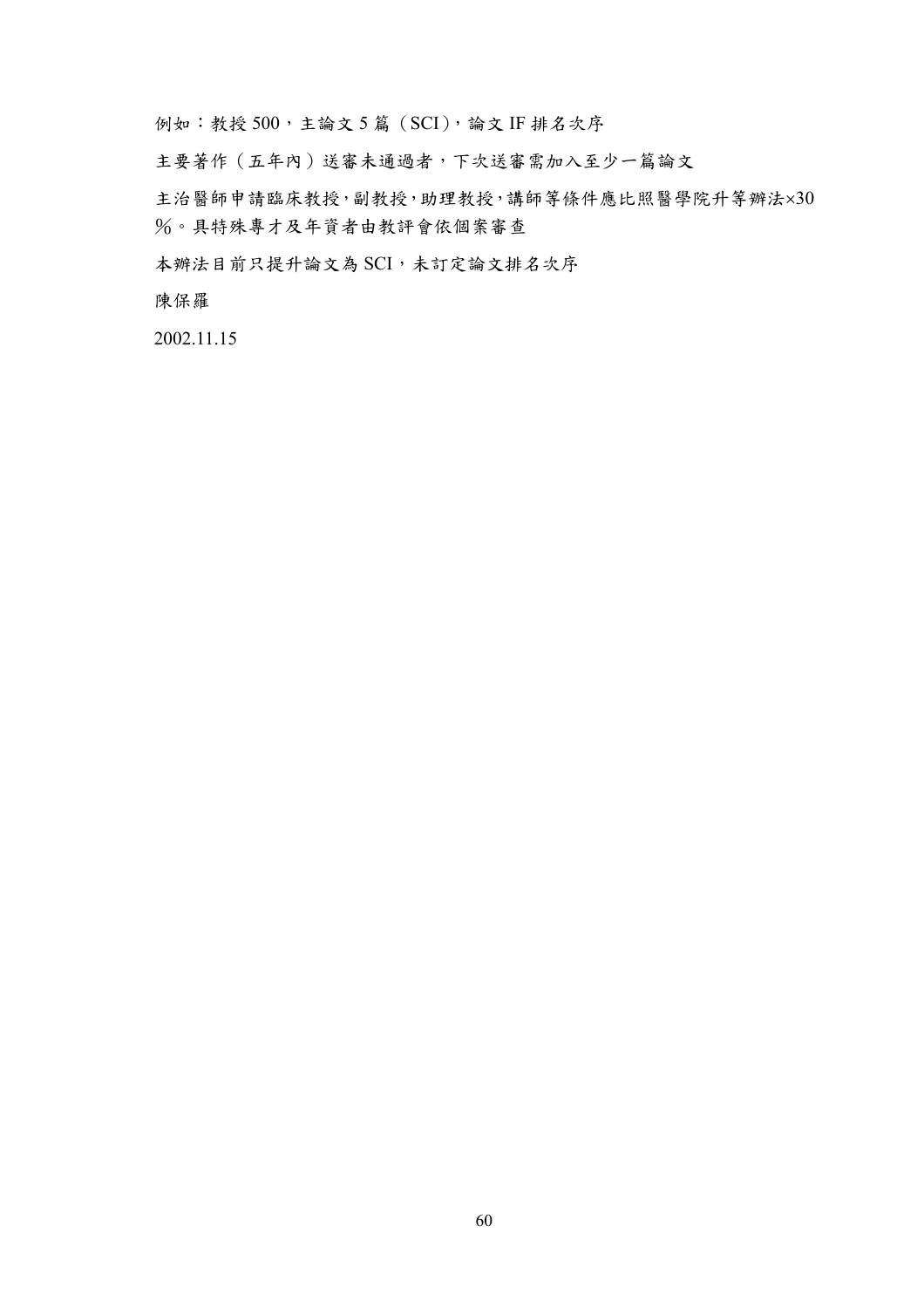附件(一)基礎及臨床科系

| 現行版本 (91學年)                                                         | 第一期 (92學年)                    |  |
|---------------------------------------------------------------------|-------------------------------|--|
|                                                                     | 15                            |  |
|                                                                     | $\overline{Q}$                |  |
|                                                                     |                               |  |
|                                                                     |                               |  |
|                                                                     |                               |  |
|                                                                     |                               |  |
| B)Non-SCI                                                           | $\mathcal{R}$                 |  |
| (有編輯委員會)Index Medicus  3                                            | B)Non-SCI                     |  |
|                                                                     | (有編輯委員會)Index Medicus         |  |
| (2)作者排名                                                             |                               |  |
|                                                                     | (2)作者排名                       |  |
|                                                                     | 5                             |  |
|                                                                     | 3                             |  |
|                                                                     | $\mathcal{D}$                 |  |
| 通信作者或論文指導者   5                                                      |                               |  |
| (3)期刊論文點數                                                           | 通信作者或論文指導者<br>5               |  |
|                                                                     | (3)期刊論文點數                     |  |
|                                                                     | $\mathcal{E}$                 |  |
| 點數計算方式: (1) × (2) × (3)                                             | $\overline{2}$                |  |
| (4)累積歸類滿分:                                                          | 1.5                           |  |
| 300<br>教授 ………………………………………………                                        | 點數計算方式: (1) × (2) × (3)       |  |
| 200                                                                 | (4)累積歸類滿分:(修改)。               |  |
| 150                                                                 | 400                           |  |
| 100                                                                 | 副教授 ………………………………………………<br>300 |  |
| 總計分算法:                                                              | 250                           |  |
|                                                                     | 150                           |  |
| 計分為審查委員之平均七十分(含)為及格。                                                | 總計分算法:                        |  |
| 註:1.主要著作需為第一作者。2.主要著作送審未通過者,在五年效期內 (歸類計分 x%) + (主要著作x%), %是不同等級而不同, |                               |  |
| 仍可再次送審。                                                             | 主要著作之計分為審查委員之平均七十分(含)為及格。     |  |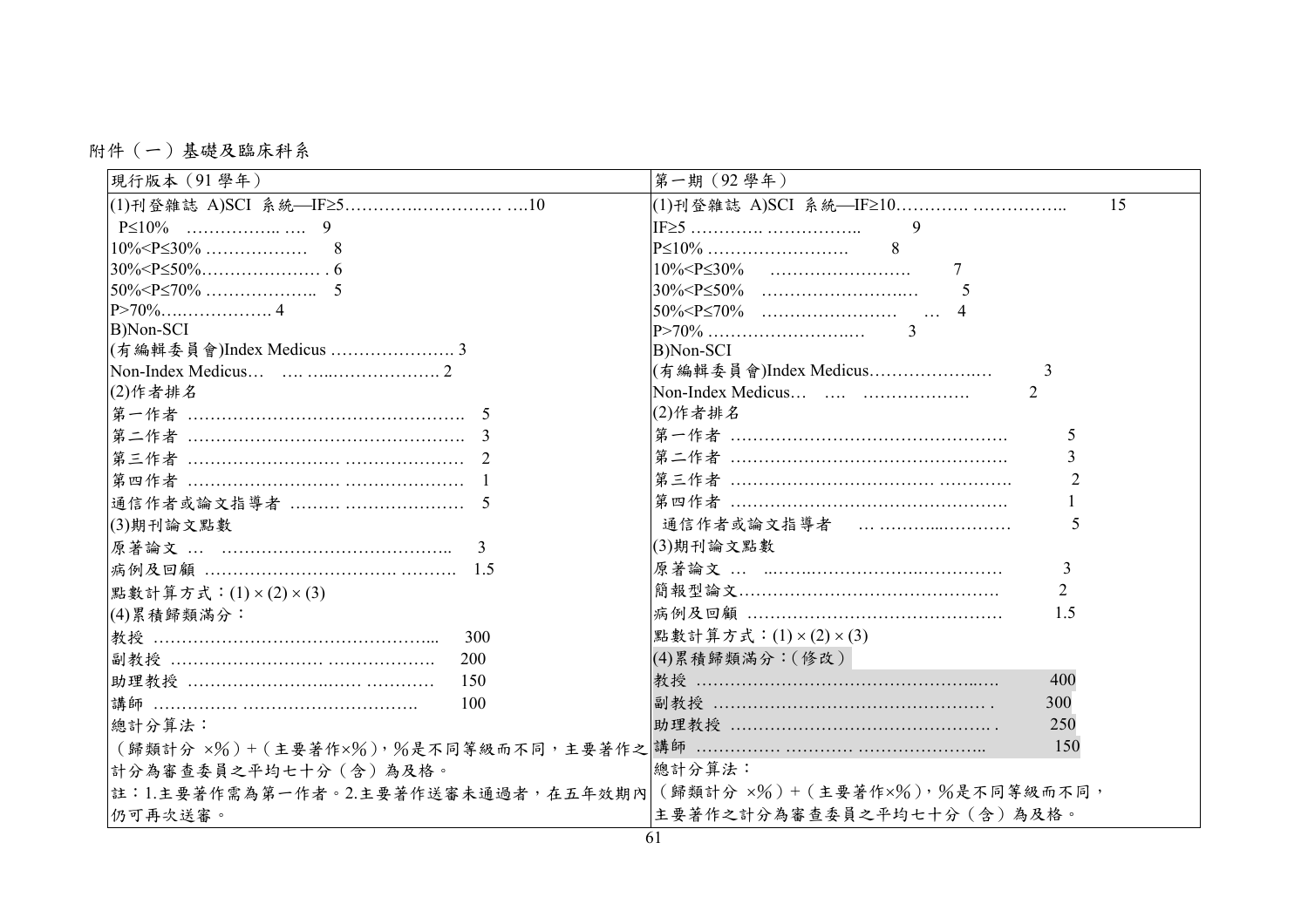| 第一期 (92學年)                             | 第二期 (93學年)                                 |                  |
|----------------------------------------|--------------------------------------------|------------------|
| 15<br> (1)刊登雜誌 A)SCI 系統— IF≥10         | 學術論文刊登期刊排名加權分數(J):國外 SCI 期刊                |                  |
| 9                                      | 影響係數/最佳排名(百分位數)                            | J加權分數            |
| $P\leq 10\%$<br>-8                     | $10 \leq$ 影響係數                             | 15 <sub>分</sub>  |
| $10\% < P \leq 30\%$                   | $5 \leq$ 影響係數<10                           | $7.5$ 分          |
| $30\% < P \le 50\%$                    | 排名 $\leq 20\%$                             | 5分               |
| $50\% < P \le 70\%$                    | $20\% < $ 排名 $\leq 40\%$                   | 4分               |
|                                        | $40\% < $ 排名 $\leq 60\%$                   | 3分               |
| B)Non-SCI                              | $60\% < $ 排名 $\leq$ 80%                    | 2分               |
| (有編輯委員會)Index Medicus<br>$\mathcal{L}$ | $80\% < #\,\mathrm{\AA}$                   | 1.5 <sub>分</sub> |
| $\text{Non-Index Medicus}$<br>(2)作者排名  | Index Medicus, 國科會 Proceeding 或國科會傑出 1.5 分 |                  |
| $\overline{5}$                         | 期刊                                         |                  |
|                                        | Non-Index Medicus 或                        | 1分               |
| $\overline{2}$                         | 其他專科雜誌                                     |                  |
|                                        | 作者排名(A)                                    |                  |
| 通信作者或論文指導者<br>$\varsigma$              |                                            |                  |
| (3)期刊論文點數                              | 作者序                                        | A 加權分數           |
| $\overline{\mathcal{E}}$               | 單一作者                                       | $6.0$ 分          |
| 2                                      | 第一作者或通信作者                                  | 5.0 <sub>分</sub> |
| 1.5                                    | 第二作者                                       | 3.0 <sub>分</sub> |
|                                        | 第三作者                                       | $1.0$ 分          |
| 點數計算方式: $(1) \times (2) \times (3)$    | 第四作者以後                                     | $0.5$ 分          |
| (4)累積歸類滿分:(修改)                         | 學術期刊論文性質加權分數(C)                            |                  |
| 教授 …………………………………………<br>400             | 論文性質分類                                     | C 加權分數           |
| 副教授 ………………………………………<br>300             | 原始論著                                       | 3分               |
| 助理教授 ……………………………………<br>250             | 簡報型論文                                      | 2分               |
| 150                                    | 病例報告                                       | 1分               |
| 總計分算法:                                 | 綜合評論(一年以一篇為限)                              | 2 <sub>分</sub>   |
| (歸類計分 x%)+(主要著作x%),%是不同等級而不同,主要著作之     | * 參照國科會計分法                                 |                  |
| 計分為審查委員之平均七十分(含)為及格。                   |                                            |                  |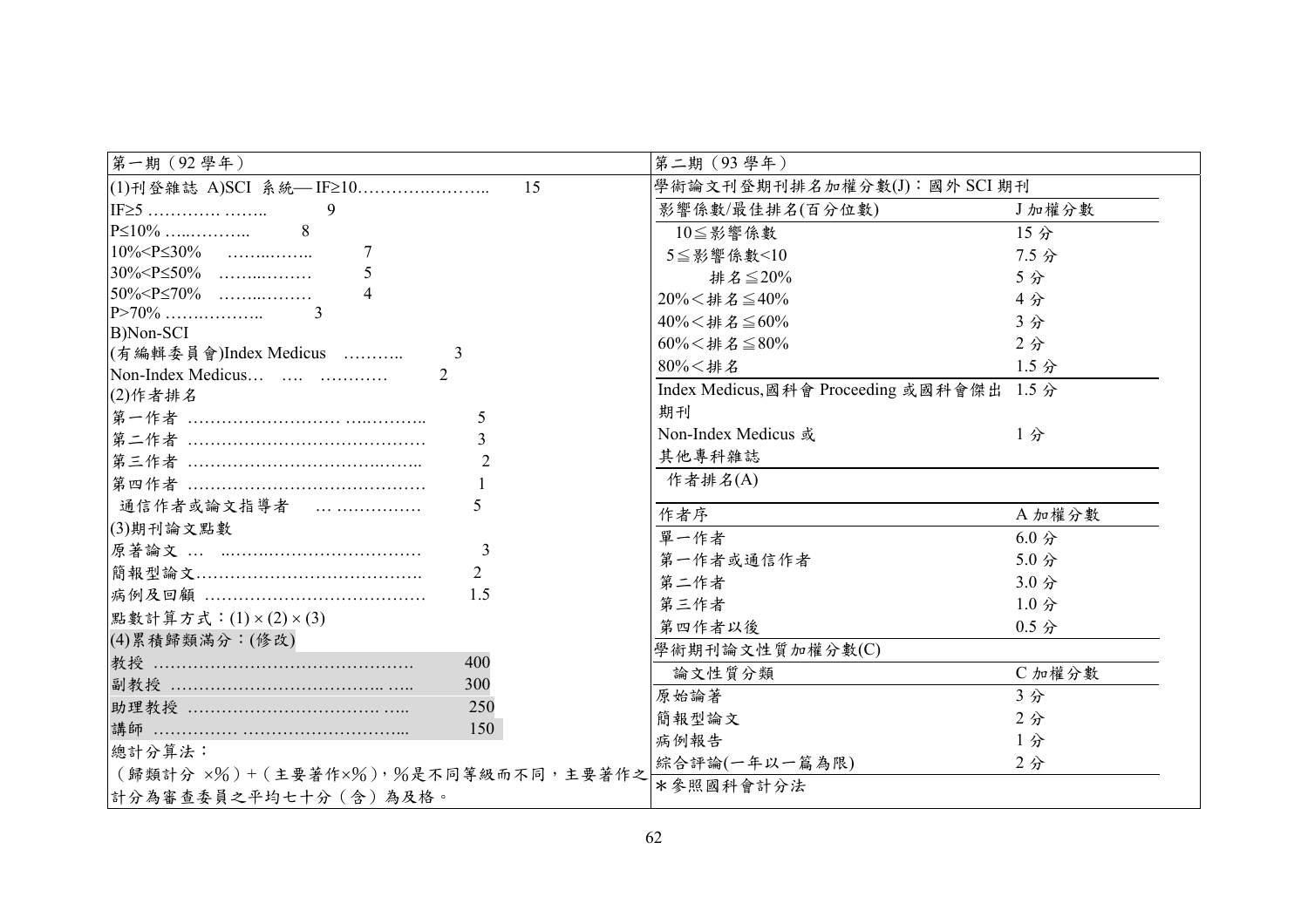護理學院

(一)刊登雜誌水準評分方式:

刊登國外雜誌:

A 科學引用指標(SCI)或社會科學引用指標(SSCI)

佔該系列雜誌之前百分之二十(含)排名者,給予 7 分。

佔該系列雜誌之前百分之二十(不含)至百分之五十分(含)排名者,給予 6 分。 佔該系列雜誌之前百分之五十(不含)至百分之七十分(含)排名者,或各教學 領域(分為護理行政、內外科護理、產科護理、小兒科護理、精神衛生護理、社 區衛生護理、老人護理、婦女健康、護理教育、癌症護理、復健護理、急重症護 理)內專家列舉之雜誌(每分組以 5 種為限),給予 5 分。

佔該系列雜誌之前百分之七十(不含)以外者,給予 4 分。

B 非科學引用指標(SCI)或非社會科學引用指標(SSCI)系統

a. 為 Index Medicus 者,給予 4 分。

b. 非 Index Medicus 者,給予3分。

2 刊登於國內雜誌:

a. 列入 SCI 或 SSCI 者, 給予4分。

b. 國科會優良期刊、醫學研究、護理研究、護理雜誌,給予 3 分。

c. 具有 ISSN 註冊編號之雜誌,給予 2 分。

d. 未具有 ISSN 註冊編號之雜誌,給予 1 分。

3 書本著作:

已出版之學術專著或教科書(譯者除外),由系評會委員給予 2 分。 護理學系升等總計分

| 教授   | 350分                   |
|------|------------------------|
| 副教授  | $250$ 分                |
| 助理教授 | 150分                   |
| 講師   | $100 \nleftrightarrow$ |

公共衛生及營養學院

(一)刊登雜誌水準評分方式:

刊登國外雜誌:

A 科學引用指標(SCI)或社會科學引用指標(SSCI)

佔該系列雜誌之前百分之十(含)排名者,給予 7 分。

佔該系列雜誌之前百分之十(不含)至百分之三十分(含)排名者,給予 6 分。